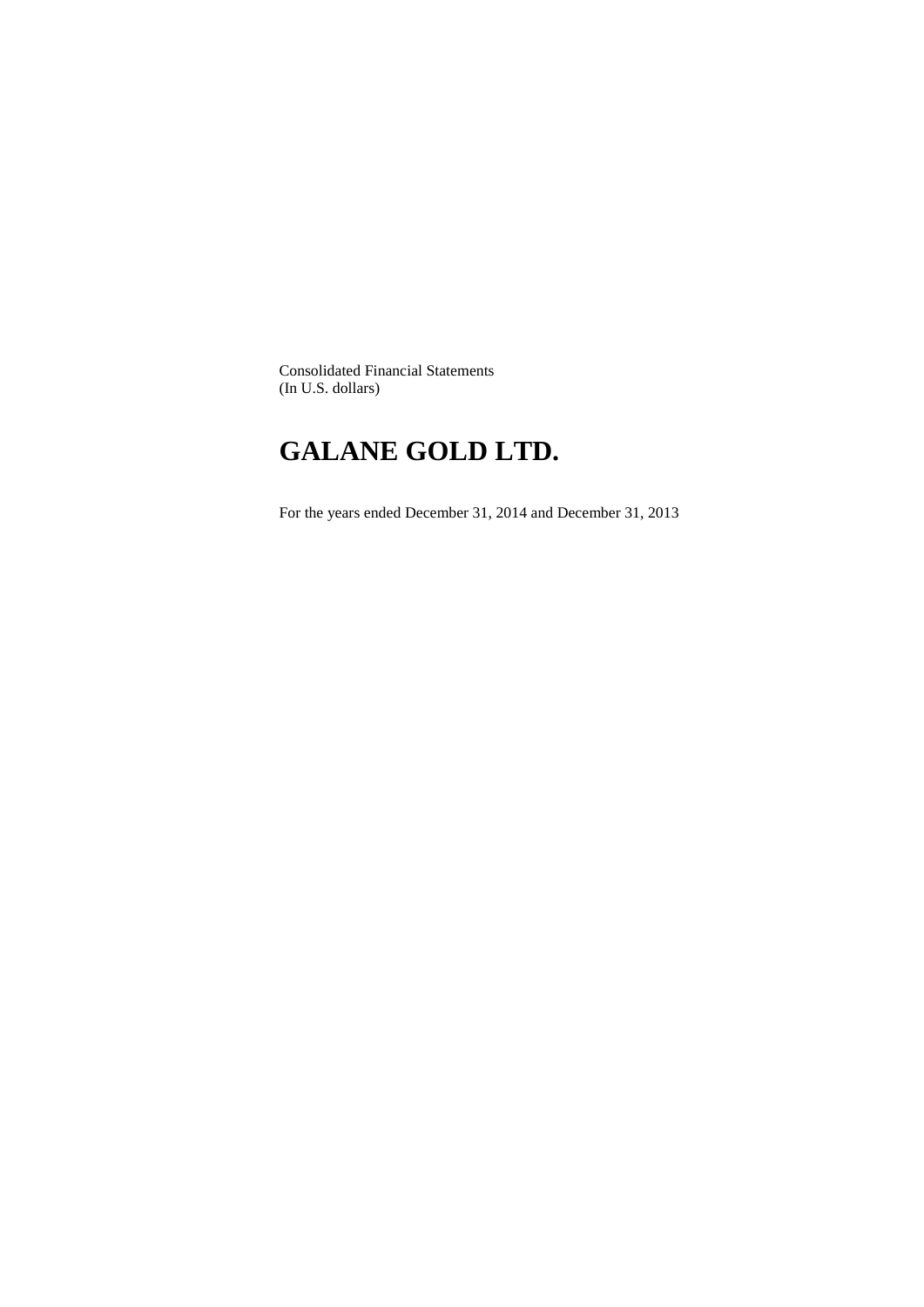## To the Shareholders of Galane Gold Ltd.

We have audited the accompanying consolidated financial statements of Galane Gold Ltd., which comprise the consolidated statements of financial position as at December 31, 2014 and December 31, 2013, the consolidated statements of earnings (loss) and comprehensive earnings (loss), changes in equity and cash flows for the years then ended, and notes, comprising a summary of significant accounting policies and other explanatory information.

# *Management's responsibility for the consolidated financial statements*

Management is responsible for the preparation and fair presentation of these consolidated financial statements in accordance with International Financial Reporting Standards, and for such internal control as management determines is necessary to enable the preparation of consolidated financial statements that are free from material misstatement, whether due to fraud or error.

# *Auditors' responsibility*

Our responsibility is to express an opinion on these consolidated financial statements based on our audits. We conducted our audits in accordance with Canadian generally accepted auditing standards. Those standards require that we comply with ethical requirements and plan and perform the audit to obtain reasonable assurance about whether the consolidated financial statements are free from material misstatement.

An audit involves performing procedures to obtain audit evidence about the amounts and disclosures in the consolidated financial statements. The procedures selected depend on our judgment, including the assessment of the risks of material misstatement of the consolidated financial statements, whether due to fraud or error. In making those risk assessments, we consider internal control relevant to the entity's preparation and fair presentation of the consolidated financial statements in order to design audit procedures that are appropriate in the circumstances, but not for the purpose of expressing an opinion on the effectiveness of the entity's internal control. An audit also includes evaluating the appropriateness of accounting policies used and the reasonableness of accounting estimates made by management, as well as evaluating the overall presentation of the consolidated financial statements.

We believe that the audit evidence we have obtained in our audits is sufficient and appropriate to provide a basis for our audit opinion.

# *Opinion*

In our opinion, the consolidated financial statements present fairly, in all material respects, the consolidated financial position of Galane Gold Ltd. as at December 31, 2014 and December 31, 2013, and its consolidated financial performance and its consolidated cash flows for the years then ended in accordance with International Financial Reporting Standards.

Chartered Professional Accountants, Licensed Public Accountants Toronto, Canada April 7, 2015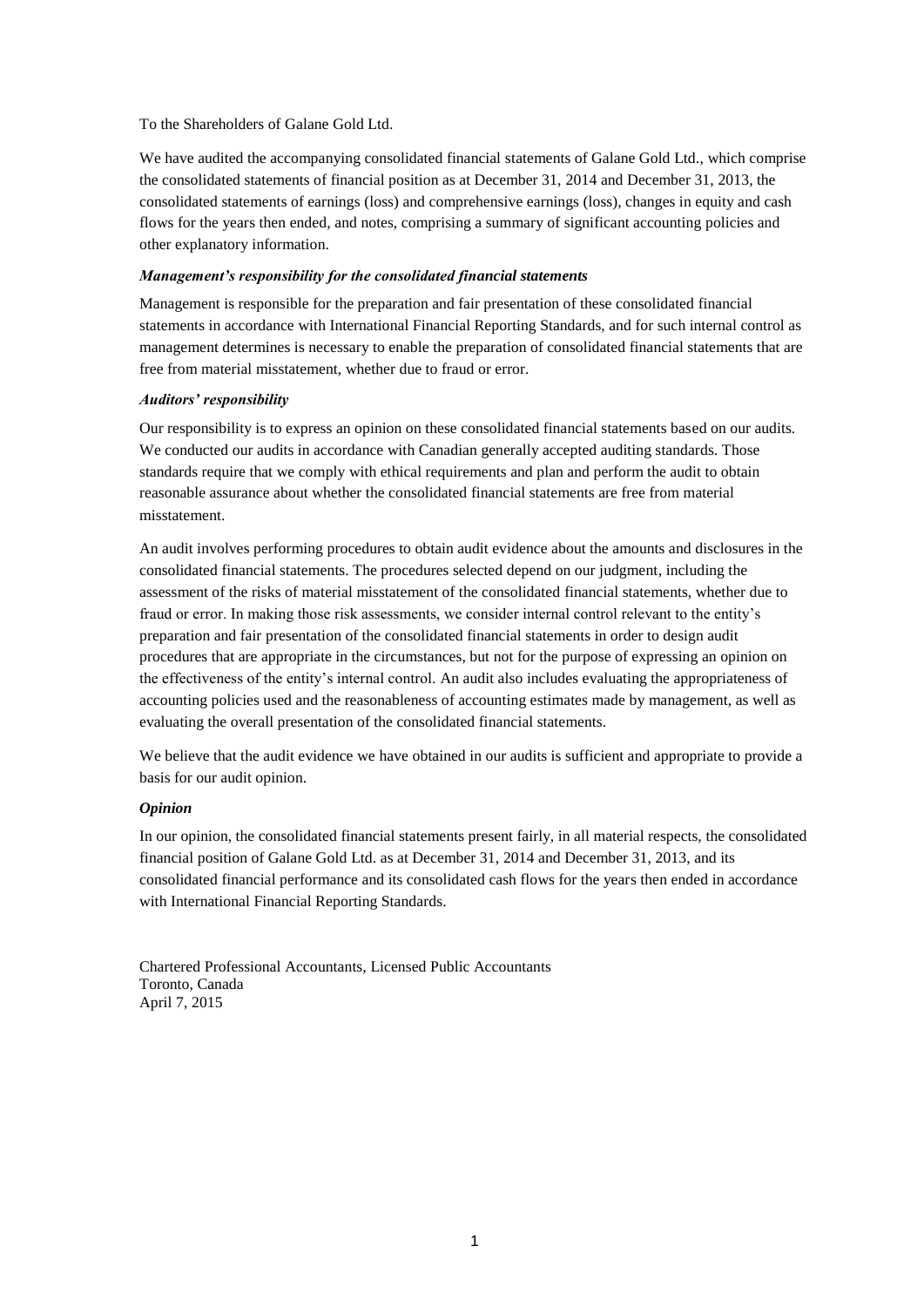Consolidated Statement of Financial Position (In U.S. dollars)

|                                                                     |              |              | December 31,            | December 31,                  |
|---------------------------------------------------------------------|--------------|--------------|-------------------------|-------------------------------|
|                                                                     | <b>Notes</b> |              | 2014                    | 2013                          |
|                                                                     |              |              |                         |                               |
| Assets                                                              |              |              |                         |                               |
|                                                                     |              |              |                         |                               |
| Current assets:                                                     |              |              |                         |                               |
| Cash                                                                |              | $\mathbb{S}$ | 9,653,807               | \$<br>11,239,537              |
| Trade receivables and other current assets                          | 6            |              | 1,837,530               | 936,392                       |
| Inventories                                                         | 7            |              | 6,337,040               | 5,801,686                     |
|                                                                     |              |              | 17,828,377              | 17,977,615                    |
| Non-current assets:                                                 |              |              |                         |                               |
| Mining properties                                                   | 8            |              | 21,594,417              | 14,794,993                    |
| Plant and equipment                                                 | 8            |              | 1,885,585               | 2,129,666                     |
| Ore stockpiles                                                      |              |              | 5,911,946               | 6,327,704                     |
|                                                                     |              |              | 29,391,948              | 23,252,363                    |
|                                                                     |              |              |                         |                               |
|                                                                     |              | \$           | 47,220,325              | \$<br>41,229,978              |
| Liabilities and Shareholders' Equity<br><b>Current liabilities:</b> |              |              |                         |                               |
| Accounts payable and accrued liabilities                            | 12           | $\mathbb{S}$ | 6,635,834               | 8,726,178                     |
| Interest-bearing loans and borrowings                               | 13           |              | 4,667,416               | 1,363,686                     |
|                                                                     |              |              | 11,303,250              | 10,089,864                    |
| Non-current liabilities:                                            |              |              |                         |                               |
| Interest-bearing loans and borrowings                               | 13           |              | 4,020,218               | 1,432,061                     |
| Restoration and rehabilitation provision                            | 11           |              | 3,083,251               | 3,117,685                     |
|                                                                     |              |              | 7,103,469               | 4,549,746                     |
|                                                                     |              |              |                         |                               |
| Shareholders' equity:                                               |              | \$           |                         |                               |
| Share capital<br><b>Reserves</b>                                    | 15<br>15     |              | 35,392,969<br>1,487,961 | \$<br>35,189,146<br>1,345,154 |
| Retained earnings                                                   |              |              | (8,067,324)             | (9,943,932)                   |
|                                                                     |              |              | 28,813,606              | 26,590,368                    |
|                                                                     |              |              |                         |                               |
|                                                                     |              | \$           | 47,220,325              | \$<br>41,229,978              |

Commitments and contingencies (note 17)

Approved and authorized by the Board on April 7, 2015:

| "Ravi Sood" | Director | "lan Egan " | Director |
|-------------|----------|-------------|----------|
|             |          |             |          |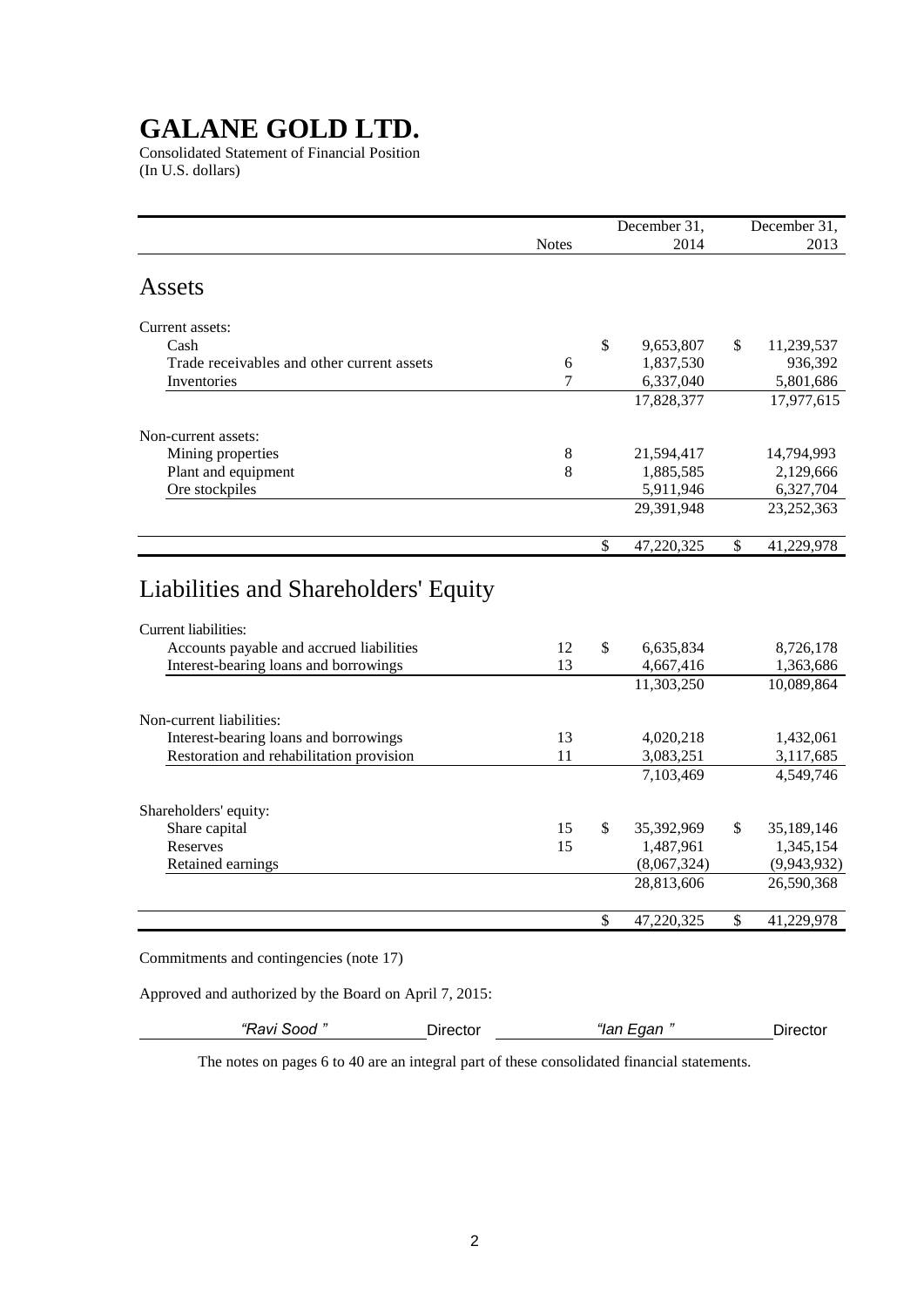Consolidated Statement of Earnings (Loss) and Comprehensive Earnings (Loss) (In U.S. dollars)

Year ended December 31, 2014 and December 31, 2013

|                                                                    | Note  | 2014                           |               | 2013                     |
|--------------------------------------------------------------------|-------|--------------------------------|---------------|--------------------------|
| Mining revenue<br>Mining cost                                      | 16    | \$<br>40,460,334<br>35,975,521 | <sup>\$</sup> | 53,819,642<br>78,101,997 |
| Earnings (loss) from mining operations                             |       | 4,484,813                      |               | (24, 282, 355)           |
| Expenses:                                                          |       |                                |               |                          |
| <b>Exploration costs</b>                                           |       | 116,713                        |               | 165,567                  |
| Foreign exchange gain                                              |       | (722, 271)                     |               | (524, 182)               |
| Corporate general and administration                               | 16    | 2,510,928                      |               | 2,807,956                |
| Financing (income) costs                                           | 15,16 | 140,375                        |               | (234, 647)               |
| Other expenses                                                     | 16    | 562,460                        |               | 473,501                  |
|                                                                    |       | 2,608,205                      |               | 2,688,195                |
| Earnings (loss) for the year before taxation                       |       | \$<br>1,876,608                | \$            | (26,970,550)             |
| Taxation                                                           | 14    | \$                             | \$            | (1,809,000)              |
| Net earnings (loss) and comprehensive earnings (loss) for the year |       | \$<br>1,876,608                | \$            | (28, 779, 550)           |
|                                                                    |       |                                |               |                          |
| Basic earnings (loss) per common share                             | 15    | \$<br>0.04                     | \$            | (0.57)                   |
| Fully diluted earnings (loss) per common share                     | 15    | \$<br>0.03                     | \$            | (0.57)                   |
| Weighted average number of common shares – basic                   | 15    | 52,306,884                     |               | 50, 355, 206             |
| Weighted average number of common shares – fully diluted           | 15    | 54,584,768                     |               | 50,355,206               |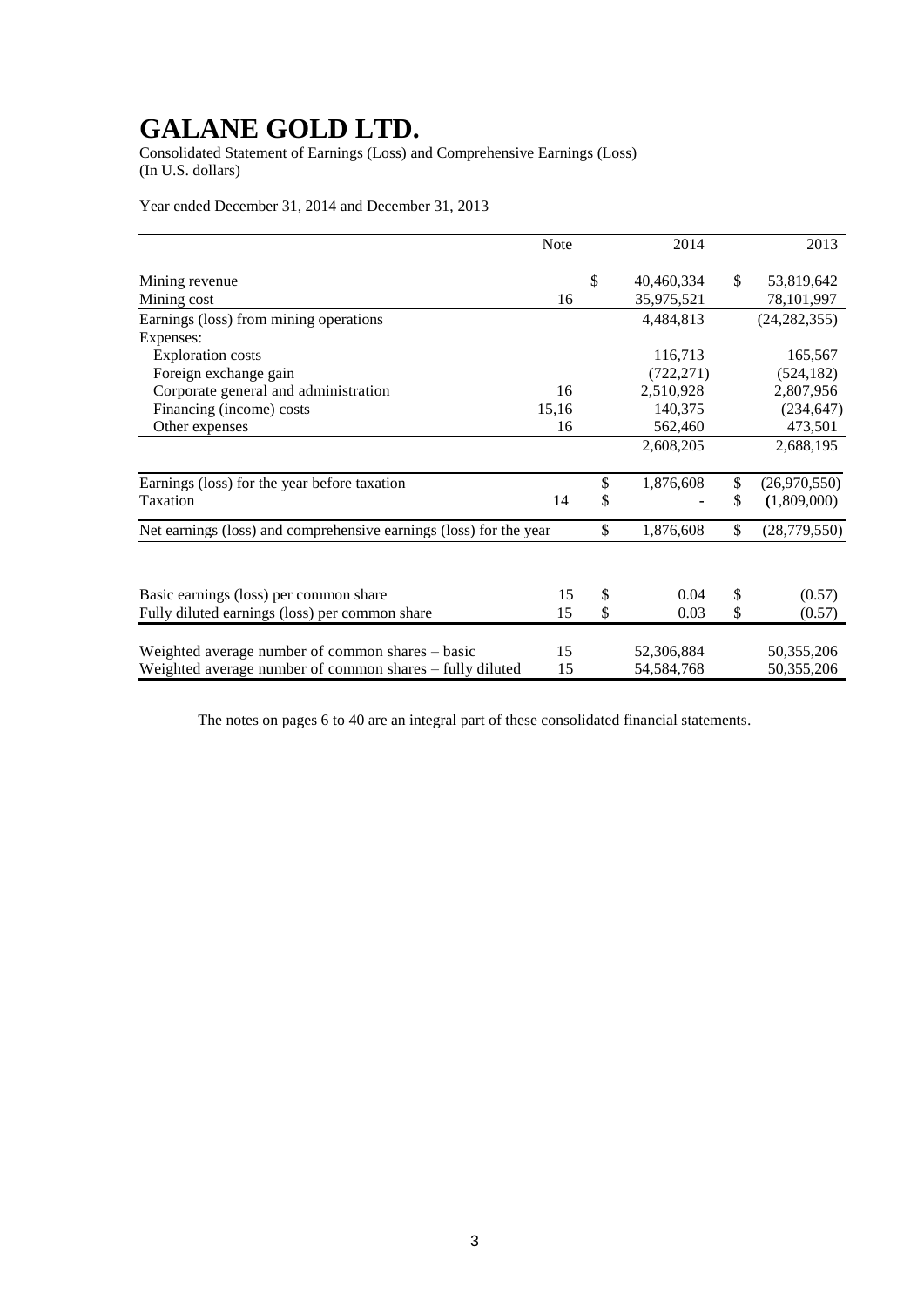Consolidated Statement of Changes in Equity (In U.S. Dollars)

Year ended December 31, 2014 and December 31, 2013

|                                                                                                                           |              | <b>Capital Stock</b>        |                      | <b>Reserves</b>                       |                                    |                       |
|---------------------------------------------------------------------------------------------------------------------------|--------------|-----------------------------|----------------------|---------------------------------------|------------------------------------|-----------------------|
|                                                                                                                           | <b>Notes</b> | <b>Number</b>               | <b>Amount</b>        | <b>Stock based</b><br><i>payments</i> | <b>Retained</b><br><b>Earnings</b> | Total                 |
| Balance as at December 31, 2012                                                                                           |              | 48,381,745<br><sup>\$</sup> | 33,087,705           | 3,150,905<br>\$.                      | \$.<br>18,835,618                  | 55,074,228<br>\$.     |
| Stock-based compensation for the period<br>Performance shares                                                             | 15<br>15     | 2,500,000                   | 2,045,000            | 103,707<br>(2,045,000)                |                                    | 103,707               |
| Participation in share purchase plan<br>NLE acquisition exploration shares                                                | 15<br>5, 15  | 403,877                     | 56,441               | (22, 444)<br>157,986                  |                                    | 33,997<br>157,986     |
| Net loss for the year                                                                                                     |              |                             |                      |                                       | (28, 779, 550)                     | (28, 779, 550)        |
| <b>Balance as at December 31, 2013</b><br>Stock-based compensation for the period<br>Participation in share purchase plan | 15<br>15     | 51,285,622<br>159,668       | 35,189,146<br>45,837 | 1,345,154<br>346,630<br>(45, 837)     | (9,943,932)                        | 26,590,368<br>346,630 |
| NLE acquisition exploration shares<br>Net earnings for the year                                                           | 5, 15        | 1,375,000                   | 157,986              | (157,986)                             | 1,876,608                          | 1,876,608             |
| <b>Balance as at December 31, 2014</b>                                                                                    |              | 52,820,290                  | 35,392,969           | 1,487,961                             | (8,067,324)                        | 28,813,606            |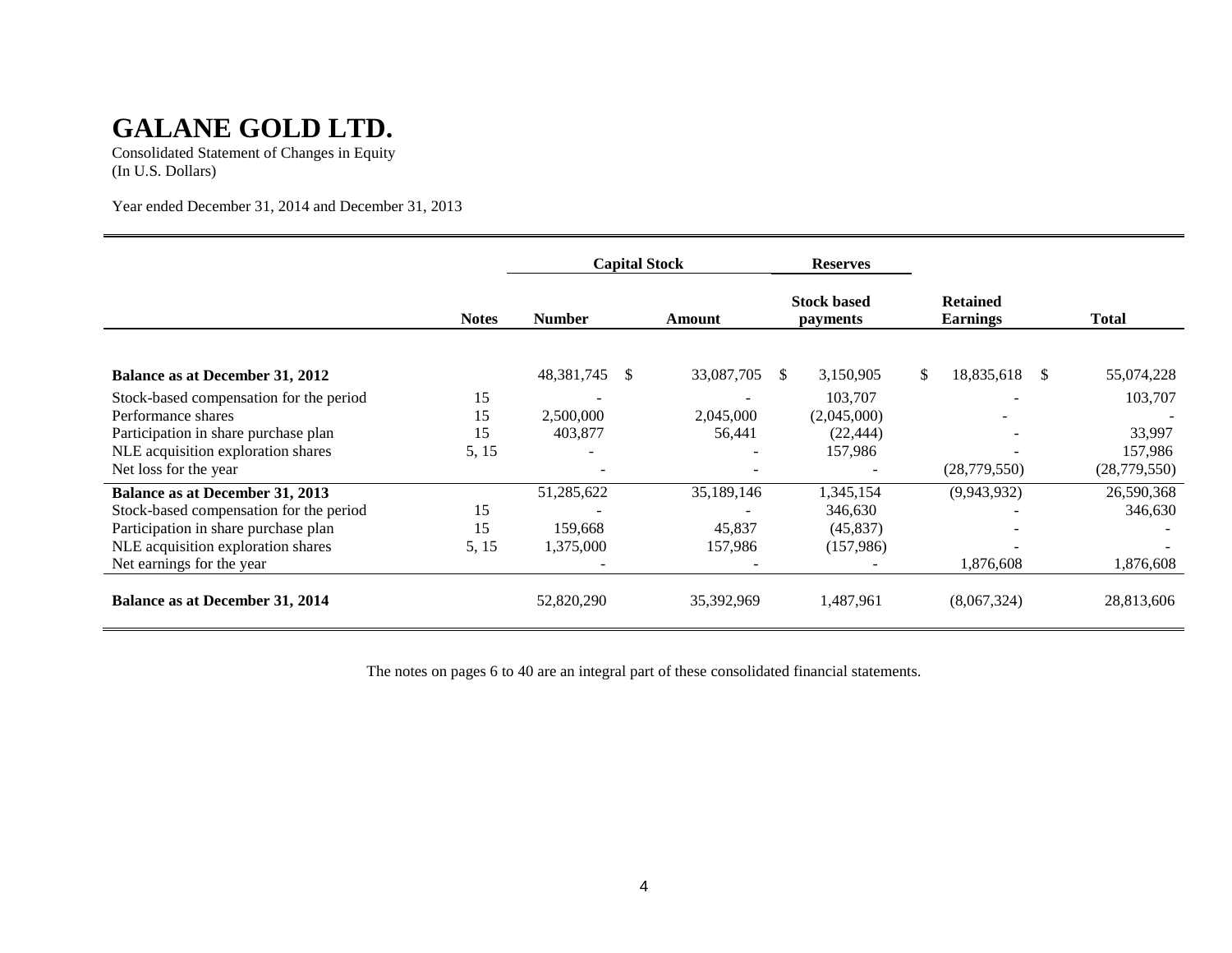Consolidated Statement of Cash Flows (In U.S. Dollars)

# Year ended December 31, 2014 and December 31, 2013

|                                                    | <b>Notes</b> | 2014           |              | 2013           |
|----------------------------------------------------|--------------|----------------|--------------|----------------|
| Cash flows from operating activities:              |              |                |              |                |
| Net (loss) earnings for the period                 | \$           | 1,876,608      | \$           | (28, 779, 550) |
| Items not involving cash:                          |              |                |              |                |
| Loss (gain) on disposal of equipment               |              | 432,103        |              | (17,676)       |
| Capitalised critical spares expensed               |              | 109,695        |              | 463,630        |
| Deferred tax (recovery)                            | 14           |                |              | 1,809,000      |
| Impairment                                         | 9            |                |              | 17,822,593     |
| Depreciation and amortization                      | 8            | 4,043,481      |              | 11,167,267     |
| Stock based compensation                           | 15           | 346,630        |              | 103,707        |
| Accretion                                          | 11           | 326,463        |              | 584,413        |
| Asset Retirement Obligation adjustment             | 11           | (360, 897)     |              | (2,935,875)    |
| <b>Interest Expense</b>                            | 16           | 174,809        |              | 165,342        |
| Gain on extinguishment/revaluation of warrants     | 16           |                |              | (999, 126)     |
| Foreign exchange                                   |              | (655, 829)     |              | (463, 595)     |
| Deferral of Royalties payable                      | 13, 17       | 2,016,395      |              |                |
| Asset Retirement Obligation expenditure            | 11           |                |              | (243, 829)     |
| Working capital adjustments:                       |              |                |              |                |
| Change in trade and other receivables              |              | (832, 444)     |              | 659,880        |
| Change in inventories                              |              | (119, 595)     |              | 3,225,884      |
| Change in trade and other payables relating to     |              |                |              |                |
| operating activities                               |              | 281,603        |              | 3,558,049      |
| Cash flows from operating activities               |              | 7,639,022      |              | 6,120,114      |
| Cash flows from investing activities:              |              |                |              |                |
| Mining assets acquired                             | 8            | (11, 140, 622) |              | (8,774,084)    |
| Proceeds from sale of equipment                    |              |                |              | 47,051         |
| Cash flows used in investing activities            |              | (11, 140, 622) |              | (8,727,033)    |
| Cash flow from financing activities:               |              |                |              |                |
| Net proceeds from issuance of shares and warrants  | 15           |                |              | 33,997         |
| Net proceeds from interest bearing loans           |              | 4,900,000      |              |                |
| Interest paid                                      |              | (308,078)      |              | (75,909)       |
| Repayment of interest bearing loans                |              | (2,533,333)    |              | (1,266,667)    |
| Capital lease obligation paid                      |              | (121, 502)     |              | (82, 226)      |
| Cash flows from (used in) financing activities     |              | 1,937,087      |              | (1,390,805)    |
| (Decrease) Increase in cash                        |              | (1, 564, 513)  |              | (3,997,724)    |
| Effect of unrealized foreign exchange gain on cash |              | (21, 217)      |              | (32, 144)      |
| Cash, at January 1                                 |              | 11,239,537     |              | 15,269,405     |
| Cash, at December 31                               | \$           | 9,653,807      | $\mathbb{S}$ | 11,239,537     |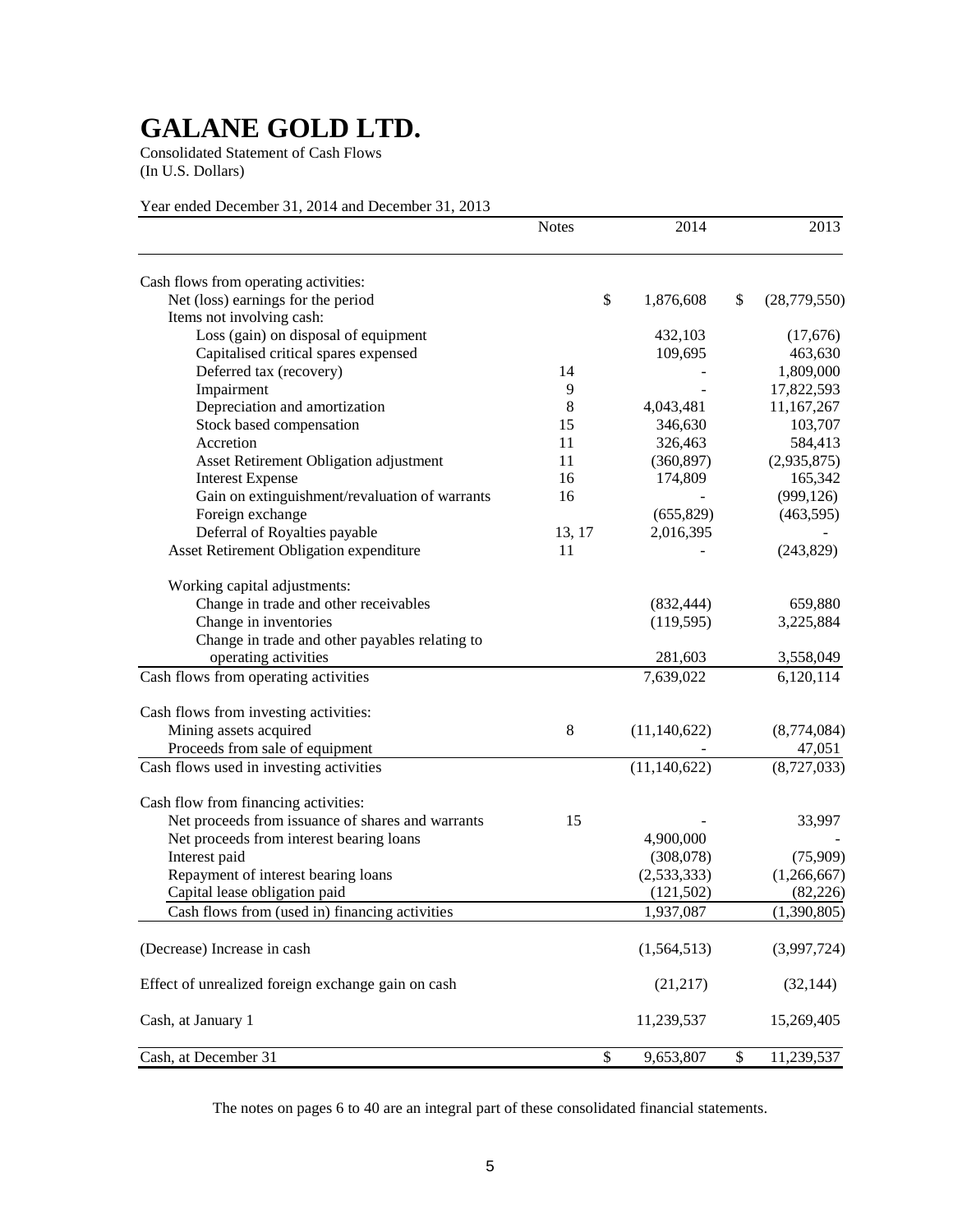Notes to Consolidated Financial Statements

Year ended December 31, 2014 and December 31, 2013

# **1. Corporate Information**

Galane Gold Ltd. (the "Company") operates through its wholly owned subsidiary, Galane Gold Mines Ltd., which was incorporated under the *Business Corporations Act* (Ontario) on November 15, 2010 and whose principal business activities are the exploration for, development of, and operation of gold mining properties. The Company's registered and head office is located at Suite 1800, 181 Bay St., Toronto, Ontario, Canada.

# **2. Basis of preparation:**

#### **(a) Statement of compliance**

The consolidated financial statements of the Company and its subsidiaries have been prepared in accordance with International Financial Reporting Standards, as issued by the International Accounting Standards Board ("IASB"). The consolidated financial statements were approved by the Board of Directors on April 7, 2015

#### **(b) Basis of measurement**

The consolidated financial statements have been prepared on a historical cost basis except for financial instruments which are at fair value. The methods used to measure fair values are discussed in Note 3.

#### **(c) Basis of consolidation**

The significant subsidiaries of the Company are accounted for as follows:

|                                 | Country of<br>Incorporation | % equity interest<br>December 31, 2014 | Accounting<br>Method |
|---------------------------------|-----------------------------|----------------------------------------|----------------------|
|                                 |                             |                                        |                      |
| Galane Gold Mines Ltd.          | Canada                      | 100\%                                  | Consolidation        |
| Mupane Gold Mines Limited       | <b>Mauritius</b>            | 100\%                                  | Consolidation        |
| Gallery Gold Pty Ltd.           | Australia                   | 100%                                   | Consolidation        |
| Mupane Gold Mining (Pty) Ltd.   | <b>Botswana</b>             | 100\%                                  | Consolidation        |
| The Northern Lights Exploration |                             |                                        |                      |
| Company (Pty) Ltd.              | <b>Botswana</b>             | 100\%                                  | Consolidation        |
|                                 |                             |                                        |                      |

Subsidiaries consist of entities over which the Company is exposed to, or has rights to, variable returns as well as the ability to affect those returns through the power to direct the relevant activities of the entity. The financial statements of subsidiaries are included in the consolidated financial statements from the date that control commences until the date that control ceases. The financial information of the subsidiaries are prepared for the same reporting period as the parent company, using consistent accounting policies.

All balances, income and expenses and unrealized gains and losses resulting from transactions amongst subsidiaries of the Company are eliminated on consolidation.

The Company's other subsidiaries are Galane Gold Botswana (Pty) Ltd. (Botswana) (100% owned) and Shashe Mines (Pty) Ltd. (Botswana) (85% owned).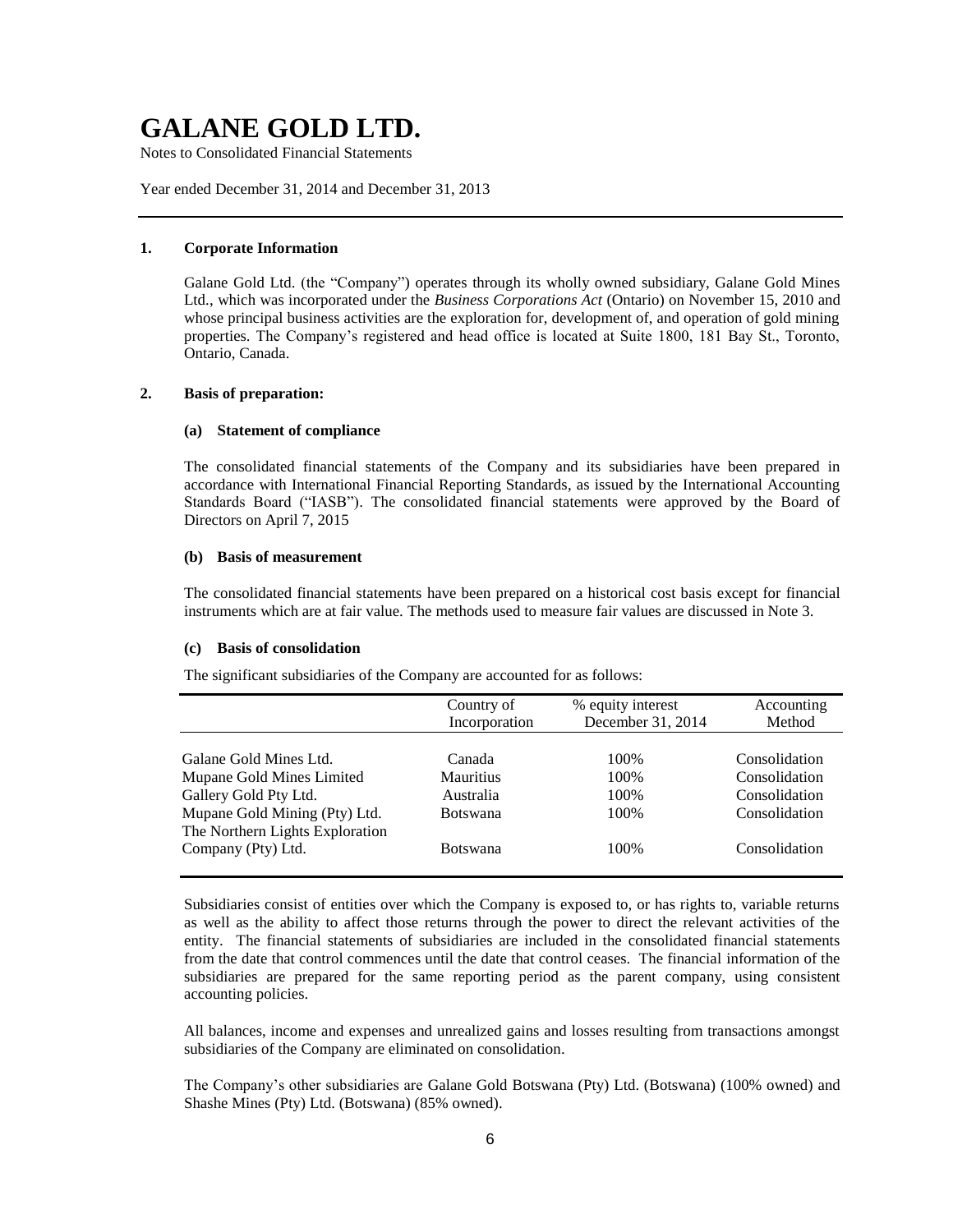Notes to Consolidated Financial Statements

Year ended December 31, 2014 and December 31, 2013

# **2. Basis of preparation (continued):**

### **(d) Functional and presentation currency**

The consolidated financial statements are presented in U.S. dollars, which is the functional currency of the Company and each of its subsidiaries. All amounts are in U.S. dollars, except where otherwise indicated.

### **(e) Significant accounting judgements, estimates and assumptions**:

The preparation of the consolidated financial statements requires management to make judgements, estimates and assumptions that affect the reported amounts of assets, liabilities and contingent liabilities at the date of the consolidated financial statements and reported amounts of revenues and expenses during the reporting period. Estimates and assumptions are continually evaluated and are based on management's experience and other factors, including expectations of future events that are believed to be reasonable under the circumstances. However, actual outcomes can differ from these estimates.

In particular, information about significant areas of estimation uncertainty and critical judgments in applying accounting policies that have the most significant effect on the amounts recognized in the consolidated financial statements are as follows:

### **(i) Mineral reserves and resources**:

Mineral reserve and resources estimates have been estimated by qualified personnel of the Company in accordance with definitions and guidelines adopted by The Canadian Institute of Mining, Metallurgy and Petroleum ("CIM Standards on Mineral Resources and Reserves"). A mineral reserve is a technical estimate of the amount of metal or mineral that can be economically extracted from a mineral deposit. Mineral reserve and resource estimates include numerous uncertainties and depend heavily on geological interpretations and statistical inferences drawn from drilling and other data. Reserve statements also require an estimate of the future price for the commodity in question and an estimate of the future cost of operations. The mineral reserve and resource estimates are subject to uncertainty and may be inaccurate. Results from drilling, testing and production, as well as material changes in metal prices subsequent to the date of an estimate may justify a revision of such estimates.

Actual production costs may vary from estimated production costs due to many factors like changing costs of inputs such as labour, energy and consumables as well as varying royalty expenses related to the price of gold.

A number of accounting estimates, as described in the following relevant accounting policy notes, are impacted by the reserve and resource estimates:

- Note  $3(b)$  Business combinations and goodwill
- Note  $3(f)$  Depreciation rates
- Note  $3(h)(ii)$  Impairment of non-financial assets
- Note  $3(i)$  Restoration and rehabilitation provision
- Note  $3(ii)$  Deferred stripping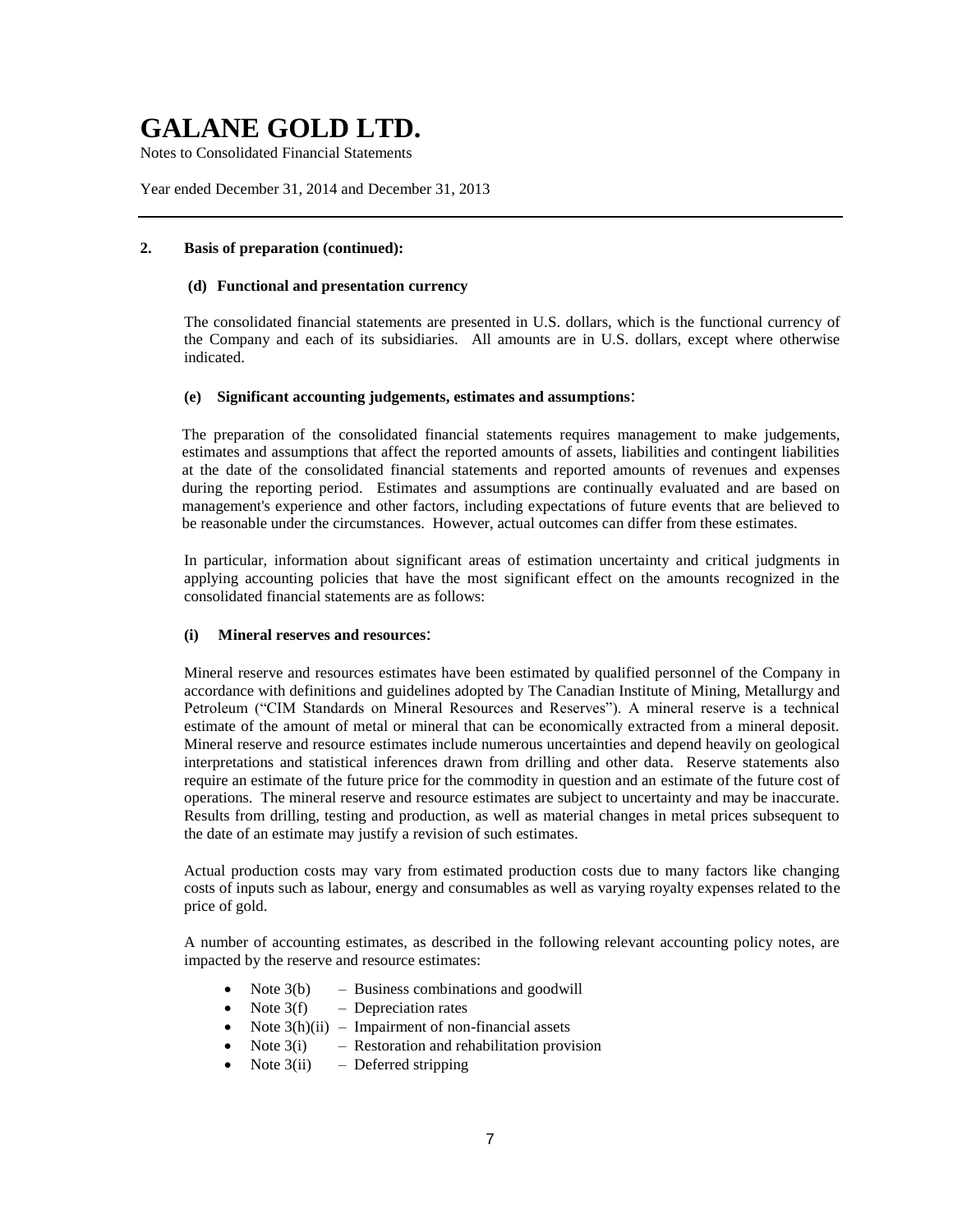Notes to Consolidated Financial Statements

Year ended December 31, 2014 and December 31, 2013

# **2. Basis of preparation (continued):**

### **(ii) Definition of a business:**

Based on management's judgment, the acquisition of NLE (refer to note 5) did not meet the definition of a business as the primary assets were exploration licences. Consequently, the transaction has been recorded as the acquisition of an asset.

# **(iii) Determination of deferred income tax including uncertain tax positions:**

The carrying amount of deferred income tax assets is reviewed at each balance sheet date and reduced to the extent that it is not probable that sufficient taxable profit will be available to allow all or part of the deferred income tax asset to be utilized. Unrecognized deferred income tax assets are reassessed at each balance sheet date and are recognized to the extent that it has become probable that future taxable profit will be available to allow the deferred tax asset to be recovered. There is no certainty that income tax rates will be consistent with current estimates. For more information, refer to note 14.

# **(iv) Share-based payments and warrants:**

Equity-settled share-based payments are measured at fair value at the grant date; warrants denominated in a foreign currency were measured at fair value through profit or loss. The fair value of options and warrants is determined using a Black-Scholes option pricing model based on assumptions including volatility, expected life, expected dividends and risk-free interest rate.

A change in any or a combination of the key assumptions used to determine the fair value of share-based payments at grant date or warrants denominated in a foreign currency at the reporting date could have a material impact on their carrying values and the amount recorded in earnings.

# **(v) Restoration and rehabilitation provision:**

Amounts recorded for restoration and rehabilitation provision require management to estimate the future costs the Company will incur to complete the reclamation and remediation work required to comply with applicable laws and regulations as well as the timing of the reclamation activities and estimated discount rate. Future changes to environmental laws and regulations could increase the extent of reclamation and remediation work required to be performed by the Company. Increases in future costs could materially impact the amounts charged to operations for reclamation and remediation. The provision represents management's best estimate of the present value of the future reclamation and remediation costs.

The obligation is denominated in a foreign currency and is considered to be a monetary obligation. It is revalued at the end of the reporting period at the spot exchange rate on the reporting date. The resultant translation gain or loss in recognised in the consolidated statement of earnings and comprehensive earnings.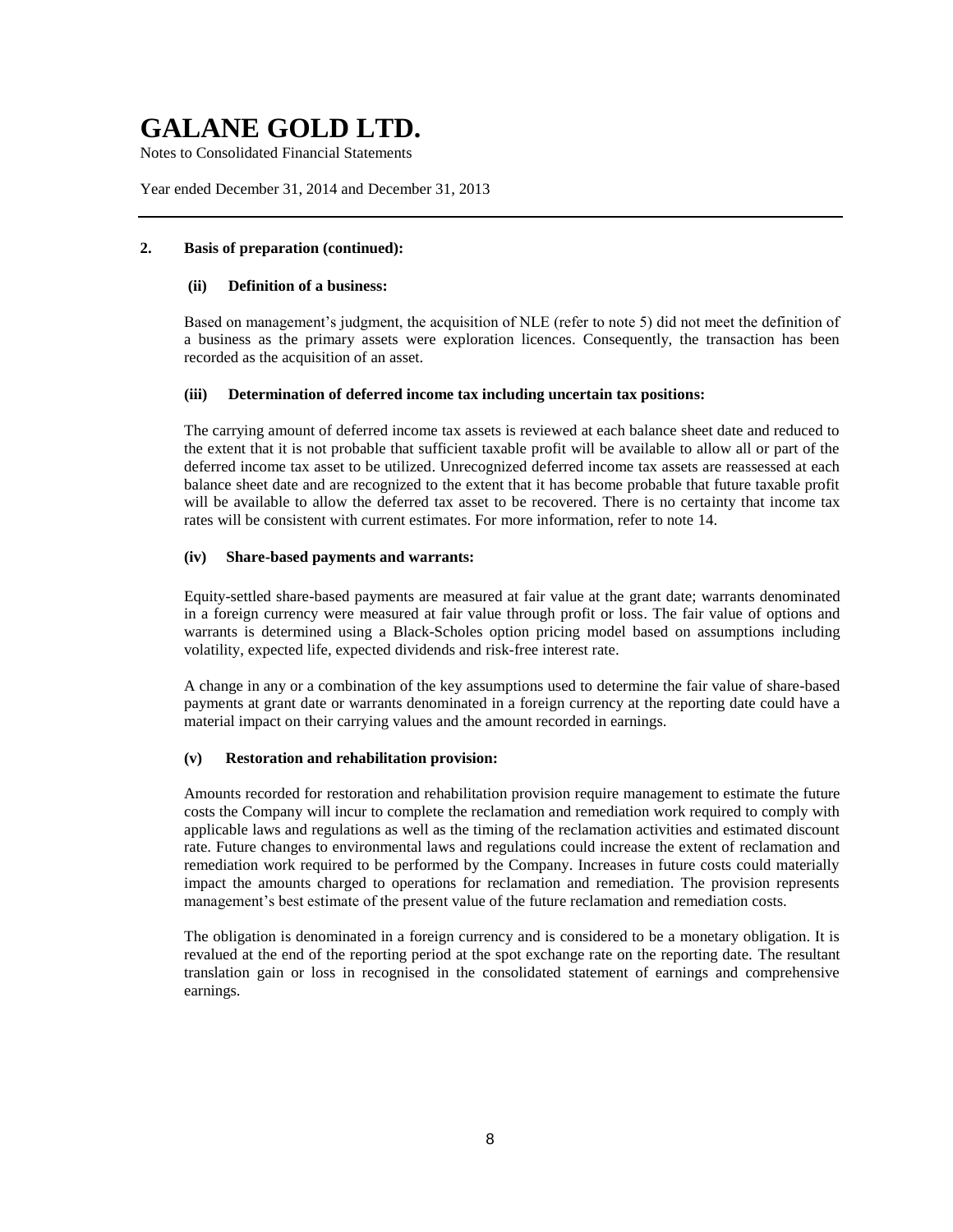Notes to Consolidated Financial Statements

Year ended December 31, 2014 and December 31, 2013

# **3. Significant accounting policies:**

### **(a) Foreign currency translation**

The consolidated financial statements are presented in U.S. dollars, which is the Company's and each of its subsidiaries' functional currency. Transactions in foreign currencies are translated at the rate on the date of the transaction. Monetary assets and liabilities denominated in foreign currencies are retranslated at the rate of exchange on the date of the consolidated statement of financial position. All differences are taken to the consolidated statement of earnings (loss) and comprehensive earnings (loss). Non-monetary items that are measured in terms of historical cost in a foreign currency are translated using the exchange rate as at the date of the initial transaction.

### **(b) Business combinations and goodwill**

On the acquisition of a subsidiary, the purchase method of accounting is applied whereby the purchase consideration is allocated to the identifiable assets, liabilities and contingent liabilities (identifiable net assets) on the basis of fair value at the date of acquisition.

The cost of the business combination is the aggregate of the fair values at the date of exchange of assets given, liabilities incurred or assumed, and equity instruments issued by the acquirer in exchange for control of the acquiree.

Goodwill is initially measured at cost being the excess of the cost of the business combination over the Company's interest in the fair value of the acquiree's identifiable net assets.

If the fair value attributable to the Company's share of the identifiable net assets exceeds the fair value of the consideration, the Company reassesses whether it has correctly identified and measured the assets acquired and liabilities assumed and recognizes any additional assets or liabilities that are identified in that review. If that excess remains after reassessment, the Company recognizes the resulting gain in the consolidated statement of earnings (loss) and comprehensive earnings (loss) on the acquisition date.

Professional fees and other costs directly related to business combinations are expensed in the year they are incurred.

If a transaction does not meet the definition of a business under IFRS, the transaction is recorded as an asset acquisition. Accordingly, the net identifiable assets acquired and liabilities assumed are measured at the fair value of the consideration paid, based on their relative fair values at the acquisition date. Acquisitionrelated costs are included in the consideration paid and capitalized.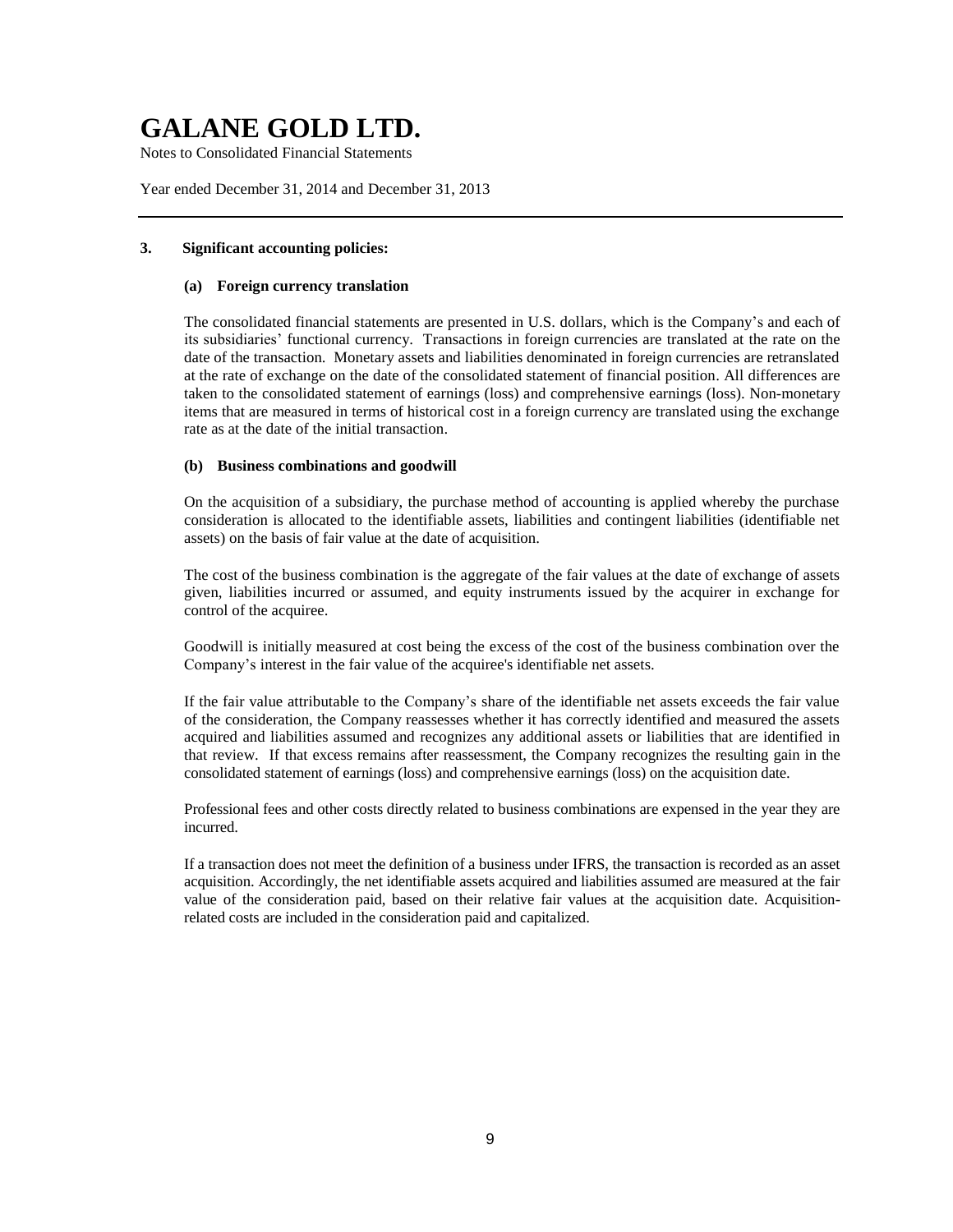Notes to Consolidated Financial Statements

Year ended December 31, 2014 and December 31, 2013

#### **3. Significant accounting policies (continued):**

## **(c) Financial instruments**

The Company recognizes financial assets and financial liabilities on the date it becomes a party to the contractual provisions of the instruments. A regular way purchase of financial assets is recognized using the trade date accounting. Financial liabilities are not recognized unless one of the parties has a legal or constructive obligation or the contract is a derivative contract.

A financial asset (in whole or in part) is derecognized either when the Company has transferred substantially all the risks and rewards of ownership of the financial asset or when cash flows expire.

A financial liability is derecognized when the obligation specified in the contract is discharged, cancelled or expired.

Financial assets and liabilities are offset when the Company has a legally enforceable right to offset and intends to settle either on a net basis or to realize the asset and settle the liability simultaneously.

## **Non-derivative financial instruments**

Non-derivative financial instruments comprise cash, trade and other receivables, accounts payable and accrued liabilities, interest bearing loans and borrowings and warrants denominated in foreign currency. Non-derivative financial instruments are recognized initially at fair value plus, for instruments not at fair value through profit and loss, any directly attributable transaction costs. Subsequent to initial recognition, non-derivative financial instruments are classified and measured as described below.

#### *Financial instruments at fair value through profit or loss*

An instrument is classified at fair value through profit or loss if it is acquired principally for the purpose of selling in the short-term or is designated as such upon initial recognition. Financial instruments are designated at fair value through profit or loss if the Company manages such investments and makes purchase and sale decisions based on their fair value in accordance with the Company's documented risk management of investment strategy.

Cash and warrants denominated in foreign currency are designated as fair value through profit or loss. Any unrealized gains or losses related to changes in the fair value are included in interest income, and financing costs in the consolidated statement of earnings (loss) and comprehensive earnings (loss).

#### *Other financial instruments*

Loans and receivables, which have fixed and determinable payments that are not specified in an open market, are recognized initially at fair value plus any attributable transaction costs. Subsequent to initial recognition, they are measured at amortized cost using the effective interest method, less any impairment losses. These include trade and other receivables.

Other financial liabilities are recognized initially at fair value plus any attributable transaction costs. Subsequent to initial recognition, they are measured at amortized cost using the effective interest method. These include interest bearing loans and borrowings and accounts payable and accrued liabilities.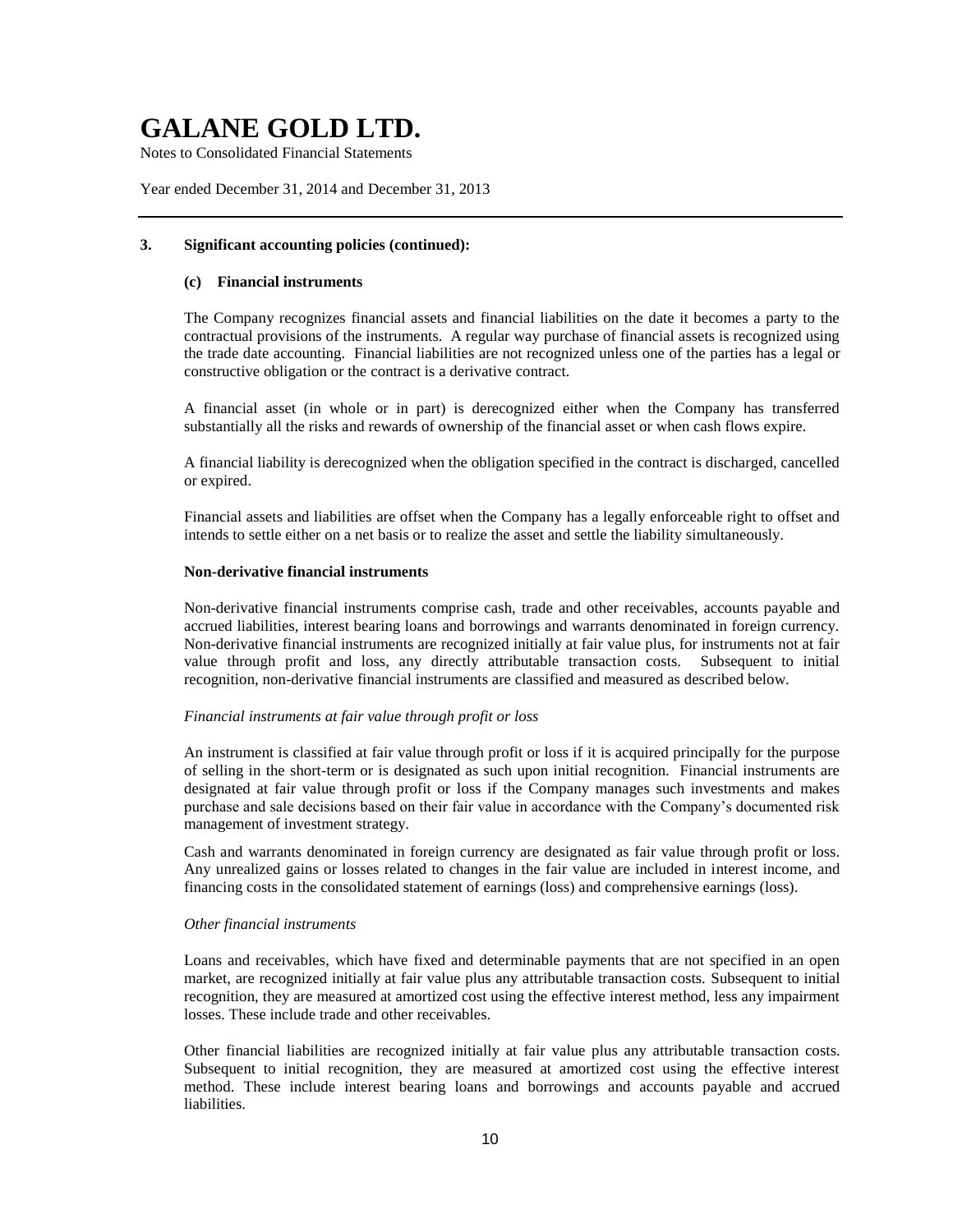Notes to Consolidated Financial Statements

Year ended December 31, 2014 and December 31, 2013

## **3. Significant accounting policies (continued):**

### **(d) Inventories**

Work in progress inventories are valued at the lower of cost or net realizable value. Production costs include the cost of materials, labour, mine site production overheads and depreciation to the applicable stage of processing.

Ore stockpiles are valued at the lower of cost and net realizable value. The cost of ore stockpiles is increased based on the related current mining cost per tonne of the period, and decreases in ore stockpiles are recorded in mining costs using the weighted average cost per tonne. Ore stockpiles are segregated between current and long-term inventories on the consolidated statement of financial position based on when they are expected to be processed.

Consumables are valued at the lower of average purchase cost and net realizable value. Provisions for redundant and slow-moving items are made by reference to specific items of stock. Spare parts, stand-by and servicing equipment held are generally classified as inventories. However, if major spare parts (critical spares) and stand-by equipment (insurance spares) are expected to be used for more than one period or can only be used in connection with a particular capital asset, then they are classified as a component of mining assets.

Net realizable value is the estimated selling price in the ordinary course of business, less estimated costs of completion and costs of selling the final product.

### **(e) Mining properties and plant and equipment**

Mining properties are measured at cost less accumulated depreciation and accumulated impairment charges.

The initial cost of an asset comprises its purchase or construction cost, any costs directly attributable to bringing the asset to a working condition for its intended use, the initial estimate of the rehabilitation obligation, and for qualifying assets, borrowing costs. The purchase price or construction cost is the aggregate amount paid and the fair value of any other consideration given to acquire the asset. The cost of self-constructed assets includes the cost of materials and direct labour.

When significant parts of an item of property, plant and equipment have different useful lives, they are accounted for as separate items (major components) of property, plant and equipment.

Gains and losses on disposal of an asset are determined by comparing the proceeds from disposal with the carrying amount of the asset.

The cost of replacing part of an item of property, plant and equipment is recognized in the carrying amount of the item if it is probable that the future economic benefits embodied within the part will flow to the Company and its cost can be measured reliably. The carrying amount of the replaced part is derecognized. The costs of the day-to-day servicing of property, plant and equipment are recognized in earnings as incurred.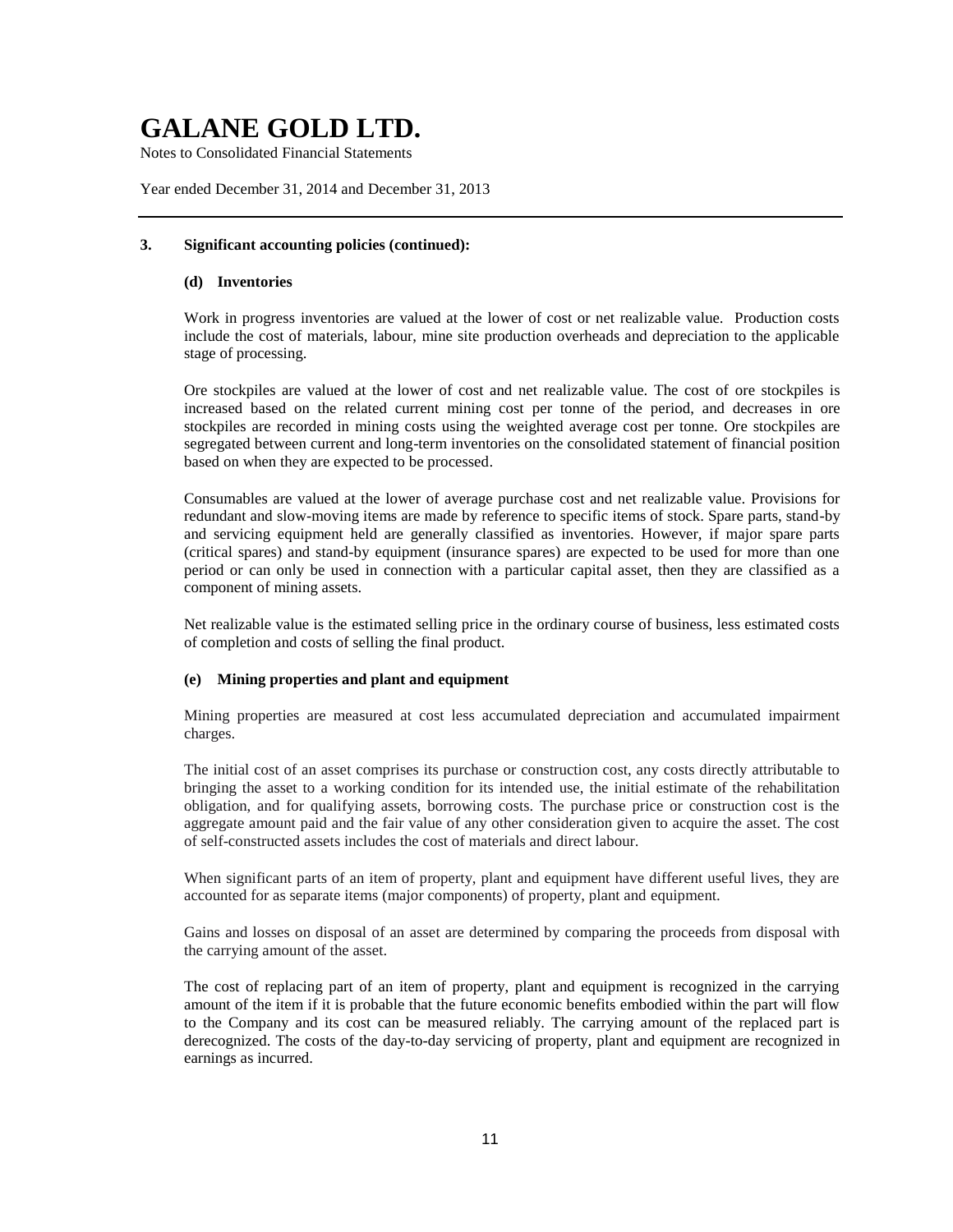Notes to Consolidated Financial Statements

Year ended December 31, 2014 and December 31, 2013

# **3. Significant accounting policies (continued):**

### **(e) Mining properties (continued)**

Mining properties presented on the consolidated statement of financial position represent the capitalized expenditures related to:

- Mine development; and
- Stripping costs

# **(i) Mine development**

Upon determination of technical feasibility and commercial viability of a mining property, all subsequent expenditure is capitalized and costs are not amortized until the projects are brought into production. Mine development costs include expenditures to develop new ore bodies, define further mineralization in existing ore bodies, construct and install or complete infrastructure facilities. Mine development costs are net of proceeds from the sale of ore extracted during the construction phase.

Where funds have been borrowed, either to specifically finance a project or for general borrowings during the period of construction, the amount of interest capitalized represents the actual borrowing costs incurred, in the case of specific finance arrangements, or an allocation of interest on general borrowings.

### **(ii) Stripping costs**

After commencement of production, the Company recognizes mining costs associated with stripping activities in an open pit mine as variable production costs. Such costs are included in the cost of inventory unless the stripping activity can be determined to have future economic benefits that will flow to the entity, in which case the costs are capitalized.

Capitalized stripping costs represent further development of the mine that requires a phase of overburden removal activity to access ore which will be mined in future periods.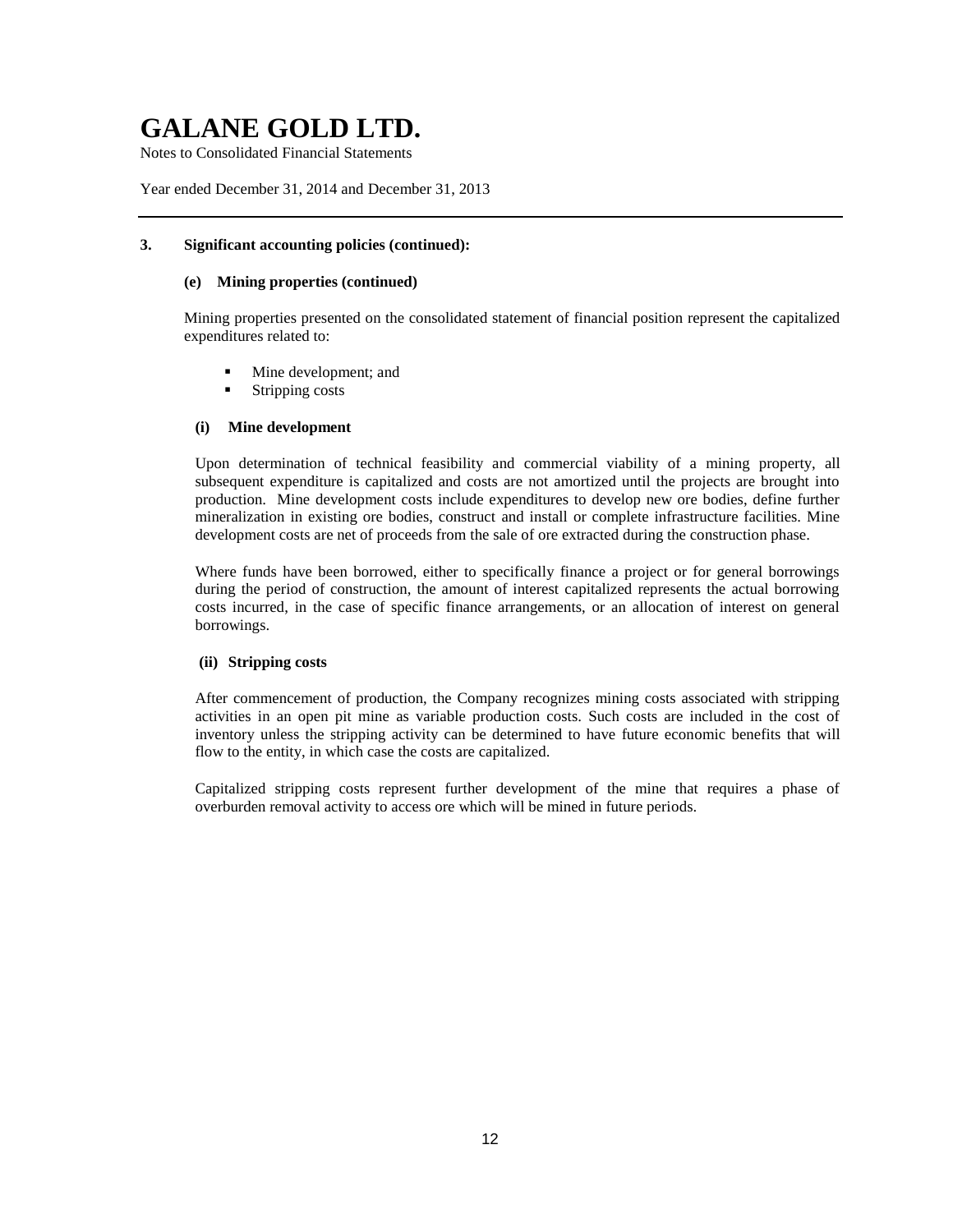Notes to Consolidated Financial Statements

Year ended December 31, 2014 and December 31, 2013

## **3. Significant accounting policies (continued):**

## **(f) Depreciation and amortization**

Mining properties are amortized when the assets are ready for their intended use using the units-ofproduction method over the shorter of the estimated economic life of the asset or the mining operation.

The reserve and resource estimate is the prime determinant of the life of the mine. In estimating the life of mine, the nature of the ore body and the method of mining the ore body are taken into account. In general, an ore body where the mineralization is reasonably well defined is amortized over its proven and probable mineral reserves. Non reserve material may be included in depreciation calculations in limited circumstances where there is a high degree of confidence in its economic extraction. Changes in the estimate of mineral reserves and resources will result in changes to the depreciation and will be accounted for on a prospective basis over the remaining life of the operation.

The basis of amortization for capitalized stripping is the ore to be extracted as a result of the specific stripping activity and is determined on a units-of-production basis.

Changes in a mine's life and design will usually result in changes to the basis of amortization. These changes are accounted for prospectively.

Residual values, useful lives and amortization methods are reviewed at least annually and adjusted if appropriate. Changes are accounted for prospectively.

### **(g) Mineral exploration and evaluation costs**

Costs incurred to acquire new rights to explore and costs to evaluate the technical feasibility and commercial viability of an ore body are capitalised. The Company considers evaluation costs to have commenced once it has determined it is likely the Company will carry out economic mining activities for that ore body in the future. This assessment requires significant management judgement. The Company reviews each exploration and evaluation asset on an annual basis to ensure that the conditions for capitalisation still exist.

Mineral exploration costs are charged to earnings in the period in which they are incurred.

When the technical feasibility and commercial viability of the ore body is determined, any capitalised costs are transferred to mineral properties and the balance is tested for impairment.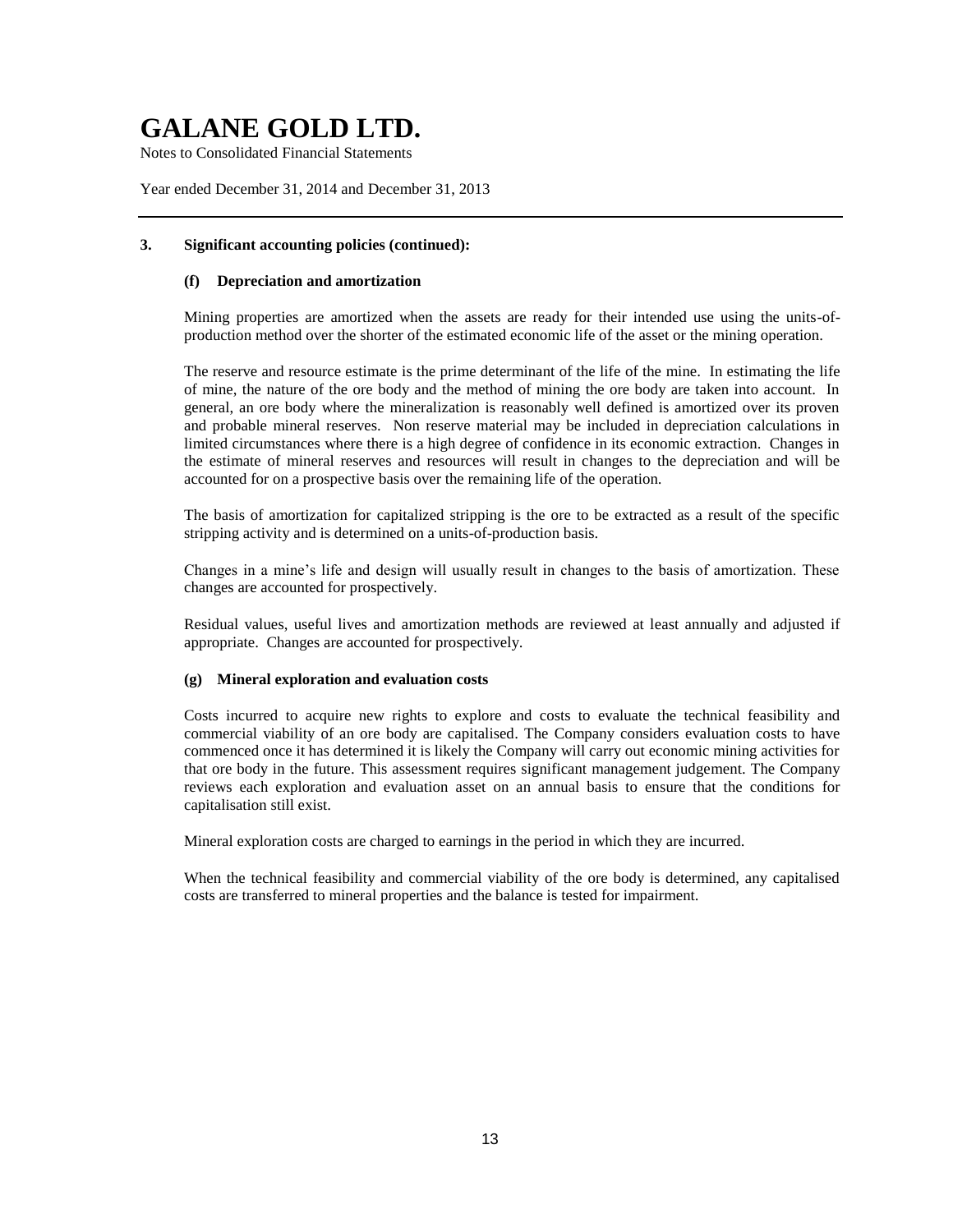Notes to Consolidated Financial Statements

Year ended December 31, 2014 and December 31, 2013

### **3. Significant accounting policies (continued):**

#### **(h) Impairment**

## **(i) Financial assets**

Financial assets not carried at fair value through profit or loss are tested for impairment on an individual basis at each reporting date to determine whether there is any objective evidence of impairment. A financial asset is considered to be impaired if objective evidence indicates that one or more events have indicated that the estimated future cash flows of the asset are less than its carrying value, and can be estimated reliably.

An impairment loss in respect of a financial asset measured at amortized cost is calculated as the difference between its carrying amount, and the present value of the estimated future cash flows discounted at the original effective interest rate.

An impairment loss is reversed if the reversal can be related objectively to an event occurring after the impairment loss was recognized. For financial assets measured at amortized cost, the amount of the reversal is recorded in the statement of earnings (loss) and comprehensive earnings (loss). The amount of the reversal cannot result in a carrying amount of the financial asset that exceeds what the amortized cost would have been had the impairment not been recognized at the date the impairment is reversed.

### **(ii) Non-financial assets**

If a property is abandoned or deemed economically unfeasible, the related project balances are derecognised.

The Company conducts annual impairment assessments of the values of long-lived assets, including mining assets and exploration and evaluation assets. If any indication of impairment exists, an estimate of the asset's recoverable amount is calculated. The recoverable amount is determined as the higher of the asset's fair value less costs of disposal ("FVLCD") and its value in use ("VIU"). The recoverable amount is determined for an individual asset, unless the asset does not generate cash inflows that are largely independent of those from other assets or groups of assets. If this is the case, the individual assets are grouped together into cash generating units ("CGUs") for impairment purposes. Such CGUs represent the lowest level for which there are separately identifiable cash inflows that are largely independent of the cash flows from other assets or other groups of assets. The Company considers that it has only one CGU.

If the carrying amount of the asset or CGU exceeds its recoverable amount, an impairment loss is recorded so as to reduce the carrying amount to its recoverable amount. A previously recognized impairment loss is reversed if there has been a change in the estimates used to determine the recoverable amount for the asset since the impairment loss was recognized. If this is the case, the carrying amount is increased to its recoverable amount. The increased amount cannot exceed the carrying amount that would have been determined, net of depreciation, had no impairment loss been recognized in prior years.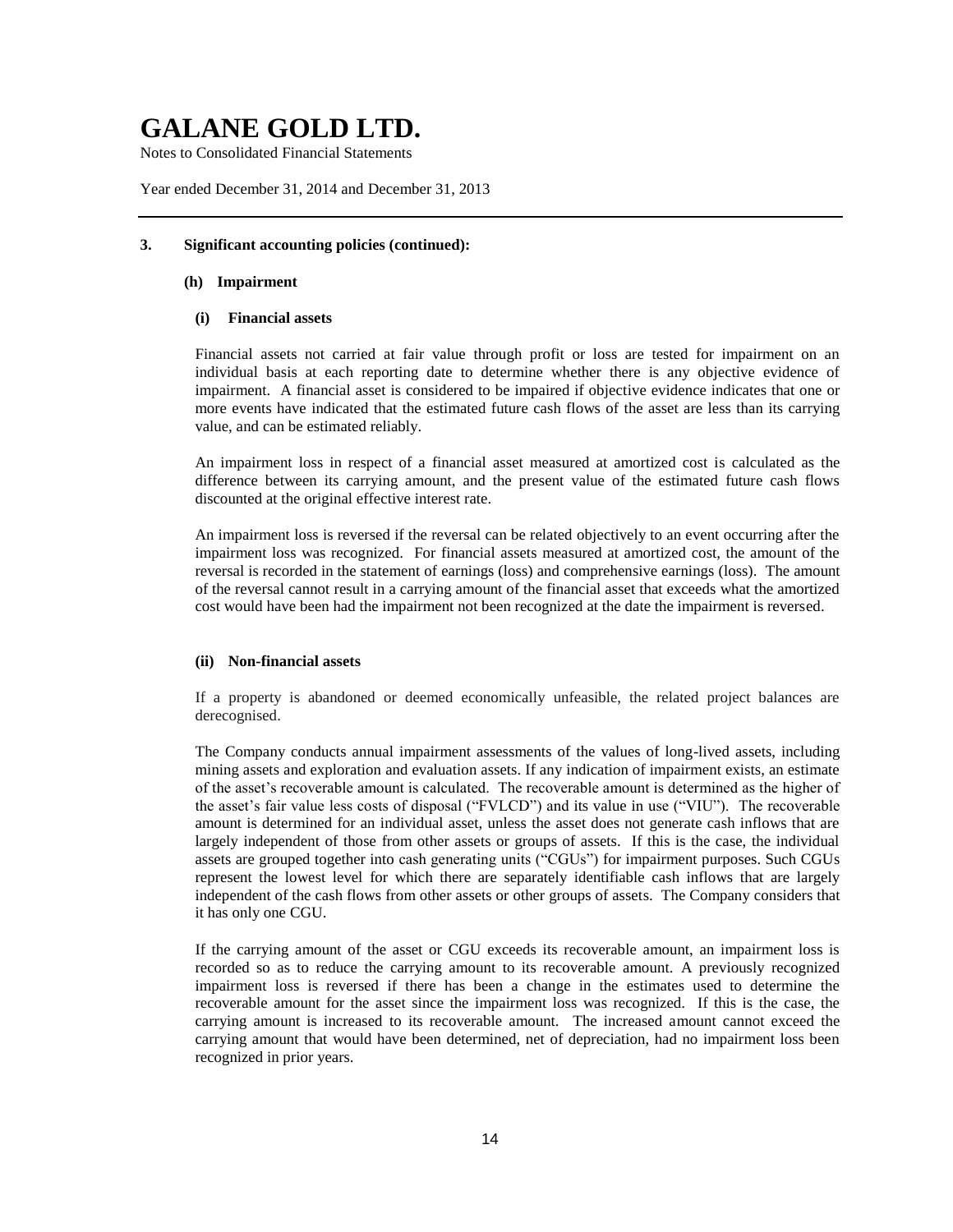Notes to Consolidated Financial Statements

Year ended December 31, 2014 and December 31, 2013

## **3. Significant accounting policies (continued):**

#### **(h) Impairment (continued)**

## **(ii) Non-financial assets (continued)**

The recoverable amount is determined based on the present value of estimated future cash flows from each long-lived asset, which are calculated based on numerous assumptions such as proven and probable reserves, resources when appropriate, estimates of discount rates, estimated future metal prices, operating costs, capital and site restoration expenses and estimated future foreign exchange and inflation rates, as defined under IFRS for FVLCD and VIU. Management's assumptions and estimates of future cash flows are subject to risk and uncertainties, particularly when market conditions such as the price of gold, inflation, currency values and interest rates are volatile, and may be partially or totally outside of the Company's control. Therefore, it is reasonably possible that changes could occur with evolving economic conditions, which may affect the recoverability of the Company's long-lived assets. If the Company fails to achieve its valuation assumptions or if any of its long-lived assets experiences a decline in its fair value, then this may result in an impairment charge, which would reduce the Company's earnings.

### **(i) Restoration and rehabilitation provision**

The Company records the present value of estimated costs of legal and constructive obligations required to restore and rehabilitate locations in the period in which the obligation is incurred with a corresponding increase in the carrying value of the related mining asset. The obligation is generally considered to have been incurred when mine assets are constructed or the environment is disturbed. The nature of these restoration activities includes dismantling and removing structures, rehabilitating mines and tailings dams, dismantling operating facilities, closure of plant and waste sites, and restoration, reclamation and re-vegetation of affected areas. The discounted liability is adjusted at the end of each period to reflect the passage of time, based on the discount rates that reflect current market assessments and the risks specific to the liability, and changes in the estimated future cash flows underlying the obligation.

These estimates depend on labour costs, known environmental impacts, the effectiveness of remedial and restoration measures, inflation rates and risk-free interest rates specific to each liability. The Company also estimates the timing of the outlays, which is subject to change depending on continued operation or newly discovered reserves. The periodic unwinding of the discount is recognized in earnings as a finance cost. Additional disturbances or changes in restoration costs will be recognized as changes to the corresponding assets and asset retirement obligation when they occur. Environmental and on-going site clean-up costs at operating mines, as well as changes to estimated costs for closed sites, are charged to earnings in the period during which they occur.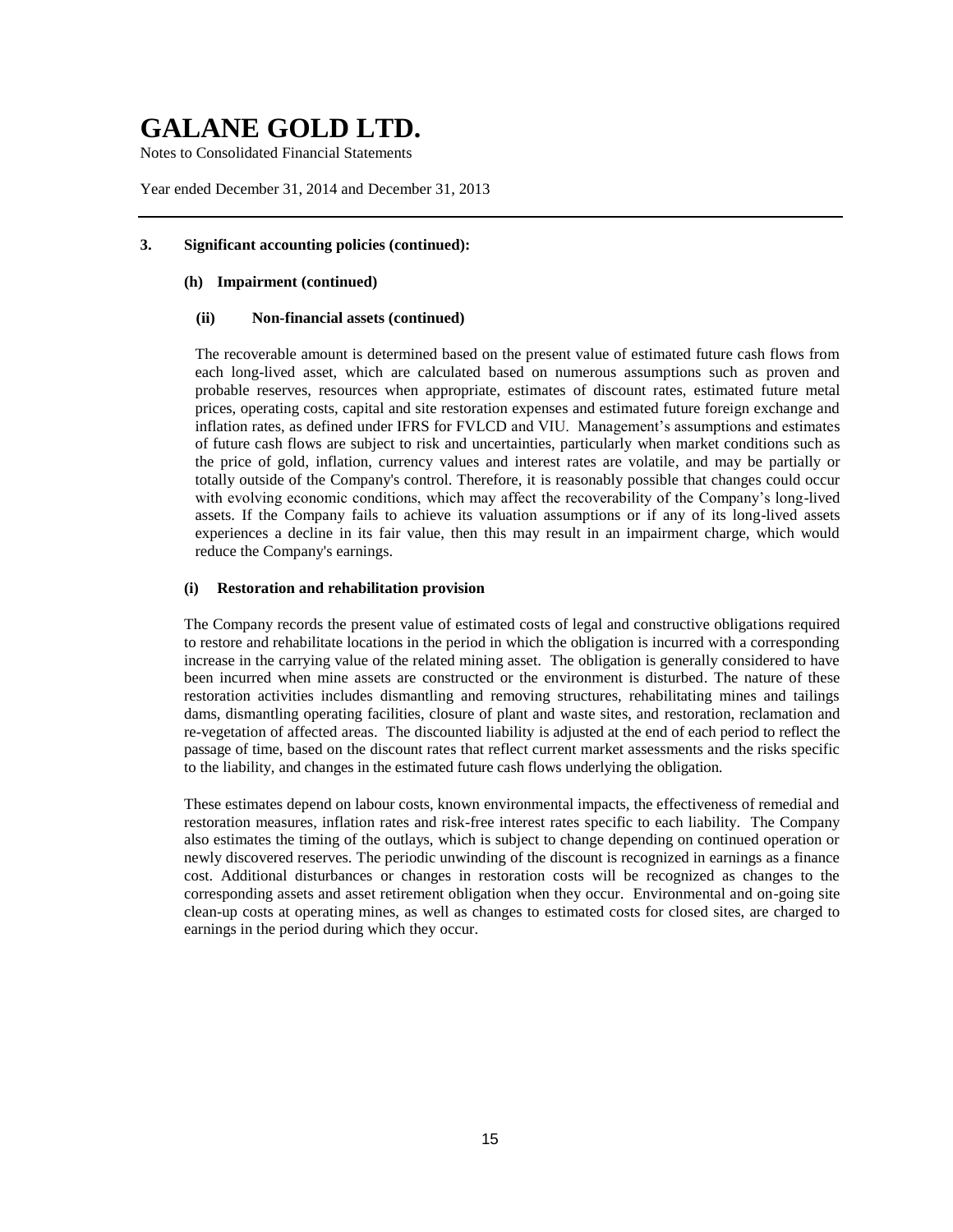Notes to Consolidated Financial Statements

Year ended December 31, 2014 and December 31, 2013

# **3. Significant accounting policies (continued):**

#### **(j) Income taxes**

### **(i) Current income tax**

Current income tax assets and liabilities for the current and prior periods are measured at the amount expected to be recovered from or paid to the taxation authorities. The tax rates and tax laws used to compute the amount are those that are enacted by the date of the consolidated statement of financial position**.**

Current income tax assets and current income tax liabilities are only offset if a legally enforceable right exists to set off the amounts, and the Company intends to settle on a net basis, or to realize the asset and settle the liability simultaneously.

Current income taxes relating to items recognized directly in equity are recognized directly in equity and not in the consolidated statement of earnings (loss) and comprehensive earnings (loss).

## **(ii) Deferred income tax**

Deferred income tax is provided using the asset and liability method on temporary differences at the date of the statement of financial position between the tax bases of assets and liabilities and their carrying amounts for financial reporting purposes.

Deferred income tax liabilities are recognized for all taxable temporary differences, except:

- where the deferred income tax liability arises from the initial recognition of goodwill or of an asset or liability in a transaction that is not a business combination and, at the time of the transaction, affects neither the accounting profit nor taxable profit; and
- in respect of taxable temporary differences associated with investments in subsidiaries, where the timing of the reversal of the temporary differences can be controlled by the parent, investor, or venturer and it is probable that the temporary differences will not reverse in the foreseeable future.

Deferred income tax assets are recognized for all deductible temporary differences, carry forward of unused tax credits and unused tax losses, to the extent that it is probable that taxable profit will be available against which the deductible temporary differences, and the carry forward of unused tax credits and unused tax losses can be utilized, except:

- when results from the initial recognition of an asset or liability in a transaction that is not a business combination and, at the time of the transaction, affects neither the accounting profit nor taxable profit or loss; and
- in respect of deductible temporary differences associated with investments in subsidiaries, deferred income tax assets are recognized only to the extent that it is probable that the temporary differences will reverse in the foreseeable future and taxable profit will be available against which the temporary differences can be utilised.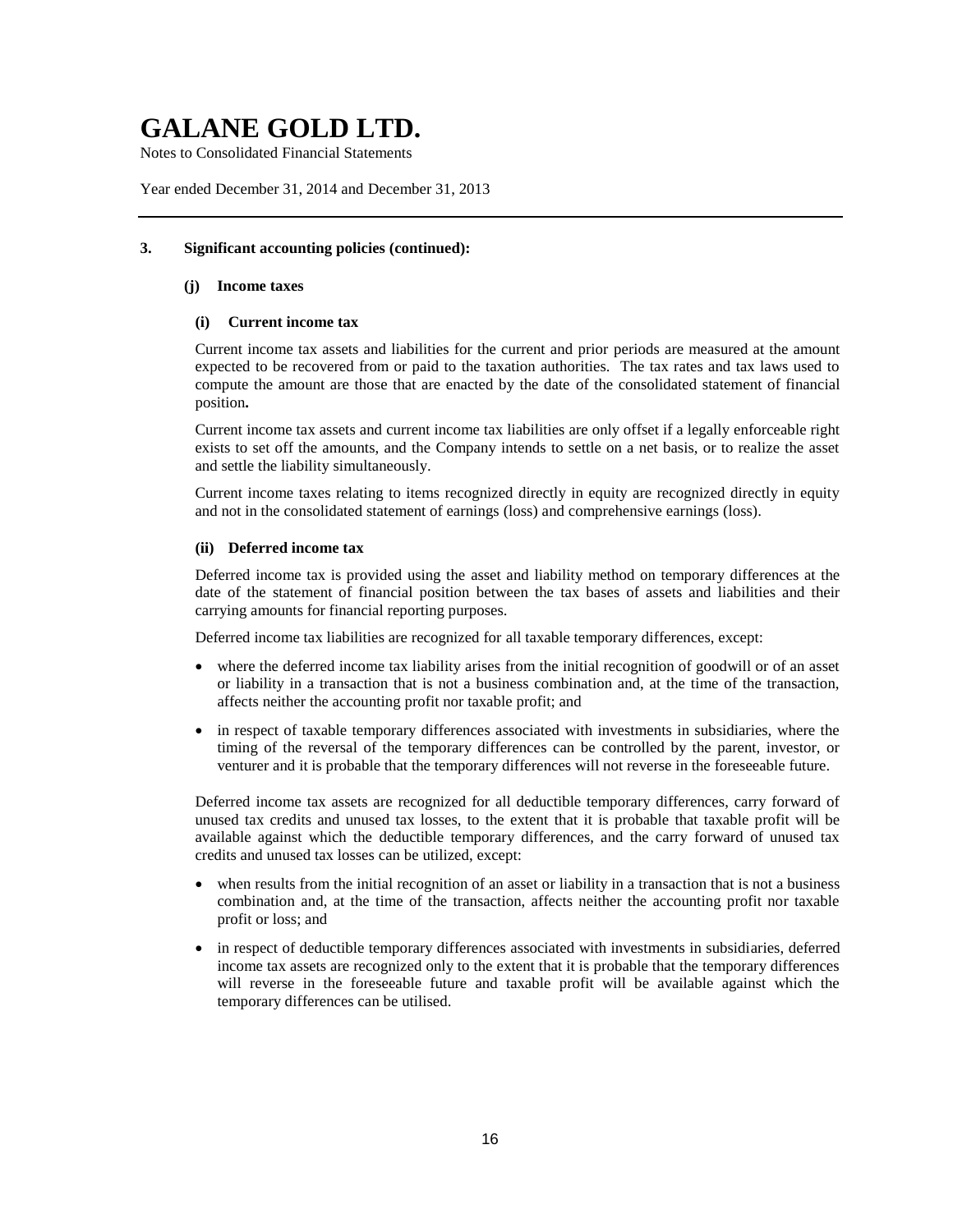Notes to Consolidated Financial Statements

Year ended December 31, 2014 and December 31, 2013

## **3. Significant accounting policies (continued):**

### **(j) Income taxes (continued)**

### **(ii) Deferred income tax (continued)**

The carrying amount of deferred income tax assets is reviewed at each date of the consolidated statement of financial position and reduced to the extent that it is no longer probable that sufficient taxable profit will be available to allow all or part of the deferred income tax asset to be utilised. Unrecognized deferred income tax assets are reassessed at each date of the consolidated statement of financial position and are recognized to the extent that it has become probable that future taxable profit will be available to allow the deferred tax asset to be recovered.

A translation gain or loss will arise where the local tax currency is not the same as the functional currency. A deferred tax is recognized on the difference between the book value of the non-monetary assets and the underlying tax basis, translated to the functional currency using the current foreign exchange rate.

Deferred income tax assets and liabilities are measured at the tax rates that are expected to apply to the year when the asset is expected to be realized or the liability settled, based on tax rates (and tax laws) that have been enacted or substantively enacted at the date of the consolidated statement of financial position.

Deferred income taxes relating to items recognized directly in equity are recognized directly in equity.

Deferred income tax assets and deferred income tax liabilities are offset, if a legally enforceable right exists to set off current tax assets against current income tax liabilities and the deferred income taxes relate to the same taxable entity and the same taxation authority.

There is no certainty that income tax rates will be consistent with current estimates. Changes in tax rates increase the volatility of the Company's earnings.

### **(k) Revenue recognition**

Revenues include sales of gold. Revenues from the sale of gold are recognized when the significant risks and rewards of ownership have transferred to the purchaser and the amount of revenue can be measured reliably.

#### **(l) Share-based payments**

The Company has a stock option plan that is described in note  $15(c)$ , an employee share purchase plan described in note 15(b) and performance shares described in note 15(e). Share-based payments to employees are measured at the fair value of the instruments issued and amortized over the vesting periods. The amount recognized as an expense is adjusted to reflect the number of awards expected to vest. The offset to the recorded cost is to share-based payments reserve. Consideration received on the exercise of stock options is recorded as share capital and the related share-based payments reserve is transferred to share capital. Charges for options that are forfeited before vesting are reversed from sharebased payment reserve.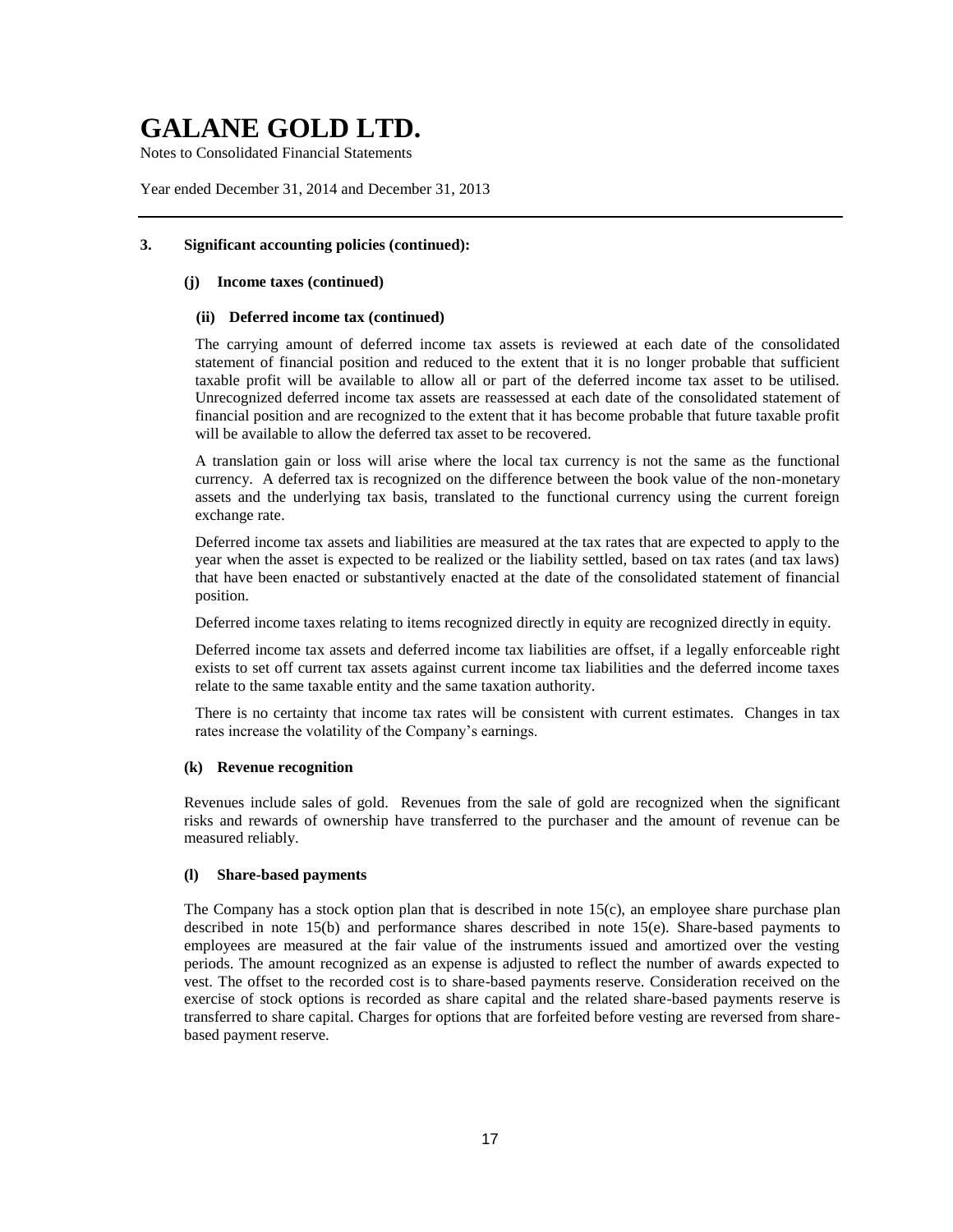Notes to Consolidated Financial Statements

Year ended December 31, 2014 and December 31, 2013

## **3. Significant accounting policies (continued):**

### **(m) Earnings (loss) per share**

Basic earnings (loss) per share are calculated by dividing net earnings by the weighted average number of common shares outstanding during the year. The calculation of diluted earnings (loss) per share uses the treasury stock method. The weighted average number of common shares outstanding for the calculation of diluted earnings (loss) per share assumes that the proceeds to be received on the exercise of dilutive stock options or warrants are used to repurchase common shares at their average market price during the period. The computation of diluted earnings (loss) per share assumes the conversion, exercise or contingent issuance of securities only when such conversion, exercise or issuance would have a dilutive effect on earnings (loss) per share.

# **4. New and amended standards adopted by the company and future accounting policies**

The following accounting standards are effective and implemented as of January 1, 2014:

### **a) IFRIC 21 - Levies**

IFRIC 21 provides guidance on the accounting for levies in accordance with the requirements of IAS 37 – Provisions, Contingent Liabilities and Contingent Assets. The Company adopted IFRIC 21 in its financial statements for the period beginning January 1, 2014 and it did not have a material impact on the financial statements.

The following accounting standards are to be adopted in the future:

### **(a) IFRS 9 – Financial instruments**

The IASB has issued IFRS 9, Financial Instruments, which is a four-part project proposing to replace IAS 39, Financial Instruments: Recognition and Measurement. IFRS 9 is effective for annual periods beginning or after January 1, 2018, with early adoption permitted. The Company will evaluate the impact of the change to its financial statements based on the characteristics on its financial instruments at the time of adoption.

### **(b) IFRS 15 – Revenue from Contracts with Customers**

In May 2014, the IASB issued IFRS 15, Revenue from Contracts with Customers (IFRS 15). The standard replaces IAS 11 "Construction Contracts", IAS 18 "Revenue", IFRIC 13 "Customer Loyalty Programmes", IFRIC 15 "Agreements for the Construction of Real Estate", IFRIC 18 "Transfer of Assets From Customers" and SIC 31 "Revenue – Barter Transactions Involving Advertising Services". IFRS 15 is effective for periods beginning on or after January 1, 2017, permits early adoption, and is to be applied retrospectively. IFRS 15 clarifies the principles for recognizing revenue from contracts with customers. The Company is in the process of evaluating the requirements of the new standard.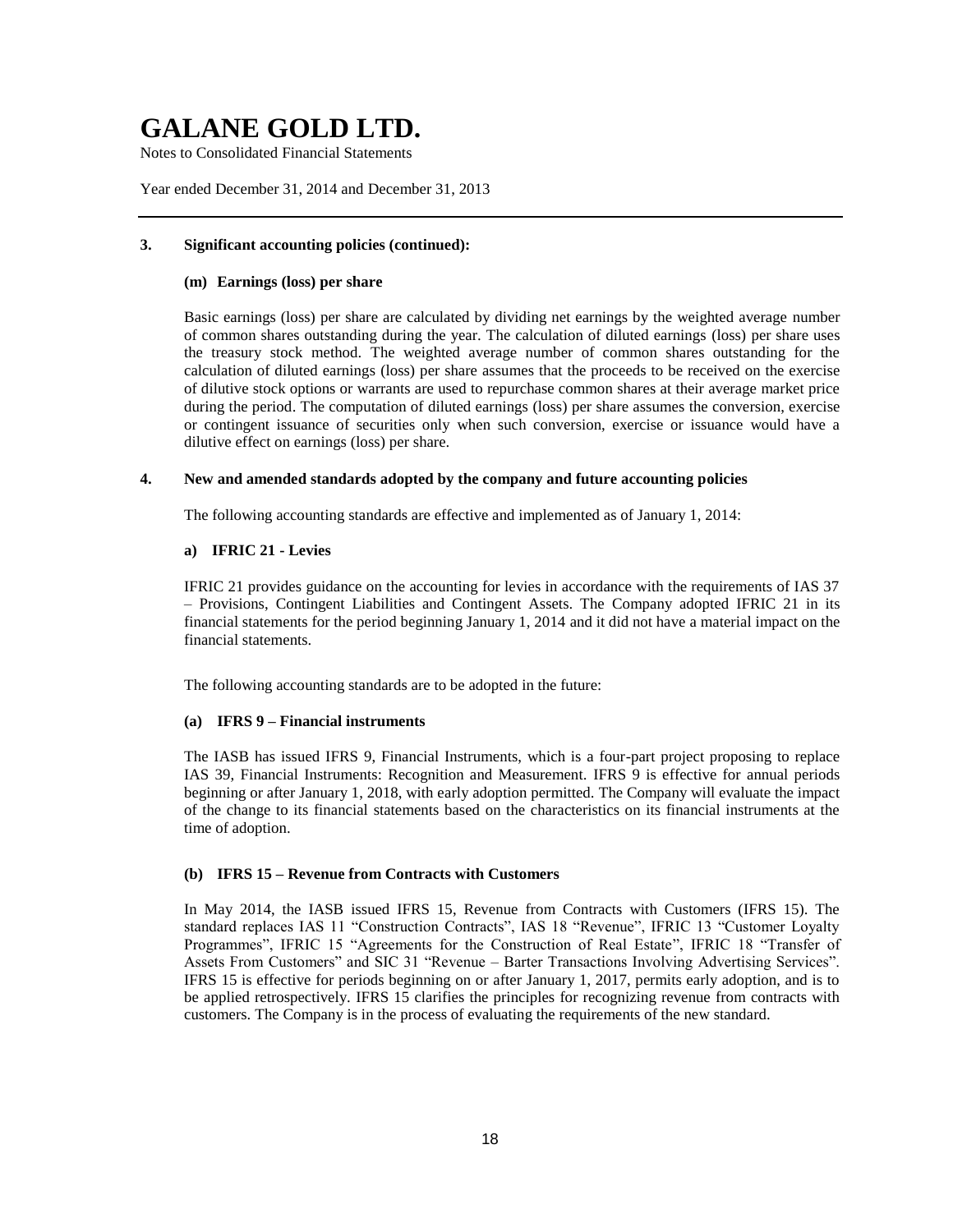Notes to Consolidated Financial Statements

Year ended December 31, 2014 and December 31, 2013

## **4. New and amended standards adopted by the company and future accounting policies (continued…)**

## **(c) IAS 16 – Property, Plant and Equipment and IAS 38**

In May 2014, the IASB issued amendments to IAS 16 Property, plant and equipment and IAS 38 Intangible assets. The amendments are effective for annual periods beginning on or after January 1, 2016 and are to be applied prospectively. The amendments clarify the factors in assessing the technical or commercial obsolescence and the resulting depreciation period of an asset and state that a depreciation method based on revenue is not appropriate. The Company is in the process of evaluating the requirements of the new standard.

# **(d) IFRS 11 – Joint Arrangements**

In May 2014, the IASB issued amendments to IFRS 11 Joint Arrangements (IFRS 11). The amendments in IFRS 11 are effective for annual periods beginning on or after January 1, 2016 and are to be applied prospectively. The amendments clarify the accounting for acquisition of interests in joint operations and require the acquirer to apply the principles on business combinations accounting in IFRS 3 Business combinations. The Company is in the process of evaluating the requirements of the new standard.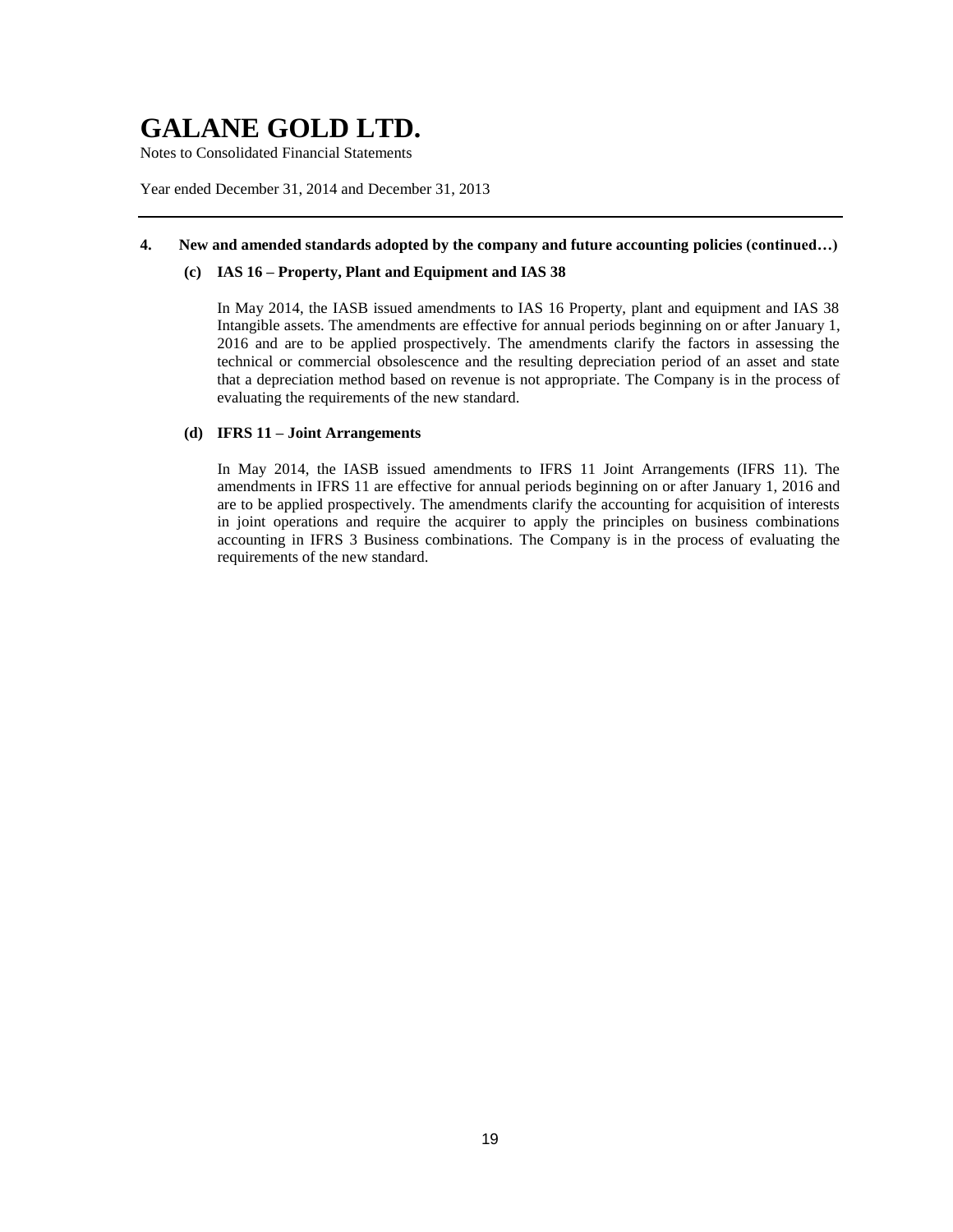Notes to Consolidated Financial Statements

Year ended December 31, 2014 and December 31, 2013

## **5. Acquisitions:**

#### **NLE Acquisition:**

The Company entered into an agreement (the "NLE Agreement") dated July 27, 2011 with the shareholders (refer to note 18 on related party transactions for Charles Byron) of The Northern Lights Exploration Company (Pty) Ltd. ("NLE") to acquire all of its issued and outstanding shares (the "NLE Acquisition"). NLE owns the rights to a number of exploration licenses near the Company's Mupane Property.

The NLE Acquisition was completed on April 10, 2012. As consideration for all of the issued and outstanding shares of NLE, the Company issued 3,125,000 common shares to the shareholders of NLE and promissory notes in the aggregate principal amount of CDN\$400,000 which were repaid in 2012.

Based on management's judgment, this acquisition does not meet the definition of a business combination as the assets are exploration licenses and properties. Consequently, the transaction has been recorded as an acquisition of an asset.

The total purchase price was allocated to the assets acquired and the liabilities assumed based on the fair value of the total consideration at the closing date of the acquisition of \$3,554,357. All financial assets acquired and financial liabilities assumed were recorded at fair value.

The NLE Agreement also provides for the issuance of up to an additional 8,750,000 common shares (the "NLE Contingent Shares") upon the achievement of the following exploration milestones on the NLE mineral properties within seven years from the date of the closing of the NLE Acquisition.

The NLE Agreement was amended on November 20, 2013 to clarify the definition of a resource in regards to the issuance of the NLE Contingent Shares. For the purposes of the agreement, a resource means a measured mineral resource or an indicated mineral resource as such terms are defined in Section 1.2 of NI 43-101.

The milestones are set forth below.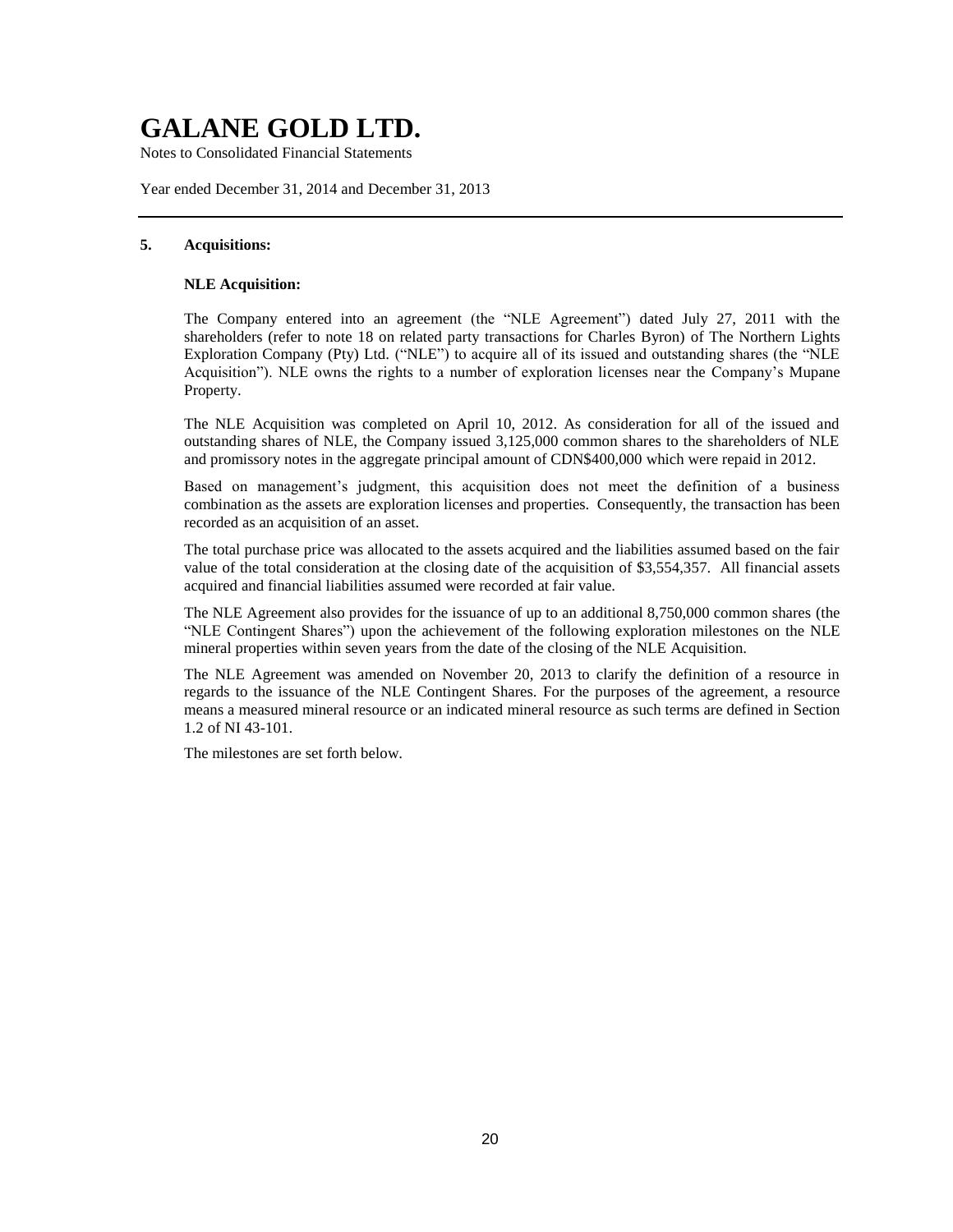Notes to Consolidated Financial Statements

Year ended December 31, 2014 and December 31, 2013

# **5. Acquisitions (continued):**

# **NLE Acquisition (continued):**

| <b>Milestone</b>                                                                                                                                                                                                                                                                                                                        | <b>Share</b><br>Consideration | <b>Cumulative</b><br><b>Consideration</b> |
|-----------------------------------------------------------------------------------------------------------------------------------------------------------------------------------------------------------------------------------------------------------------------------------------------------------------------------------------|-------------------------------|-------------------------------------------|
| Exploration work on the mineral properties of NLE confirms by<br>way of a NI 43-101 report a measured or indicated mineral<br>resource containing at least 100,000 ounces of gold or the number<br>of ounces of contained gold that is mined exceeds 100,000 ounces<br>(or any combination thereof without duplication)                 | 1,375,000<br>common shares    | 1,375,000<br>common shares                |
| Exploration work on the mineral properties of NLE confirms by<br>way of a NI 43-101 report a measured or indicated mineral<br>resource containing at least 250,000 ounces of gold or the number<br>of ounces of contained gold that is mined exceeds 250,000 ounces<br>(or any combination thereof without duplication)                 | 1,750,000<br>common shares    | 3,125,000<br>common shares                |
| Exploration work on the mineral properties of NLE confirms by<br>way of a NI 43-101 report a measured or indicated mineral<br>resource containing at least 500,000 ounces of gold or the number<br>of ounces of contained gold that is mined exceeds 500,000 ounces<br>(or any combination thereof without duplication)                 | 3,125,000<br>common shares    | 6,250,000<br>common shares                |
| Exploration work on the mineral properties of NLE confirms by<br>way of a NI 43-101 report a measured or indicated mineral<br>resource containing at least 1,000,000 ounces of gold or the<br>number of ounces of contained gold that is mined exceeds<br>(or any combination thereof<br>1,000,000<br>ounces<br>without<br>duplication) | 2,500,000<br>common shares    | 8,750,000<br>common shares                |
| <b>Total</b>                                                                                                                                                                                                                                                                                                                            | 8,750,000<br>common shares    | 8,750,000<br>common shares                |

The contingent consideration will be accounted for as a share-based payment. The Board considered that the first milestone was met in 2013 and waived the requirement to confirm the mineral resource by way of a NI 43- 101 technical report. Accordingly, an amount was recorded for this contingent payment in the year ended December 31, 2013 (note 15 (f)). On April 8, 2014, the Company issued an aggregate of 1,375,000 common shares to the former shareholders of NLE.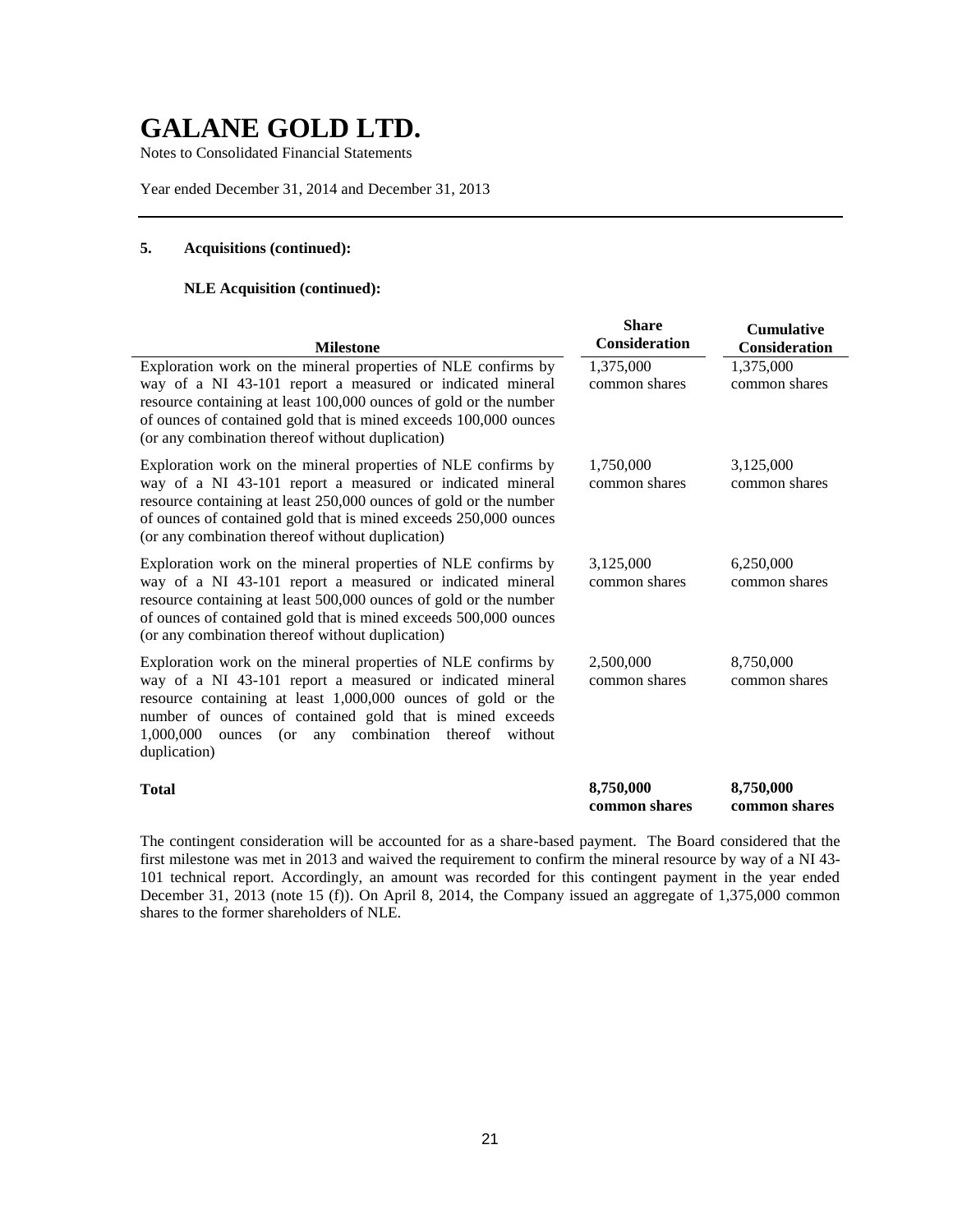Notes to Consolidated Financial Statements

Year ended December 31, 2014 and December 31, 2013

# **6. Trade receivables and other current assets**

|                                  | December 31. | December 31. |
|----------------------------------|--------------|--------------|
|                                  | 2014         | 2013         |
| Other receivables <sup>(1)</sup> | 995,472      | 19,377       |
| Trade receivables                | 90,020       |              |
| Taxes recoverable                | 286,801      | 642,765      |
| Prepaid expenses                 | 465,237      | 274,250      |
|                                  | 1,837,530    | 936,392      |

**(1)** Included in other receivables as at December 31, 2014 is \$980,156 in relation to an agreed insurance settlement due for the SAG mill failure.

# **7. Inventories**

The amount of inventories recognized as an expense during the year is included in mining costs in the consolidated statement of earnings (loss) and comprehensive earnings (loss).

The carrying values at the year ends are:

|                 |    | December 31, | December 31. |
|-----------------|----|--------------|--------------|
|                 |    | 2014         | 2013         |
| Gold in process | \$ | 871.747      | 1,705,666    |
| Supplies        |    | 3,865,293    | 3,532,943    |
| Ore Stockpiles  |    | 1,600,000    | 563,077      |
|                 | S  | 6,337,040    | 5,801,686    |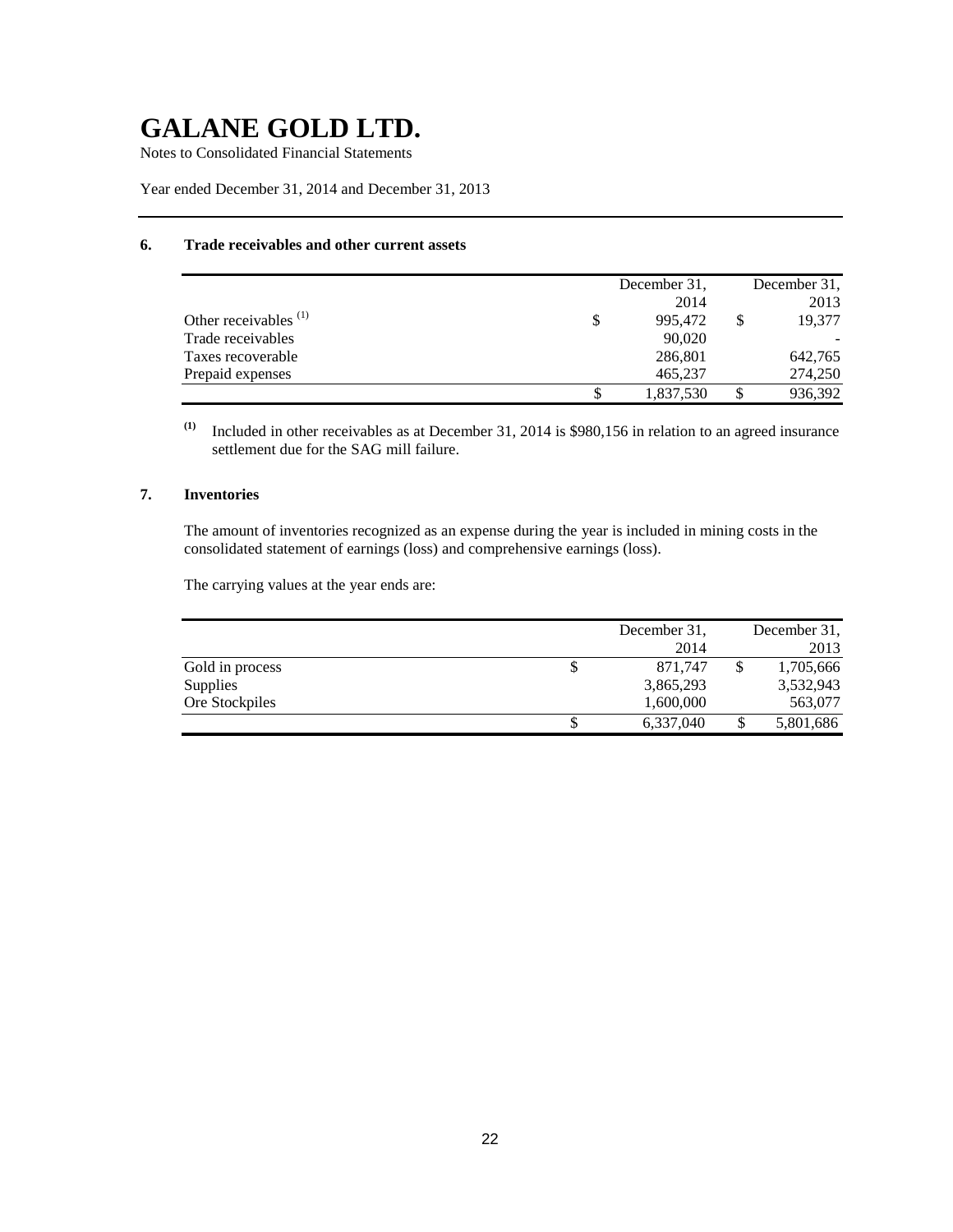Notes to Consolidated Financial Statements

Year ended December 31, 2014 and December 31, 2013

## **8. Mining assets**

The continuity of mining assets for the years ended December 31, 2014 and December 31, 2013 is as follows:

|                                                 | Construction<br>in Progress |              | Mining and<br>Exploration<br>Properties | Plant and<br>Equipment | Total            |
|-------------------------------------------------|-----------------------------|--------------|-----------------------------------------|------------------------|------------------|
| Cost at December 31,                            |                             |              |                                         |                        |                  |
| 2013                                            | \$<br>264,153               | \$           | 49,573,348                              | 5,693,273<br>\$        | 55,530,774<br>\$ |
| Additions:                                      |                             |              |                                         |                        |                  |
| Additions in the period                         | 4,707,783                   |              | 6,189,122                               | 243,717                | 11,140,622       |
| Transfers in the period                         | (4,821,701)                 |              | 3,816,885                               | 1,004,816              |                  |
| Disposals in the period                         |                             |              |                                         | (1,712,125)            | (1,712,125)      |
|                                                 |                             |              |                                         |                        |                  |
| Cost at December 31,                            |                             |              |                                         |                        |                  |
| 2014                                            | \$<br>150,235               | $\mathbb{S}$ | 59,579,355                              | \$5,229,681            | 64,959,271<br>\$ |
| Accumulated depreciation<br>and amortization at |                             |              |                                         |                        |                  |
| December 31, 2013<br>Amortization charge for    | \$                          | \$           | (34,778,355)                            | \$ (3,827,760)         | $$$ (38,606,115) |
| the period                                      |                             |              | (3,206,583)                             | (836,898)              | (4,043,481)      |
| Disposals in the period                         |                             |              |                                         | 1,170,327              | 1,170,327        |
| Accumulated depreciation<br>and amortization at |                             |              |                                         |                        |                  |
| December 31, 2014                               | \$                          | \$           | (37, 984, 938)                          | \$ (3,494,331)         | \$(41,479,269)   |
| Net book value, December<br>31, 2014            | \$<br>150,235               | \$           | 21,594,417                              | 1,735,350<br>\$        | 23,480,002<br>S. |
|                                                 |                             |              |                                         |                        |                  |

Included in Plant and Equipment net book value is \$266,769 (2013 - \$307,457) in relation to leased motor vehicles (Note 13).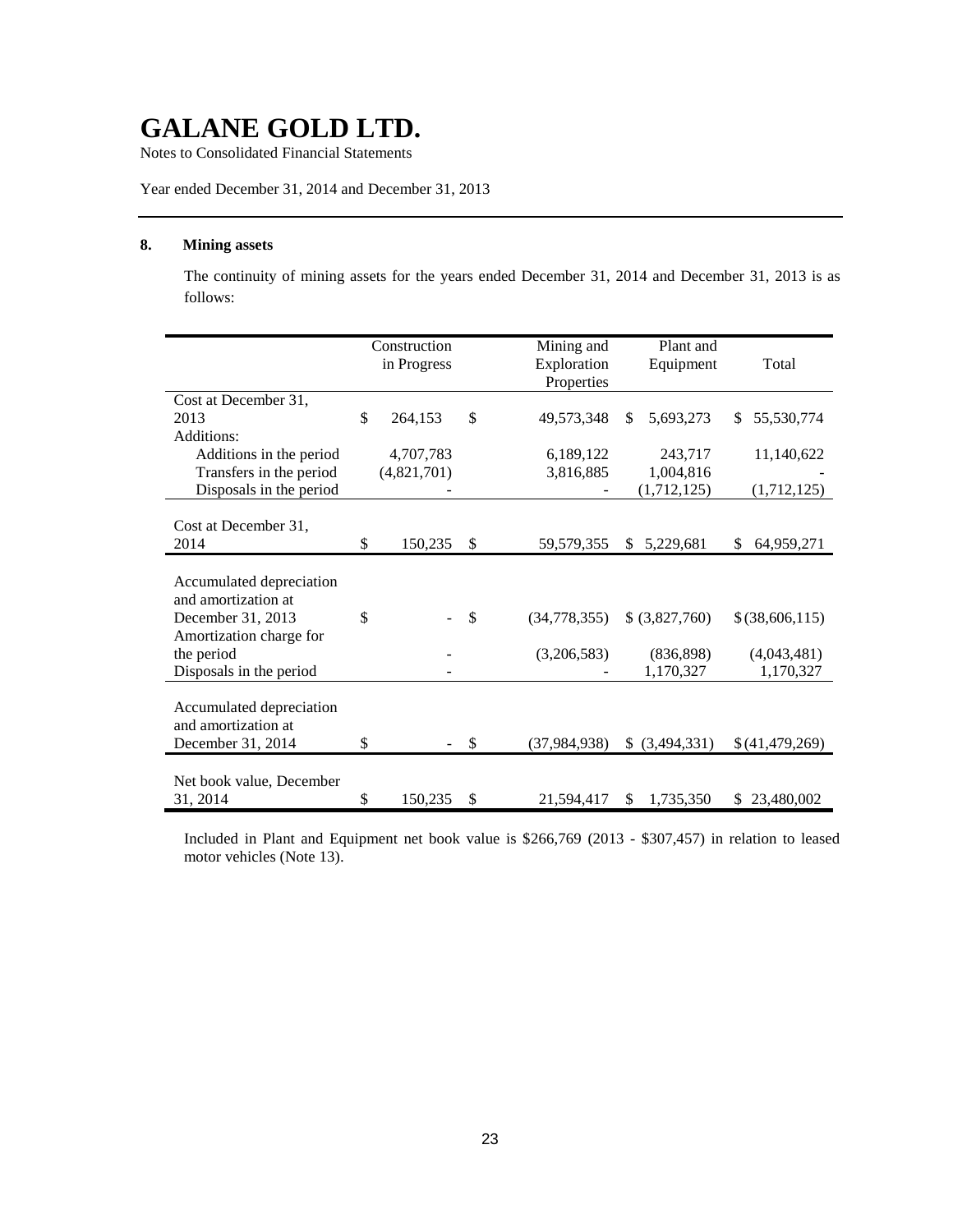Notes to Consolidated Financial Statements

Year ended December 31, 2014 and December 31, 2013

# **8. Mining assets (continued):**

|                          | Construction<br>in Progress |              | Mining and<br>Exploration<br>Properties | Plant and<br>Equipment | Total            |
|--------------------------|-----------------------------|--------------|-----------------------------------------|------------------------|------------------|
| Cost at December 31,     |                             |              |                                         |                        |                  |
| 2012                     | \$<br>22,682                | $\mathbb{S}$ | 41,728,849                              | \$<br>5,556,836        | \$47,308,367     |
| Additions:               |                             |              |                                         |                        |                  |
| Additions in the period  | 313,915                     |              | 7,844,499                               | 615,670                | 8,774,084        |
| Transfers in the period  | (72, 444)                   |              |                                         | 72,444                 |                  |
| Disposals in the period  |                             |              |                                         | (551, 677)             | (551, 677)       |
| Cost at December 31,     |                             |              |                                         |                        |                  |
| 2013                     | \$<br>264,153               | \$           | 49,573,348                              | \$5,693,273            | 55,530,774<br>\$ |
|                          |                             |              |                                         |                        |                  |
| Accumulated depreciation |                             |              |                                         |                        |                  |
| and amortization at      |                             |              |                                         |                        |                  |
| December 31, 2012        | \$                          | \$           | (9,059,750)                             | \$(1,570,442)          | \$(10,630,192)   |
| Amortization charge for  |                             |              |                                         |                        |                  |
| the period               |                             |              | (8,851,276)                             | (2,315,991)            | (11, 167, 267)   |
| Impairment (Note 9)      |                             |              | (16, 867, 329)                          |                        | (16, 867, 329)   |
| Disposals in the period  |                             |              |                                         | 58,673                 | 58,673           |
|                          |                             |              |                                         |                        |                  |
| Accumulated depreciation |                             |              |                                         |                        |                  |
| and amortization at      | \$                          |              |                                         |                        |                  |
| December 31, 2013        |                             | \$           | (34, 778, 355)                          | \$ (3,827,760)         | \$(38,606,115)   |
| Net book value, December |                             |              |                                         |                        |                  |
| 31, 2013                 | \$<br>264,153               | \$           | 14,794,993                              | 1,865,513<br>\$        | \$16,924,659     |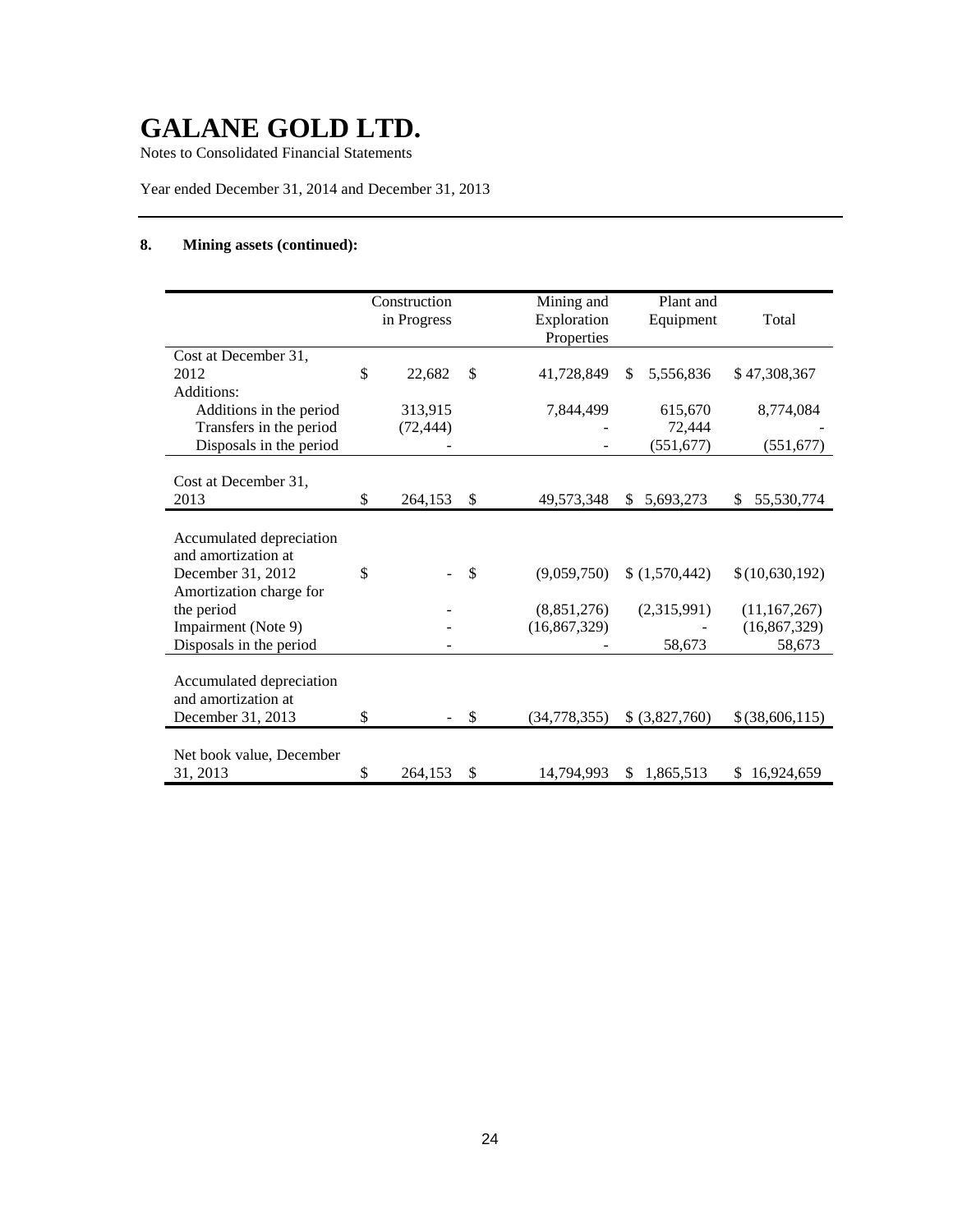Notes to Consolidated Financial Statements

Year ended December 31, 2014 and December 31, 2013

#### **9. Impairment**

The Company recorded an impairment charge within mining costs in the consolidated statement of earnings (loss) in 2013. No impairment charge or reversal was recorded in 2014.

|                                   | December 31, | December 31, |
|-----------------------------------|--------------|--------------|
|                                   | 2014         | 2013         |
| Mining and Exploration Properties |              | 16,867,329   |
| Ore Stockpiles                    |              | 955.264      |
|                                   |              | 17,822,593   |

#### **a) Mining and Exploration Properties**

As at June 30, 2013, the carrying value of the net assets of the Company exceeded its market capitalization, which is an indicator of potential impairment of the carrying value of its net assets. In addition, prior to the close of the quarter ended June 30, 2013, the gold price declined significantly and has subsequently remained at these lower levels. As a result, the Company assessed the recoverable amount of its cash-generating unit ("CGU"), Mupane Gold Mining (Pty) Limited as at June 30, 2013 and recorded an impairment charge of \$16,867,329 within mining costs in the consolidated statement of earnings (loss).

As at December 31, 2013, the Company completed a new life of mine model based on its reported reserves and resources. As a result, the Company re-assessed the recoverable amount of its CGU. No amendment to the impairment calculated as at June 30, 2013 was required as at December 31, 2013 as it was considered that the recoverable amount was not materially different. As at December 31, 2014, there were no indicators that suggested a review of the recoverable amount of the mining and exploration properties was required.

#### **Key assumptions**

The key assumptions used in determining the recoverable amount (fair value less cost of disposal) for the CGU are commodity prices, discount rates, cash costs of production, capital expenditures, foreign exchange rates, and the value of in-situ ounces. The fair value of mining and exploration properties is determined primarily using an income approach based on unobservable inputs, and as a result, is classified within Level 3 of the fair value hierarchy.

The Company's estimates of future metal prices are determined based on current prices, forward prices and forecasts of future prices prepared by industry analysts. For the December 31, 2013 impairment analysis, the Company estimated a long term gold price of \$1,300 per ounce and as at June 30 2013 was \$1,400.

The Company's estimates of future cash costs of production and capital expenditures are based on the life of mine plan. Costs incurred in currencies other than the U.S. dollar are translated to U.S. dollar equivalents based on long-term forecasts of foreign exchange rates, on a currency by currency basis, obtained from independent sources of economic data. The discount rate applied to present value the net future cash flows is based on a real weighted average cost of capital. For the December 31, 2013 impairment analysis, a discount rate of 8.00% was used (June 30, 2013 - 6.25%).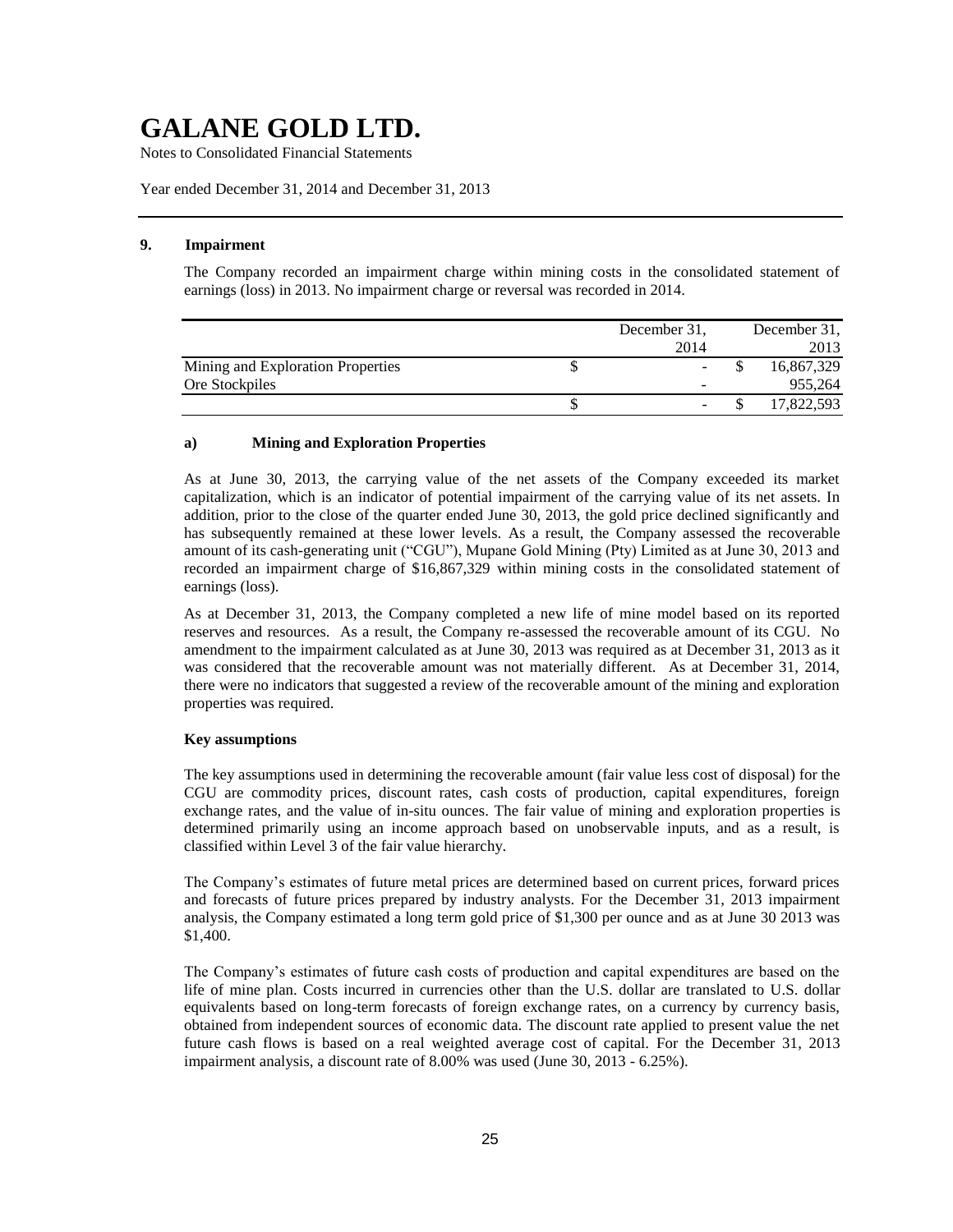Notes to Consolidated Financial Statements

Year ended December 31, 2014 and December 31, 2013

#### **9. Impairment (continued)**

## **b) Ore stockpiles**

As at June 30, 2013 an impairment charge of \$955,264 (December 31, 2014 and 2013 - \$nil) was recorded within earnings from mining operations to reduce the carrying value of ore stockpiles to its net realizable value.

#### **10. Financial instruments**

The following table presents the carrying and estimated fair values of the Company's financial instruments.

|                                                         |    | Carrying and Fair value |               |                                                                                                                 |
|---------------------------------------------------------|----|-------------------------|---------------|-----------------------------------------------------------------------------------------------------------------|
| <b>Financial Assets</b>                                 |    | December 31,            |               | December 31,                                                                                                    |
|                                                         |    | 2014                    |               | 2013                                                                                                            |
| Cash (level 1 of fair value hierarchy $(4)$ )           | \$ | 9,653,807               | <sup>\$</sup> | 11,239,537                                                                                                      |
| Trade and other receivables <sup>(1)</sup>              |    | 1,837,530               |               | 936,392                                                                                                         |
|                                                         | \$ | 11,491,337              |               | 12,175,929                                                                                                      |
| <b>Financial Liabilities</b>                            |    |                         |               |                                                                                                                 |
| Accounts payable and accrued liabilities <sup>(2)</sup> | S  | 6,635,834               | - \$          | 8,726,178                                                                                                       |
| Loans and borrowings <sup>(3)</sup>                     |    | 8,687,634               |               | 2,795,747                                                                                                       |
|                                                         | \$ | 15,323,468              |               | 11,521,925                                                                                                      |
|                                                         |    |                         |               | the contract of the contract of the contract of the contract of the contract of the contract of the contract of |

<sup>(1)</sup> The fair value of trade and other receivables approximates the carrying amount given the short maturity period. Refer to the credit risk section below.

(2) The fair value of accounts payable and accrued liabilities approximates the carrying amount given the short maturity period. Refer to the liquidity risk section below.

<sup>(3)</sup> The fair value of loans and borrowings approximates the carrying amount given the short maturity period, and the fair market value rate of interest that it carries.

 $(4)$  The level of the fair value hierarchy are defined as follows:

- 1. Level 1- there are quoted prices in active markets for identical assets or liabilities.
- 2. Level 2- there are inputs other than quoted prices that are either directly or indirectly observable for the asset or liability.
- 3. Level 3- these are inputs that are not based on observable market data.

#### **(a) Financial risk management objectives and policies**

The Company manages capital and its exposure to financial risks by ensuring it has sufficient financial capacity to support its operations, current mine development plans and long-term growth strategy. The Company is subject to various financial risks that could have a significant impact on profitability and financial conditions. These risks include liquidity risk, credit risk and financial market conditions relating to interest rates, gold price, and currency rates.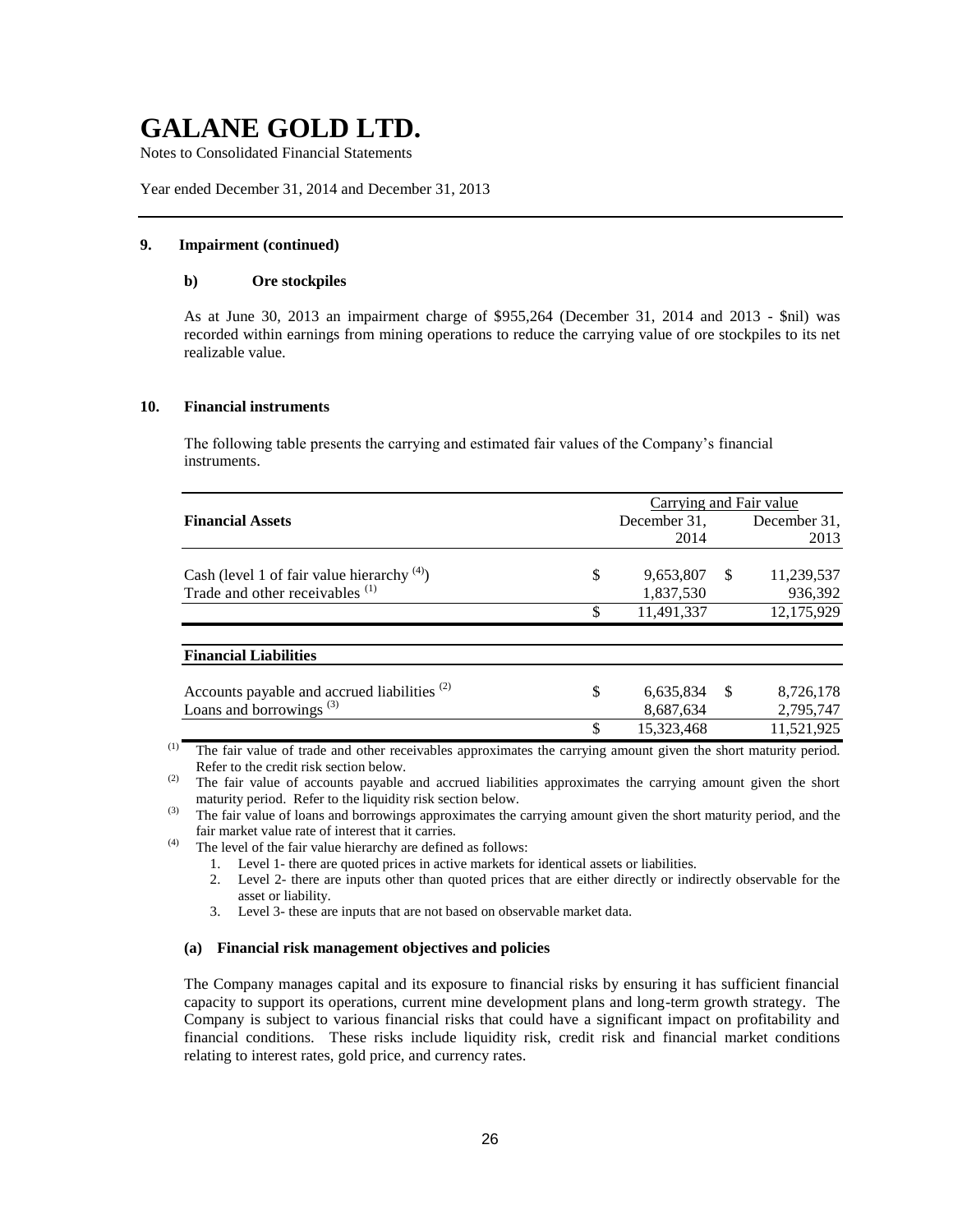Notes to Consolidated Financial Statements

Year ended December 31, 2014 and December 31, 2013

### **10. Financial instruments (continued)**

The following discussion includes a sensitivity analysis that is intended to illustrate the sensitivity to changes in market variables on the Company's financial instruments and show the impact on profit or loss and equity, where applicable. Financial instruments affected by market risk include cash, trade and other receivables, accounts payable, accrued liabilities and borrowings.

# **(b) Risks**

Management reviews and approves policies for managing each of the risks which are summarised below:

# **i. Liquidity risk**

Liquidity risk is the risk that an entity will encounter difficulty in meeting obligations associated with financial liabilities that are settled by delivering cash or another financial asset.

As at December 31, 2014, the Company's cash balance was \$9,653,807 (2013 - \$11,239,537), and it had working capital of \$6,525,127 (2013 - \$7,887,751).

The Company has a treasury policy to assist in managing its liquidity risk, which requires management to:

- monitor cash balances:
- perform short to medium-term cash flow forecasting, as well as medium and long-term forecasting incorporating relevant budget information; and
- consider the need for expanding treasury activity if and when appropriate (including but not limited to hedging and derivatives).

# **ii. Credit risk**

Credit risk is the risk that one party to a financial instrument will cause a financial loss for the other party by failing to discharge an obligation. Credit risk is associated with cash, trade and other receivables.

The Company holds cash in credit worthy financial institutions and does not hold any asset-backed commercial paper.

The credit risk related to gold trade receivable is considered minimal as gold is sold to creditworthy major banks and settled promptly, usually within the following month. At December 31, 2014 there was \$90,020 outstanding (2013 - no amount outstanding) included in trade and other receivables relating to gold production.

The credit risk related to receivables from government related to taxes, mineral rights and exploration tax credits, included in trade and other receivables, relates to not receiving amounts claimed due to government audits or other factors. As a result, the full balance recorded may not be ultimately realized. Management currently does not expect the amount to be ultimately realized to be materially different from that currently recorded.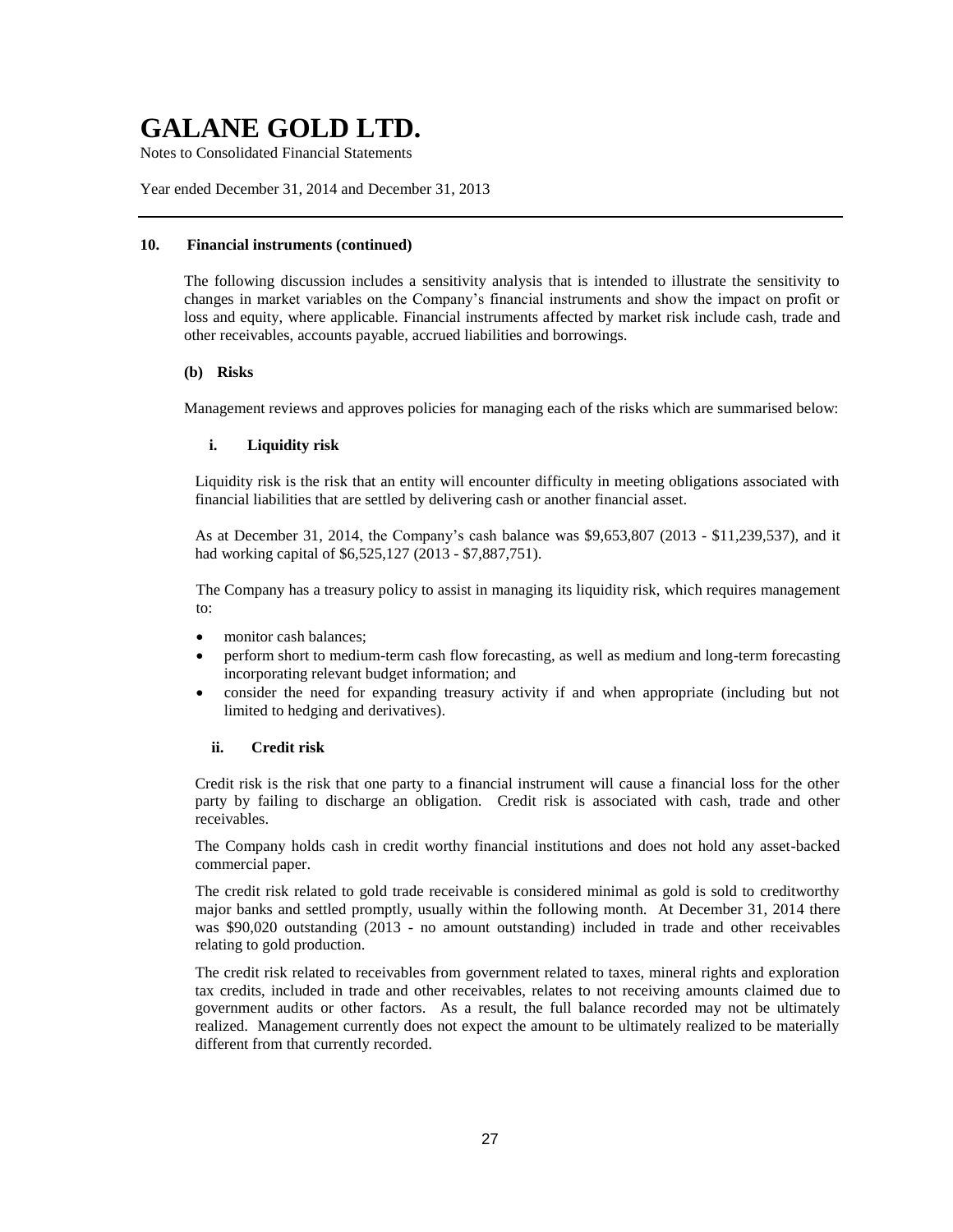Notes to Consolidated Financial Statements

Year ended December 31, 2014 and December 31, 2013

### **10. Financial instruments (continued)**

## **(b) Risks (continued)**

### **iii. Foreign currency risk**

The Company is exposed to currency risk through transactions denominated in currencies other than the U.S. dollar. The risk is mainly due to transactions incurred in South African Rand and Botswana Pula, along with the Canadian dollar. Net assets (liabilities) denominated in currencies other than US Dollar are summarised as follows:

| <b>US Dollars</b>                                      | December 31.<br>2014                    | December 31.<br>2013                  |
|--------------------------------------------------------|-----------------------------------------|---------------------------------------|
| South African Rand<br>Botswana Pula<br>Canadian Dollar | (506, 038)<br>(7,268,218)<br>(701, 012) | (515,765)<br>(5,932,779)<br>(264,986) |
|                                                        | (8,475,268)                             | (6,713,530)                           |

A 10% strengthening of the U.S. dollar against these foreign currencies at year-end would have resulted in an increase in the Company's earnings for the year of \$770,479 (2013 – \$610,321). This analysis assumes that all other variables, in particular interest rates, remain constant.

A 10% weakening of the U.S. dollar against these currencies at year-end would have resulted in a decrease in the Company's earnings for the year of \$941,696 (2013 – \$745,948). This analysis assumes that all other variables, in particular interest rates, remain constant.

### **(c) Capital management**

The Company's objectives when managing capital are:

- to ensure the Company has sufficient financial capacity to support its operations, current mine development plans and the long-term growth strategy;
- to provide a superior return to its shareholders; and
- to protect the Company's value with respect to markets and risk fluctuations.

The Company's capital structure reflects the requirements of a company focused on growth in a capital intensive industry that experiences lengthy development lead times as well as risks associated with capital costs and timing of project completion due to factors that are beyond the Company's control, including the availability of resources, the issuance of necessary permits, costs of various inputs and the volatility of the gold price.

|                                       | December 31, 2014 | December 31, 2013 |
|---------------------------------------|-------------------|-------------------|
| Cash                                  | \$9,653,807       | \$11,239,537      |
| Interest-bearing loans and borrowings | \$8,687,634       | \$2,795,747       |
| Shareholders' equity                  | \$28,813,606      | \$26,590,368      |
|                                       | \$37,501,240      | \$29,386,115      |

The Company's capital is as follows: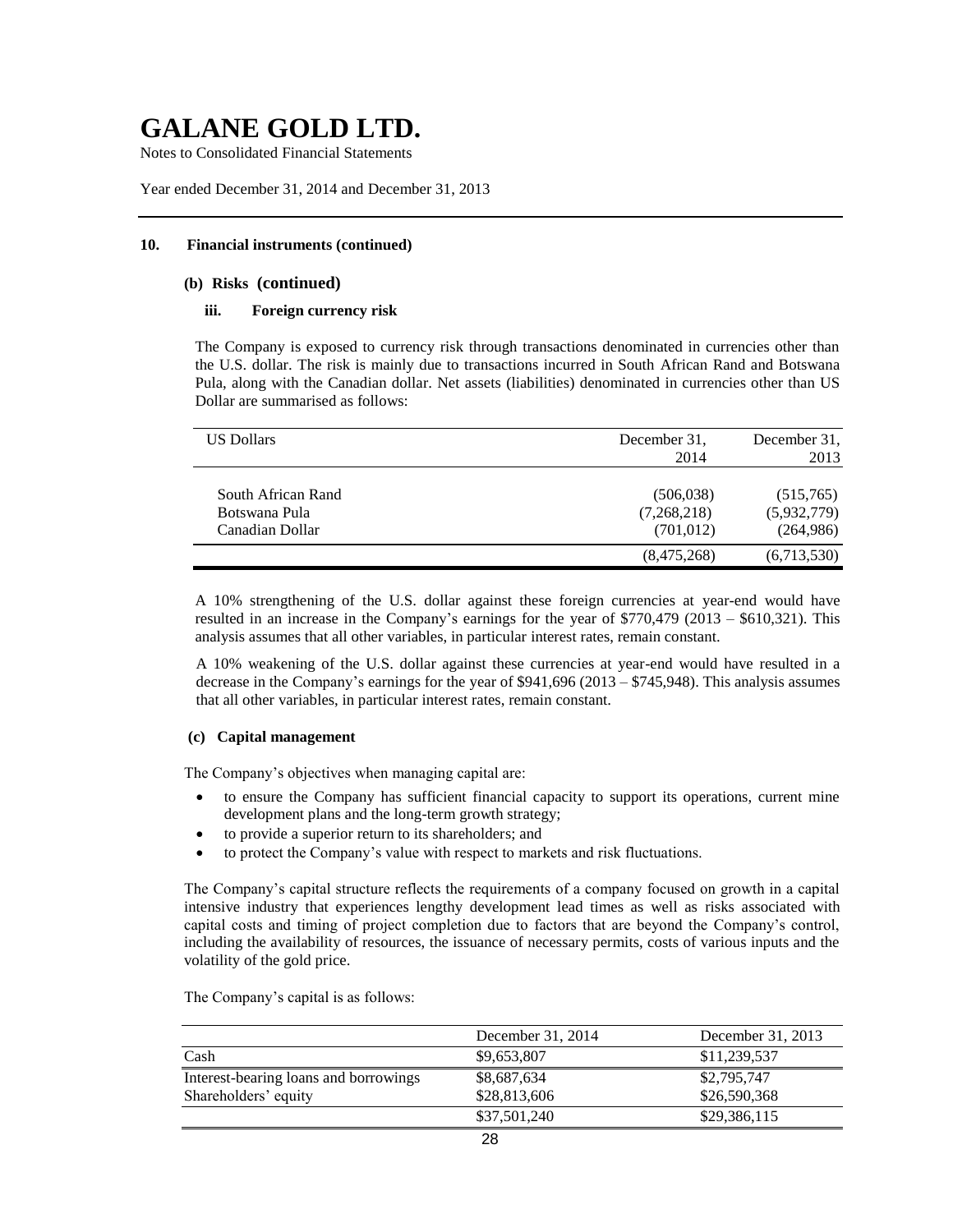Notes to Consolidated Financial Statements

Year ended December 31, 2014 and December 31, 2013

### **10. Financial instruments (continued)**

#### **(c) Capital management (continued)**

The adequacy of the Company's capital structure is assessed on an ongoing basis and adjusted as necessary after taking into consideration the Company's strategy, the forward gold prices, the mining industry, economic conditions and the associated risks. In order to maintain or adjust its capital structure, the Company may adjust its capital spending, issue new shares, or arrange for a debt facility.

There have been no changes in the Company's capital management strategy during the period.

### **11. Restoration and rehabilitation provision**

|                                         | Restoration and rehabilitation provision |
|-----------------------------------------|------------------------------------------|
| January 1, 2013                         | 5,712,976<br>\$                          |
| Revaluation <sup><math>(1)</math></sup> | (2,935,875)                              |
| Accretion during the period             | 584,413                                  |
| Expenditure during the period           | (243,829)                                |
| At December 31, 2013                    | 3,117,685                                |
| Revaluation <sup><math>(2)</math></sup> | (360, 897)                               |
| Accretion during the period             | 326,463                                  |
| At December 31, 2014                    | 3,083,251<br>S                           |

(1) The reduction in the restoration and rehabilitation provision was greater than the carrying value of the Asset Retirement Obligation asset total of \$545,864. The remaining \$2,390,011 was recognised within mining costs in the statement of comprehensive earnings (loss).

The Company makes full provision for the future cost of rehabilitating mine sites and related production facilities on a discounted basis when the obligation occurs and as a result of the development of mines or installation of those facilities.

The restoration and rehabilitation provision represents the present value of estimated restoration and rehabilitation costs relating to current mine sites, which are expected to be incurred up to the end of the life of the mine. These provisions have been created based on an independent report on the future rehabilitation costs as at December 31, 2013. Assumptions, based on the current economic environment, have been made which management believes are a reasonable basis upon which to estimate the future liability. Management used a pre-tax nominal discount rate of 10.0% in preparing the Company's provision. These estimates are reviewed regularly to take into account any material changes to the assumptions. However, actual rehabilitation costs will ultimately depend upon future market prices for the necessary decommissioning works required, which will reflect market conditions at the relevant time. It will also depend on the methods employed and related laws in force at the time of rehabilitation. Furthermore, the timing of rehabilitation is likely to depend on when the mine ceases to produce at

economically viable rates. This, in turn, will depend upon future gold prices, which are inherently uncertain, and identification of future mineral reserves and resources. The undiscounted inflation adjusted liability for the restoration and rehabilitation provision as at December 31, 2014 is \$3,303,403 (BWP 31,551,795) (2013 - \$3,349,635 or BWP 29,350,507).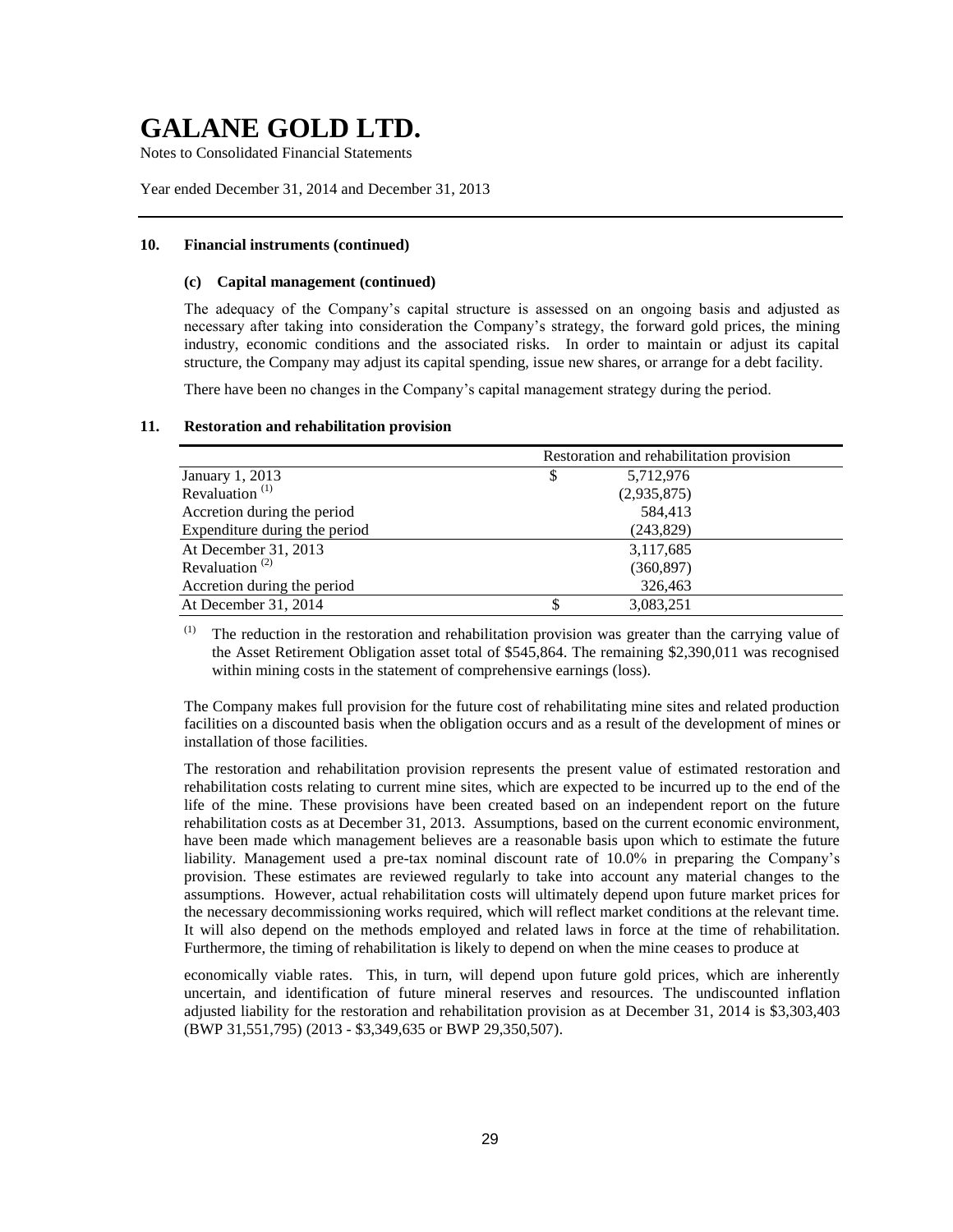Notes to Consolidated Financial Statements

Year ended December 31, 2014 and December 31, 2013

### **12. Accounts payable and accrued liabilities:**

|                                               |   | December 31.<br>2014   |     | December 31.<br>2013   |
|-----------------------------------------------|---|------------------------|-----|------------------------|
| Trade accounts payable<br>Accrued liabilities | S | 5,099,177<br>1,536,657 | -S  | 7,622,530<br>1,103,648 |
|                                               |   | 6,635,834              | \$. | 8,726,178              |

Trade payables and accrued liabilities are non-interest bearing and are normally settled on 60-day terms after the date of receipt of the invoice.

### **13. Interest-bearing loans and borrowings:**

|                                         | December 31,<br>2014 | December 31,<br>2013 |
|-----------------------------------------|----------------------|----------------------|
|                                         |                      |                      |
| Current                                 |                      |                      |
| Unsecured note <sup>(1)</sup><br>\$     |                      | \$<br>1,266,667      |
| Mining Royalties <sup>(2)</sup>         | 1,773,360            |                      |
| Secured Facility <sup>(3)</sup>         | 2,770,000            |                      |
| Capital lease obligation $(4)$          | 124,056              | 97,019               |
| \$                                      | 4,667,416            | \$<br>1,363,686      |
|                                         |                      |                      |
| Non-Current                             |                      |                      |
| Unsecured note <sup>(1)</sup><br>\$     |                      | \$<br>1,266,666      |
| Mining Royalties <sup>(2)</sup>         | 1,773,361            |                      |
| Secured Facility <sup>(3)</sup>         | 2,230,000            |                      |
| Capital lease obligation <sup>(4)</sup> | 16,857               | 165,395              |
| \$                                      | 4,020,218            | \$<br>1,432,061      |

(1) The Company issued an unsecured note to IAMGOLD Corporation ("IAMGOLD") as part of the consideration paid for the purchase of the shares of Gallery Gold Pty Ltd. on August 30, 2011. The terms of the unsecured note were amended on July 18, 2013 to extend the repayment period by 12 months. Details are as follows:

• Initial principal amount - \$3,800,000

• Interest rate - fixed rate of 6% per annum, payable on principal repayment dates

• Principal repayment -  $$1,266,667$  on August 30, 2014 and February 28, 2015

The unsecured note and all outstanding interest were paid in full on September 4, 2014.

<sup>(2)</sup> The Government of Botswana has agreed to the deferral of royalties payable on the sale of gold under the following terms:

- Royalties due to February 2015 to be deferred
- Repayment of royalties due to February 2015 to commence in July 2015 over 12 months
- Interest to be charged from July 1, 2015 at Bank of Botswana commercial bank prime lending rate plus 5%

The deferral amount is unsecured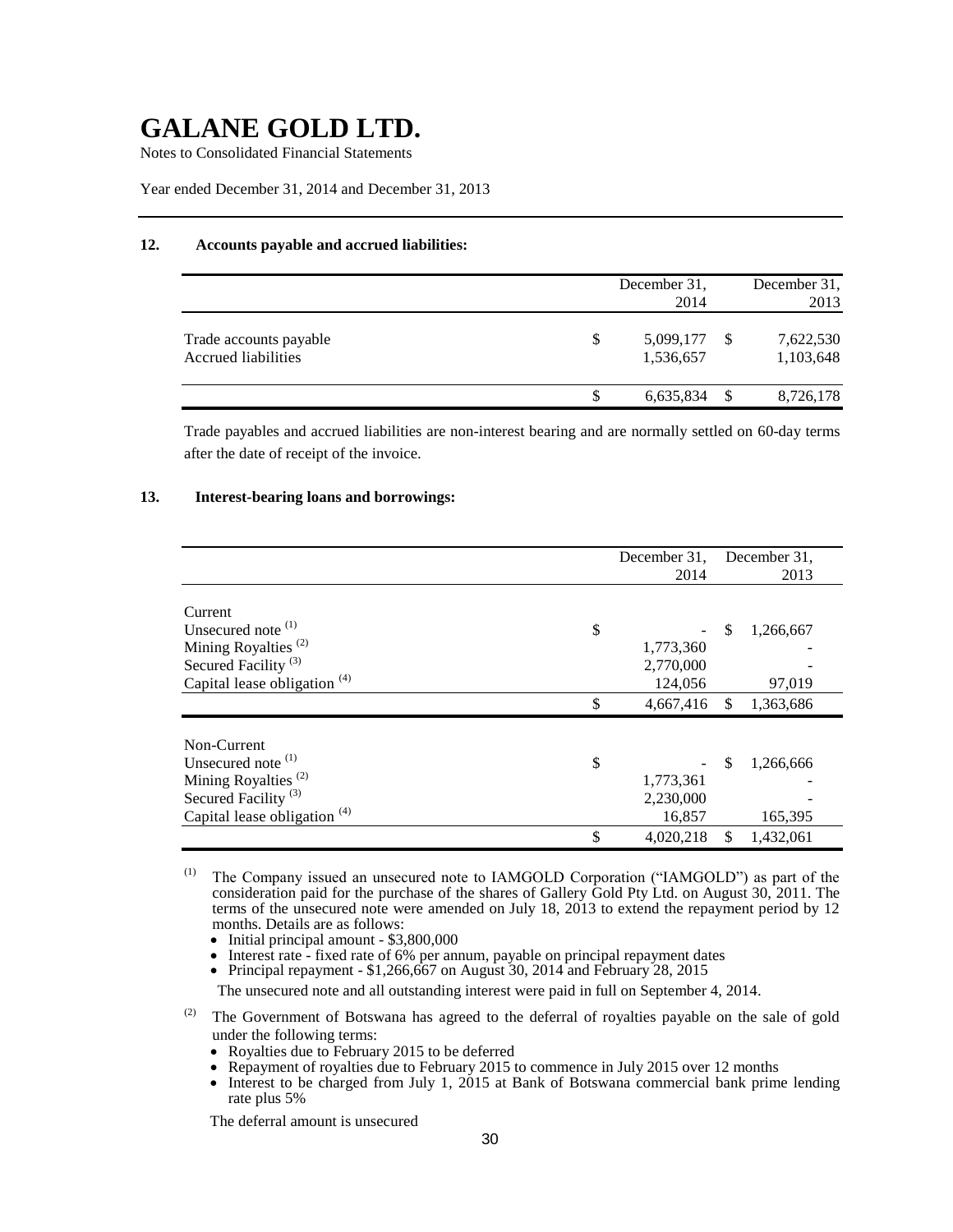Notes to Consolidated Financial Statements

Year ended December 31, 2014 and December 31, 2013

### **13. Interest-bearing loans and borrowings (continued):**

- (3) The Company entered into a loan facility and gold prepayment agreement with Samsung C&T UK Ltd dated as of August 22, 2014. Details are as follows:
	- Initial principal amount \$5,000,000
	- Interest rate a variable rate dependent upon the price of the gold sold to Samsung with a minimum rate of LIBOR plus 4.5% and a maximum rate of LIBOR plus 14.7%. It will be calculated using a fixed discount rate to the then prevailing spot price upon delivery of up to 1,607 ounces of gold per month at 1.5% for the first 12 months and 0.5% for the remaining 12 months. Any amount of gold delivered in excess of 1,607 ounces in a month is sold at the prevailing spot price without discount.
	- Principal repayment 17 instalments of \$277,000 and a final instalment of \$291,000 with the first instalment due in March 2015.
	- Gold delivery of a minimum of 1,607 ounces of gold per month for a period of two years (38,568 ounces in aggregate) payable by Samsung at the prevailing spot price upon delivery subject to discount as noted above.
	- Security The facility is currently secured by a pledge of the shares of the Company's wholly owned indirect subsidiary Mupane Gold Mining (Pty) Ltd. The pledge is to be replaced with a first charge against the assets of Mupane once the security has been perfected.
- $(4)$  The Company acquired seven vehicles for use at the mine for total cost of \$405,448 and financed the purchase through capital lease obligations. The capital leases are for a term of 36 months, with average monthly payments per vehicle of \$1,070 per month principal and interest and a final payment of \$11,889.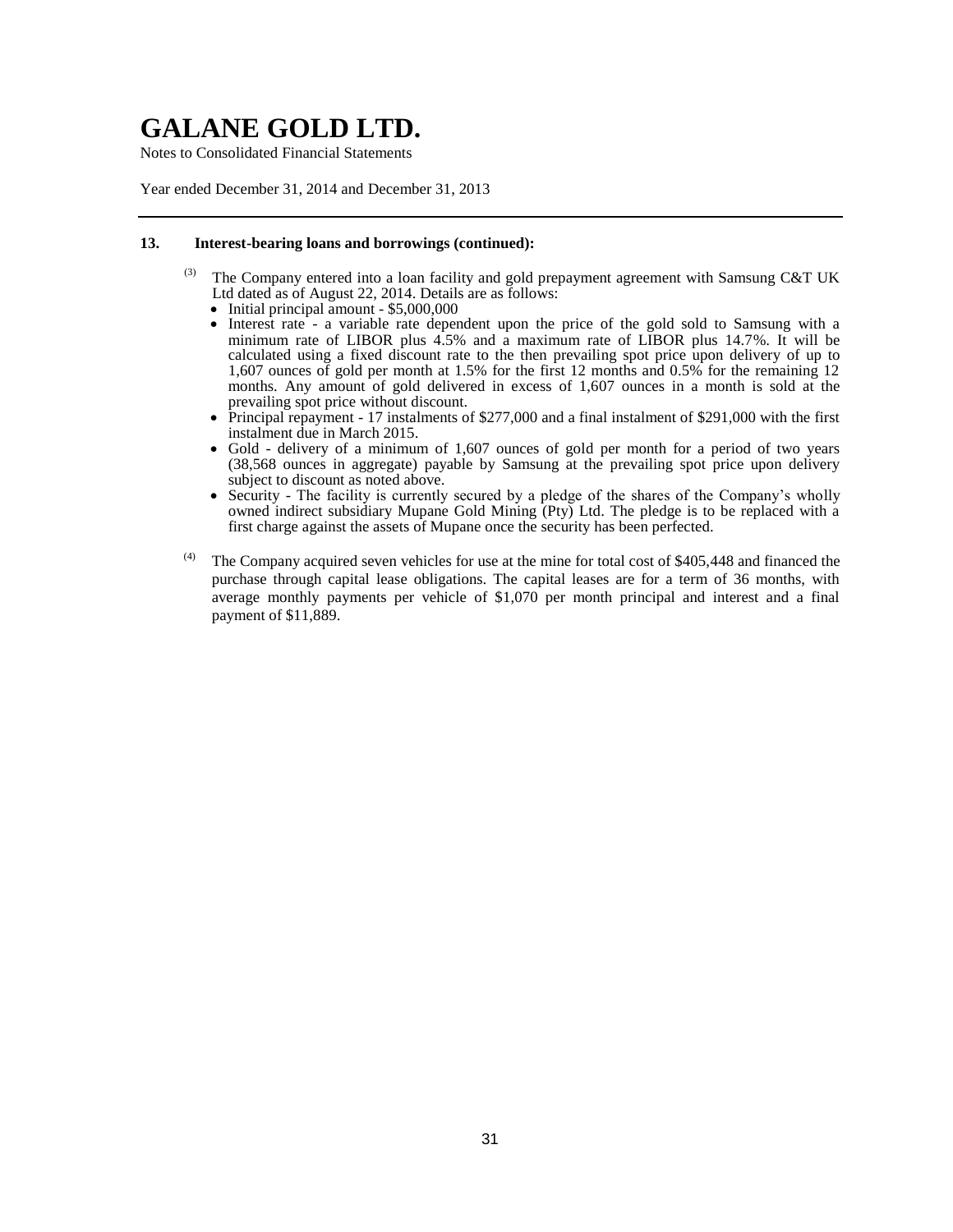Notes to Consolidated Financial Statements

Year ended December 31, 2014 and December 31, 2013

# **14. Income taxes:**

A reconciliation between tax expense and the product of accounting income multiplied by the combined federal and Ontario tax rate of  $26.50\%$  (2013 -  $26.50\%$ ) is as follows:

|                                                                                                                                                                                                                                        | 2014                                                   | 2013                                                                      |
|----------------------------------------------------------------------------------------------------------------------------------------------------------------------------------------------------------------------------------------|--------------------------------------------------------|---------------------------------------------------------------------------|
| Accounting income (loss) before income tax                                                                                                                                                                                             | \$<br>1,876,608                                        | \$ (26,970,550)                                                           |
| Statutory income tax rate                                                                                                                                                                                                              | 26.5%                                                  | 26.5%                                                                     |
| Expected income tax (recovery) expense<br>(Non-taxable)/non-deductible items<br>Differences in foreign and statutory<br>income tax rates<br>Change in unrecognised deferred tax assets<br>Net deferred tax asset derecognized<br>Other | \$<br>497,301<br>(55, 133)<br>(201, 130)<br>(241, 038) | \$(7,147,196)<br>270,532<br>1,128,000<br>5,734,431<br>1,809,000<br>14,233 |
| Income tax expense/(recovery) reported in the consolidated<br>statement of earnings and comprehensive earnings                                                                                                                         | \$                                                     | 1,809,000<br>\$.                                                          |

Deferred tax assets have not been recognised in respect of the following temporary differences, because it is not probable that future tax profits will be available against which the Company can use the benefits therefrom:

|                                                       | 2014             | 2013             |
|-------------------------------------------------------|------------------|------------------|
| Unused tax losses                                     | \$<br>39,529,003 | \$<br>63,705,406 |
| Restoration and Rehabilitation provisions             | 3.083.252        | 3,117,686        |
| Plant and equipment                                   | 2,202,138        |                  |
| Mining royalties payable                              | 3,546,722        |                  |
| Un-deducted share issuance costs                      | 519,676          | 915,842          |
|                                                       | \$<br>48,880,791 | \$<br>67,738,934 |
| The unused tax losses by jurisdiction are as follows: |                  |                  |
|                                                       | 2014             | 2013             |
| <b>Botswana</b>                                       | \$<br>32,811,887 | \$<br>61,053,119 |
| Canada                                                | 6,717,116        | 2,652,287        |
|                                                       | \$<br>39,529,003 | \$<br>63,705,406 |

The Botswana tax losses are classified as an operating loss and can be carried forward indefinitely. The Canadian losses are non-capital losses and expire over the years 2026 to 2034.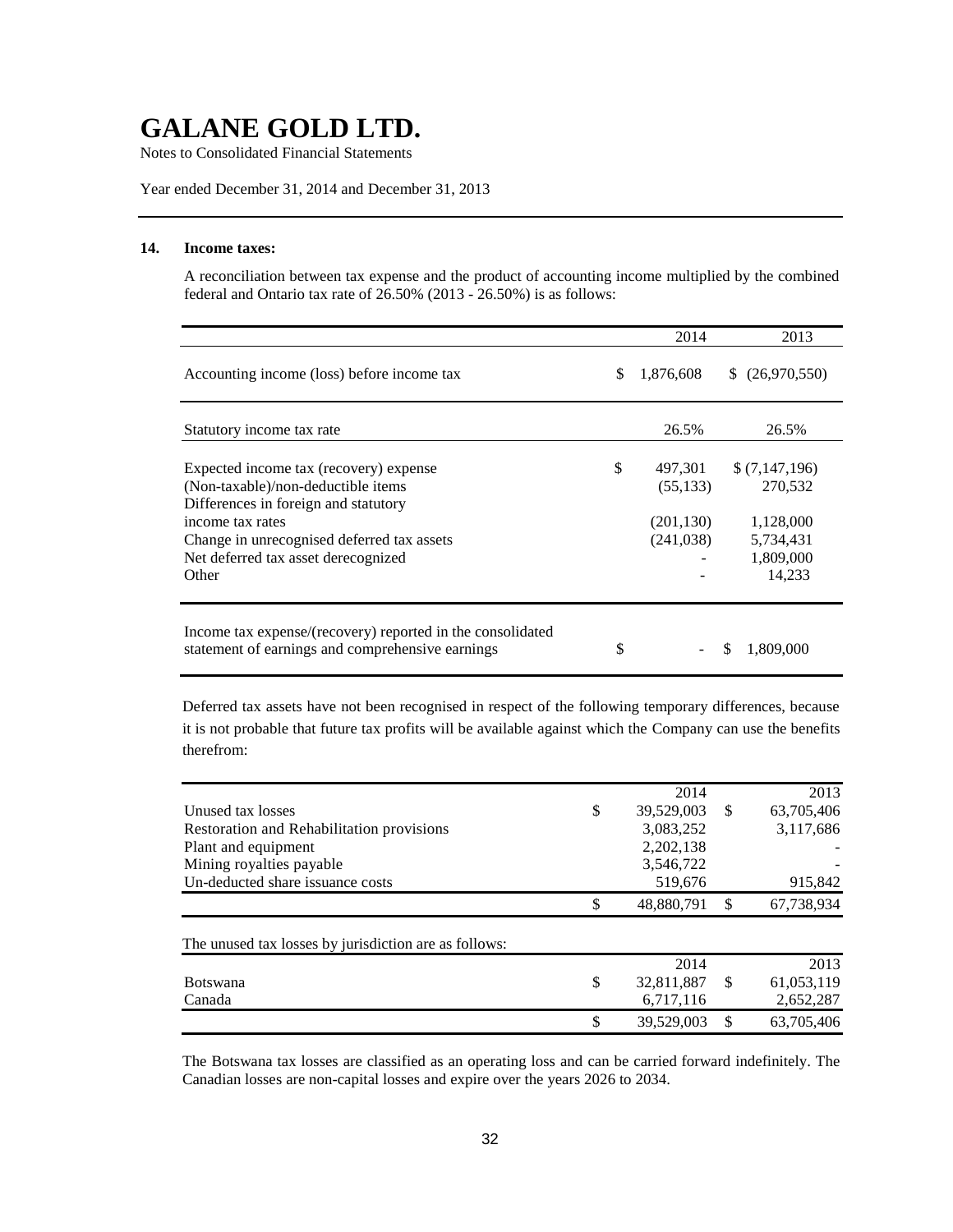Notes to Consolidated Financial Statements

Year ended December 31, 2014 and December 31, 2013

## **14. Income taxes (continued):**

At December 31, 2014, there was a taxable temporary difference of \$2,725,000 on investments in subsidiaries. A deferred tax liability was not recognized on this outside basis difference as the Company can control the reversal of the related taxable temporary difference and management is satisfied that it will not reverse in the foreseeable future.

### **15. Share Capital**

#### **(a) Authorized share capital:**

As at December 31, 2014, the authorized share capital of the Company consisted of an unlimited number of common shares. All issued shares are fully paid.

#### **(b) Issued share capital:**

During the year ended December 31, 2014, the Company had the following share transactions:

On April 8, 2014, the Company issued an aggregate of 1,375,000 common shares to the former shareholders of NLE (see Notes 5 and 15(f)).

On June 15, 2014, the Company issued 16,836 common shares as Deferred Matching Shares (as defined below) under the Company's share purchase plan ("SPP").

On December 15, 2014, the Company issued 142,832 common shares as Deferred Matching Shares under the SPP.

During the year ended December 31, 2013, the Company had the following share transactions:

On March 22, 2013, the Company issued an aggregate of 2,500,000 common shares to the Chairman and the former CEO of the Company pursuant to the terms of performance share agreements dated August 30, 2011. The associated compensation amount was recognized in 2012 (Note 15 (e)).

On December 15, 2013, in accordance with the Company's SPP, certain directors and officers subscribed for 360,000 common shares of the Company (the "Qualifying Shares"), at the market price of CDN\$0.10 per share, for gross proceeds of CDN\$36,000 (\$33,997). Under the terms of the SPP, each participating officer or director is entitled to receive the matching number of common shares acquired pursuant to the SPP at no cost to such officer or director (the "Deferred Matching Shares"). Subject to certain conditions, such Deferred Matching Shares will be issued to the participating officers and directors over a three year period following the date of the purchase of the Qualifying Shares.

On June 15, 2013, the Company issued 21,045 common shares as Deferred Matching Shares under the SPP. On December 15, 2013, a further 22,832 Deferred Matching Shares were issued.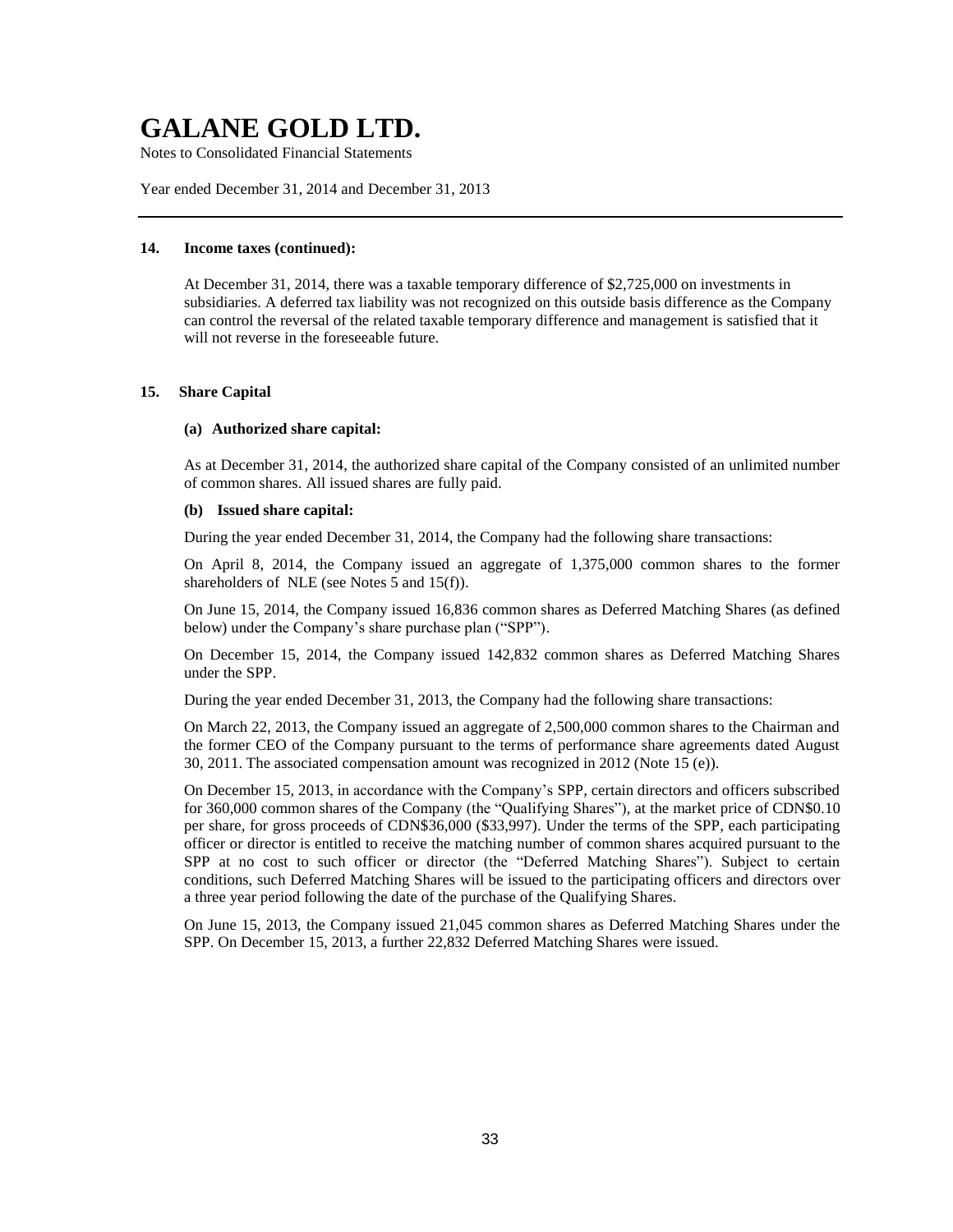Notes to Consolidated Financial Statements

Year ended December 31, 2014 and December 31, 2013

### **15**. **Share Capital (continued)**

### **(c) Stock options:**

The Company has a stock option plan whereby options may be granted to directors, officers, employees and consultants. As at December 31, 2014, a maximum of 5,282,029 options to purchase common shares were issuable under the Company's stock option plan, of which 2,027,029 remained available for issuance. Under the Company's stock option plan, the Company may grant options for up to 10% of the issued and outstanding common shares to directors, officers, employees and consultants. Under the plan, the exercise price and vesting is at the discretion of the Board, can be granted for a maximum term of ten years, with certain restrictions as to limits on amounts granted to insiders, consultants or person engaged in investor relations activities.

The following is a summary of stock options outstanding as at December 31, 2014 and December 31, 2013 along with changes during the periods then ended:

|                                                                                                                    | Number of<br>Options                | Weighted<br>Average<br><b>Exercise Price</b><br>(CDN\$) |
|--------------------------------------------------------------------------------------------------------------------|-------------------------------------|---------------------------------------------------------|
| Outstanding December 31, 2012<br>Options cancelled<br>Options issued November 20, 2013, expiring November 20, 2018 | 3,692,500<br>(657,500)<br>1,000,000 | 0.79<br>-\$<br>0.80<br>0.12                             |
| Balance, December 31, 2013<br>Options expired<br>Options issued June 17, 2014 expiring June 17, 2016               | 4,035,000<br>(1,080,000)<br>300,000 | -S<br>0.64<br>0.78<br>0.21                              |
| Balance, December 31, 2014 $(1)(2)$                                                                                | 3,255,000                           | 0.54                                                    |

(1). The weighted average time to expiration for outstanding options is 3 years.<br>(2). The range of exercise price is CDN\$ 0.12 to 0.88

The range of exercise price is CDN\$ 0.12 to 0.88

The exercisable dates for the options are as follows:

| Currently exercisable at 12/31/2014 | 2,771,667 |
|-------------------------------------|-----------|
| Exercisable on:                     |           |
|                                     |           |
| October 2015                        | 150,000   |
| November 2015                       | 333,333   |
|                                     |           |
|                                     | 3,255,000 |

The Company recognizes share-based compensation expense for all stock options granted using the fair value on grant date as calculated by using the Black Scholes Model. Using the following weighted average assumptions for the Model in 2014 and 2013:

| - Risk free discount rate                                      | 1.02%     |
|----------------------------------------------------------------|-----------|
| - Expected volatility (using historic volatility of comparable |           |
| companies as a basis)                                          | 80%       |
| - Expected life                                                | 2.5 years |
| - Dividend rate                                                | nil       |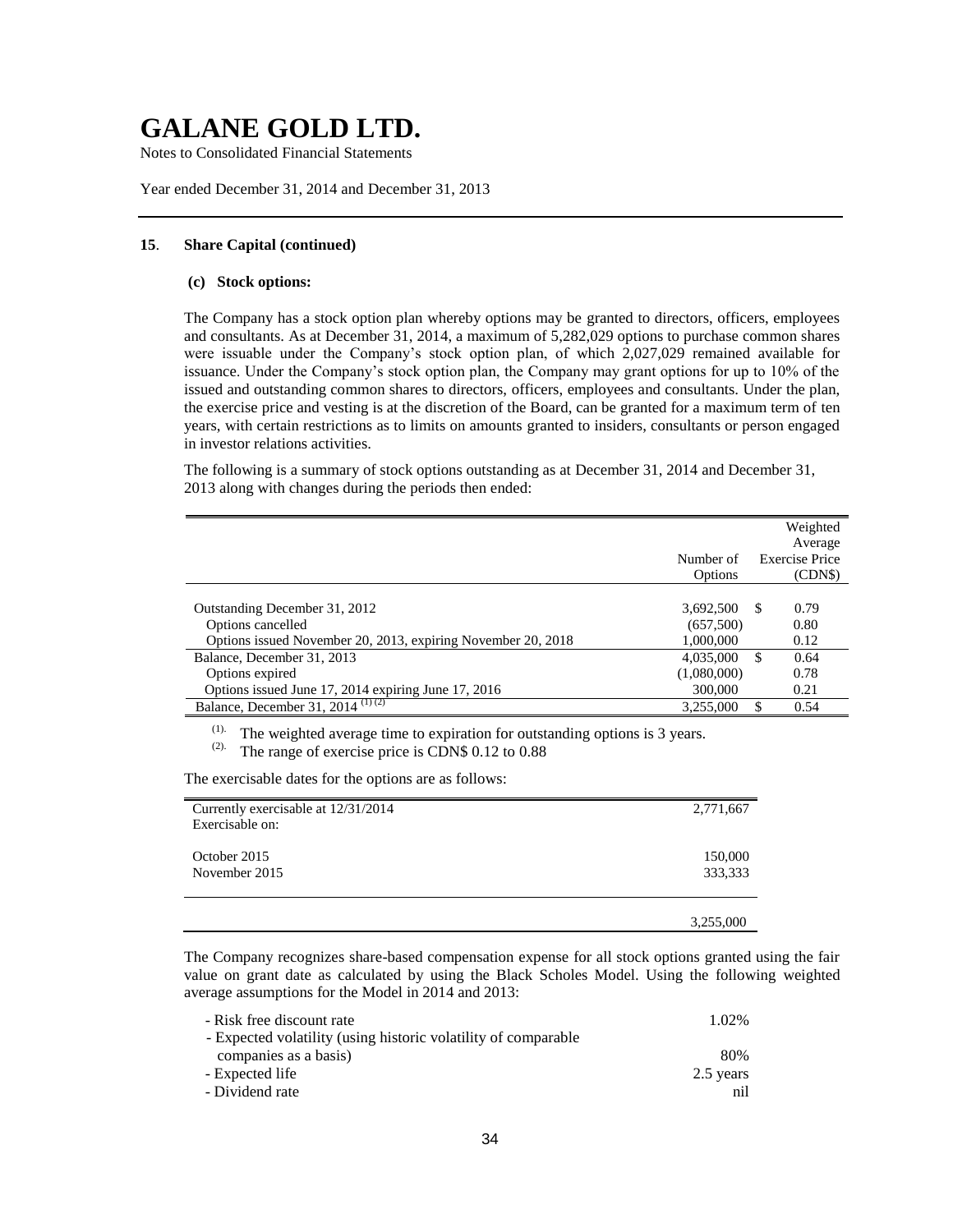Notes to Consolidated Financial Statements

Year ended December 31, 2014 and December 31, 2013

#### **15**. **Share Capital (continued)**

#### **(c) Stock options (continued):**

The total compensation cost for the 300,000 options granted on June 17, 2014 was calculated as \$27,629 which was recognised in general and administrative expenses.

The total compensation cost for the 1,000,000 options granted on November 20, 2013 was calculated as \$57,539 which will be recognised in general and administrative expenses over the vesting period of 3 years.

A share-based compensation amount of \$346,630 has been recognized in general and administrative expenses in the year ended December 31, 2014 (2013 - \$103,926).

#### **(d) Warrants:**

The following is a summary of warrants outstanding as at December 31, 2014 and December 31, 2013 and changes during the years then ended:

|                                      | Number of<br>Warrants | Weighted<br>Average<br>Exercise<br>Price |
|--------------------------------------|-----------------------|------------------------------------------|
|                                      |                       | (CDN\$)                                  |
| Balance, December 31, 2012           | 16,539,508            | 1.07                                     |
| Warrants expired unexercised in 2013 | (16, 539, 508)        | (1.07)                                   |
| Balance, December 31, 2014 and 2013  |                       |                                          |

#### **(e) Performance shares:**

On August 30, 2011 the Company authorized for allotment, to the Chairman and the CEO of the Company, a maximum of 2,500,000 common shares (the "Performance Shares"), which were issuable on the achievement by the Company and its subsidiaries of the following performance milestones prior to September 2, 2014:

- 1. 130,000 ounces of gold production from the Company's mining properties at an average cash cost per ounce of \$900 or less over any eight consecutive fiscal quarters; or
- 2. \$25,000,000 of cash flow from operations from its mining properties in any four consecutive fiscal quarters.

As at December 31, 2012, the Company reviewed the milestones and concluded that there had been greater than \$25,000,000 of cash flow from operations from its mining properties for the four consecutive fiscal quarters ending December 31, 2012. As a result the Company provided for a share based compensation amount of \$2,045,000 (2,500,000 common shares at a price of CDN\$0.80 per share) which was recognized in general and administrative expenses in 2012. The shares were issued on March 22, 2013, upon confirmation by the Board of Directors that the milestones had been met.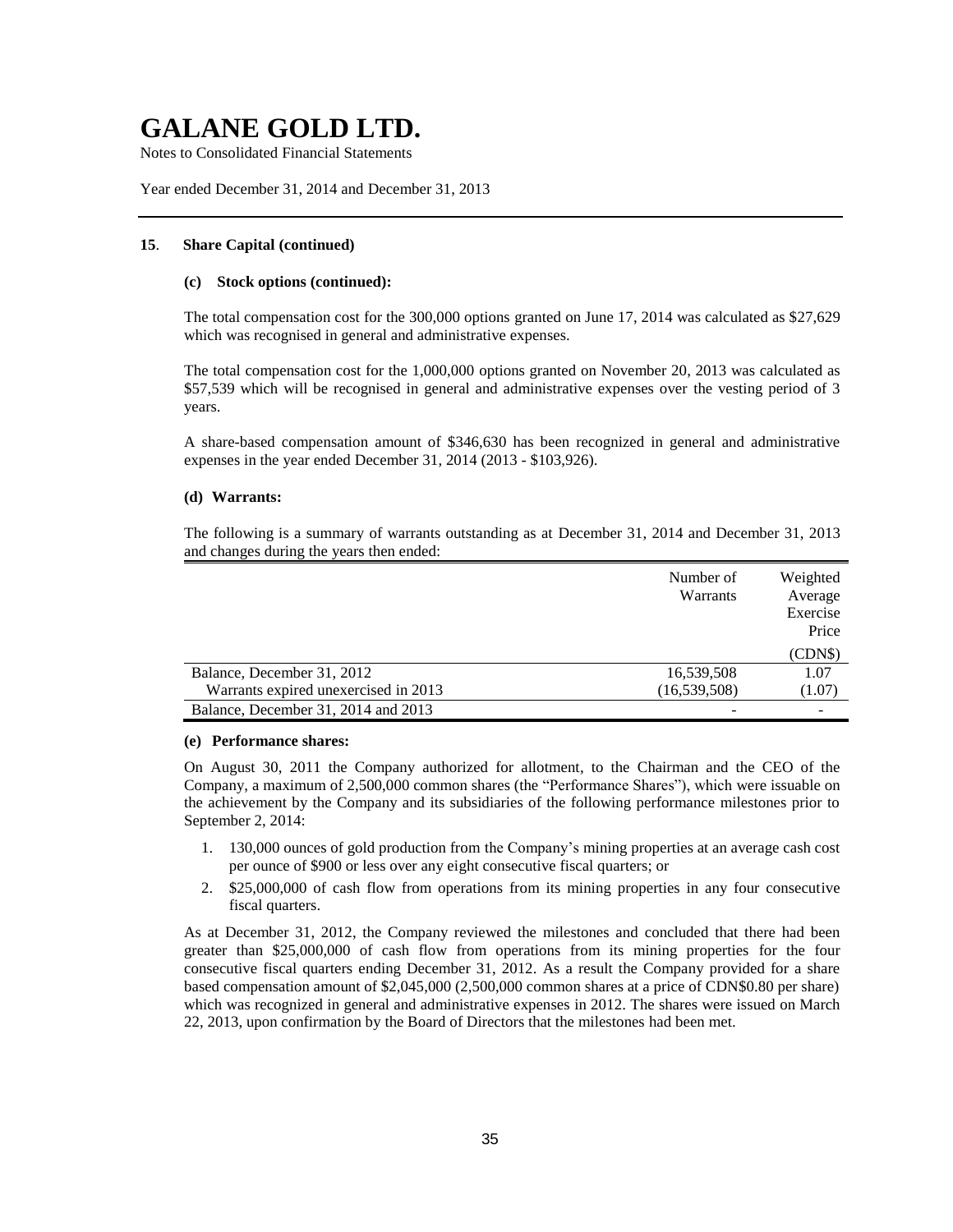Notes to Consolidated Financial Statements

Year ended December 31, 2014 and December 31, 2013

### **15**. **Share Capital (continued)**

#### **(f) NLE Shares:**

The Company entered into the NLE Agreement on July 27, 2011 to acquire all of the issued and outstanding shares of NLE (refer to Note 5 Acquisitions).

The NLE Agreement provides for the issuance of up to an additional 8,750,000 common shares upon the achievement of exploration milestones on the NLE mineral properties within seven years from the date of the closing of the NLE Acquisition. On April 8, 2014, the Company issued an aggregate of 1,375,000 common shares as a result of the achievement of the first milestone.

As a result, the Company provided for a share based compensation amount of \$157,986 (1,375,000 common shares at a price of CDN\$0.12 per share) which was recognized as an addition to fixed assets.

#### **(g) Deferred Share Units:**

The Company has established a deferred share unit plan whereby deferred share units ("DSUs") may be granted to directors, officers, employees and consultants. As at December 31, 2014, a maximum of 5,266,062 DSUs were issuable under the Company's deferred share unit plan, of which 1,217,018 remained available for issuance (2013 - none issued or issuable). Included in stock based compensation was \$207,361 in relation to the DSUs (2013 – nil). The total value of the DSUs still to be expensed at December 31, 2014 is \$539,893 (December 31, 2013 – nil).

On issuance of the DSUs the fair value is calculated as the quoted share price on date of grant times the number of DSUs issued. The compensation expense is then recognized over the vesting period of the DSUs. The Board at its discretion can determine the vesting schedule applicable to an award of DSUs at the time of award.

#### **(h) Earnings (loss) per share:**

The calculations of earnings (loss) per share is based on the following data:

|                                                              | December 31, |              |   | December 31, |  |  |
|--------------------------------------------------------------|--------------|--------------|---|--------------|--|--|
|                                                              |              | 2014         |   | 2013         |  |  |
| Earnings (loss)                                              | S            | 1,876,608    | S | (28,779,550) |  |  |
|                                                              |              |              |   |              |  |  |
| Weighted average number of common shares outstanding for     |              |              |   |              |  |  |
| purposes of basic earnings per share                         |              | 52,306,884   |   | 50,355,206   |  |  |
| Dilutive deferred share units                                |              | 1,964,280    |   |              |  |  |
| Dilutive options                                             |              | 313,604      |   |              |  |  |
| Weighted average number of common shares outstanding for the |              |              |   |              |  |  |
| purpose of diluted earnings per share                        |              | 54, 584, 768 |   | 50,355,206   |  |  |
| Earnings (loss) per share                                    |              |              |   |              |  |  |
| <b>Basic</b>                                                 | \$           | 0.04         | S | (0.57)       |  |  |
| Diluted                                                      |              | 0.03         |   | (0.57)       |  |  |

In the year ended December 31, 2014, 2,116,918 stock options were excluded but may be dilutive in the future. In the year ended December 31, 2013, 4,035,000 stock options were excluded from the calculation of earnings per share as they were anti-dilutive.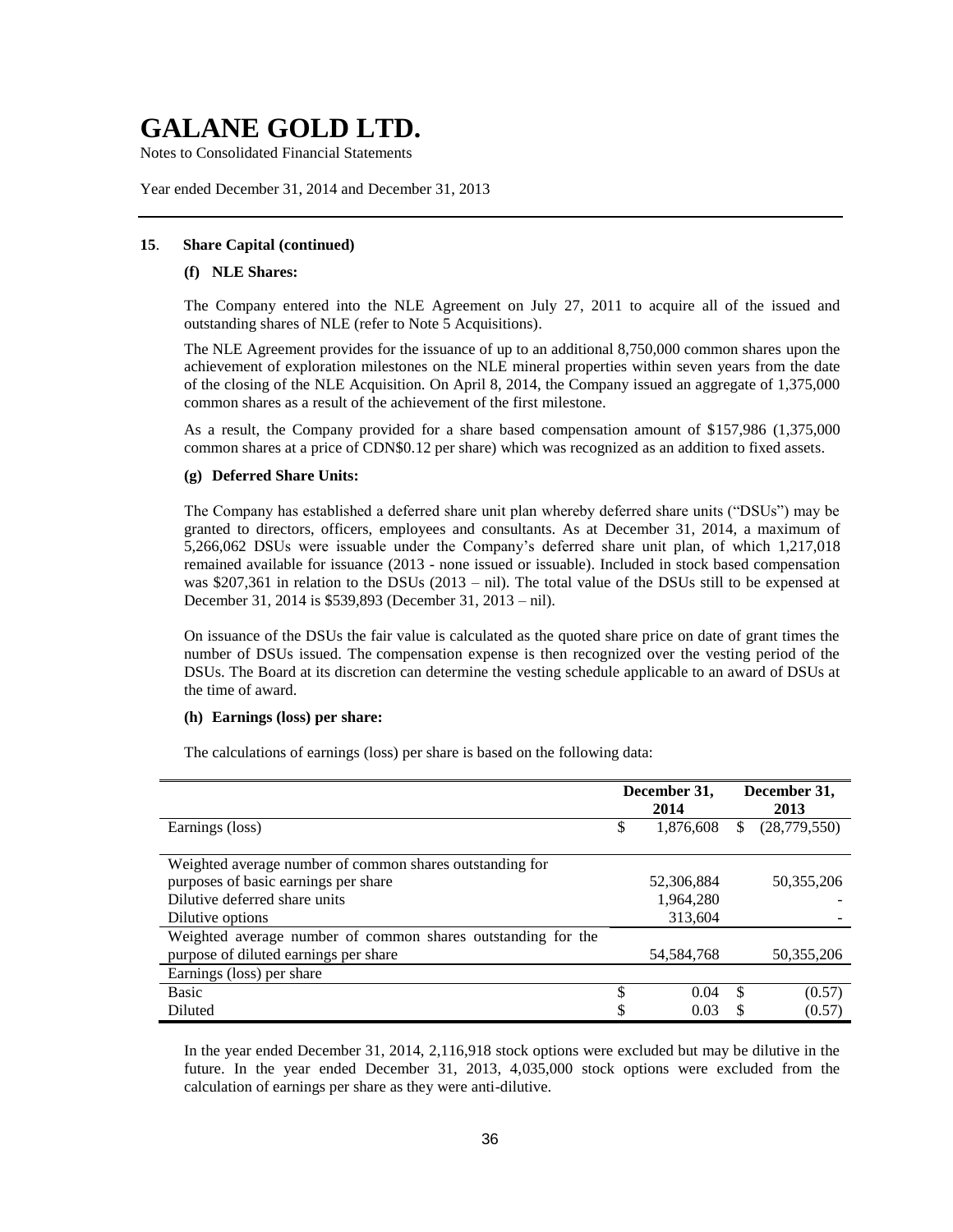Notes to Consolidated Financial Statements

# Year ended December 31, 2014 and December 31, 2013

#### **16. Breakdown of earnings and comprehensive earnings items:**

The following is a breakdown of certain items in the consolidated statement of earnings (loss) and comprehensive earnings (loss):

# **(a) Mining costs**

|                                       |    | 2014         | 2013        |
|---------------------------------------|----|--------------|-------------|
| Mining and production                 | \$ | 27, 131, 552 | 46,550,461  |
| Administrative                        |    | 4,800,488    | 5,497,550   |
| Total costs                           | S  | 31,932,040   | 52,048,011  |
| Impairment (Note 9)                   |    | -            | 17,822,593  |
| Asset Retirement Obligation (Note 11) |    | -            | (2,390,011) |
| Depreciation and amortization         |    | 4,043,481    | 10,621,404  |
|                                       |    | 35,975,521   | 78,101,997  |

Included in mining and production are employee costs of \$4,358,595 and in administrative \$2,511,519 (2013 - \$4,968,433 and \$2,729,787 respectively)

# **(b) Corporate general and administration**

|                            | 2014      | 2013 |           |  |
|----------------------------|-----------|------|-----------|--|
| On-going professional fees | 645.502   |      | 562,320   |  |
| Corporate administration   | 1.518.796 |      | 2,141,710 |  |
| Share-based compensation   | 346.630   |      | 103,926   |  |
|                            | 2,510,928 |      | 2,807,956 |  |

# **(c) Financing costs**

|                                                                   | 2014     | 2013       |
|-------------------------------------------------------------------|----------|------------|
| Interest on long term debt                                        | 174.809  | 165.342    |
| (Decrease) / Increase in value of warrants denominated in foreign |          |            |
| currency                                                          |          | (984, 402) |
| Accretion on restoration and rehabilitation provision             | (34.434) | 584.413    |
|                                                                   | 140.375  | (234, 647) |

# **(d) Other expenses**

|                                      |  | 2013       |          |
|--------------------------------------|--|------------|----------|
| Other expenses                       |  | (128, 393) | 17.904   |
| Loss (Gain) on disposal of equipment |  | 432.103    | (17,677) |
| Staff retrenchment costs             |  | 258,750    | 473.274  |
|                                      |  | 562,460    | 473,501  |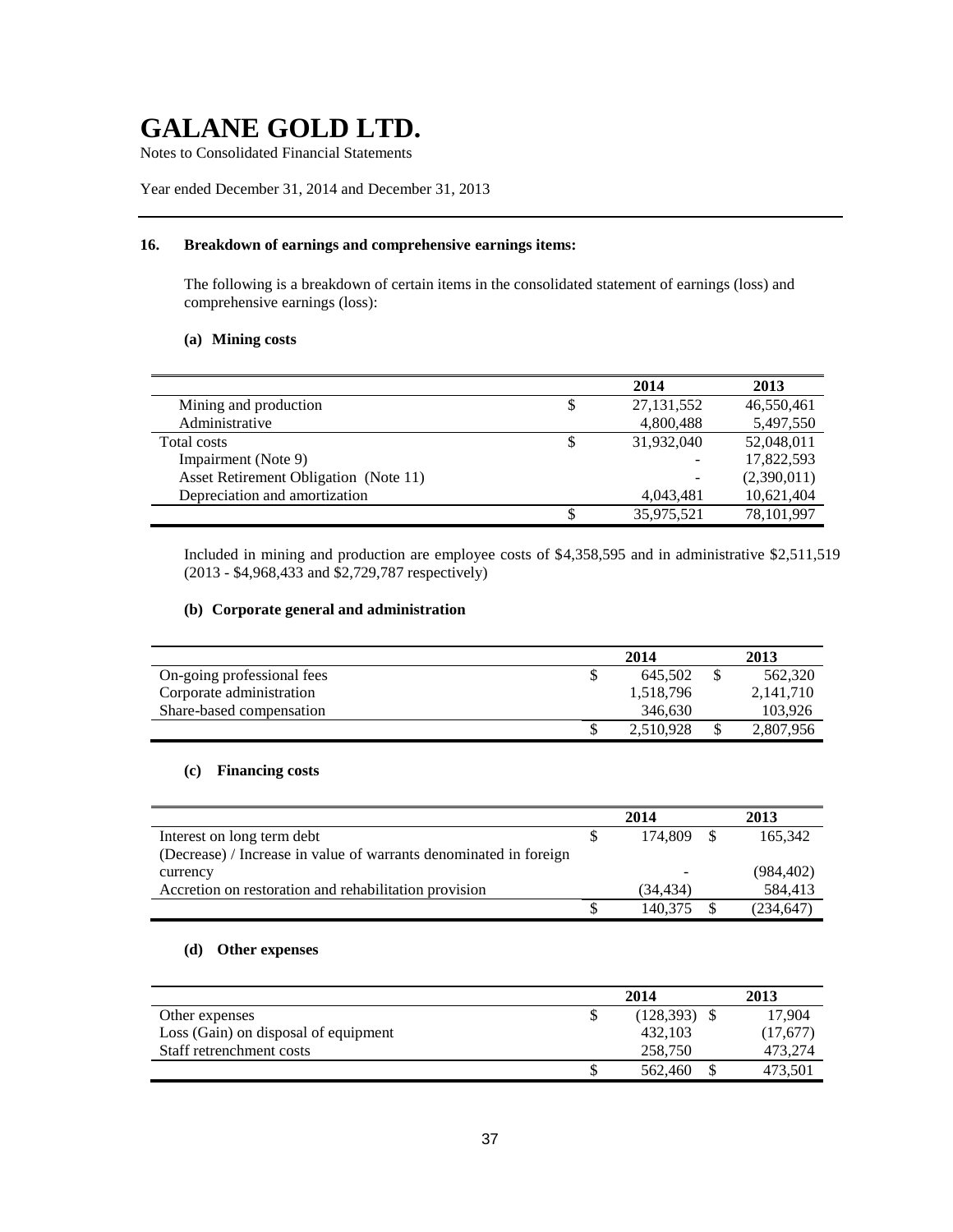Notes to Consolidated Financial Statements

Year ended December 31, 2014 and December 31, 2013

## **17. Commitments and Contingencies**

### **(a) Royalty expenses**

Production from the Mupane operation is subject to third party royalties (included in mining costs) of 5% of revenues based on market prices at the date of shipment. For the year to December 31, 2014, the Company accrued \$2,016,395 in royalties (2013 - \$2,723,035).

# **(b) Operating contractual obligations**

The Company has operating lease obligations which relate to obligations for land operating lease agreements as follows:

| • To be incurred in 2015     | \$295,553 |
|------------------------------|-----------|
| • To be incurred in 2016     | \$252,159 |
| • To be incurred $2017-2019$ | \$917,219 |

# **(c) Claims**

The Company is also subject to the possibility of revised tax assessments for some years. The Company does not believe that, should unfavourable decisions arise from any review of its tax filings, that any amount it might be required to pay will be material. No amounts have been provided for in the Financial Statements.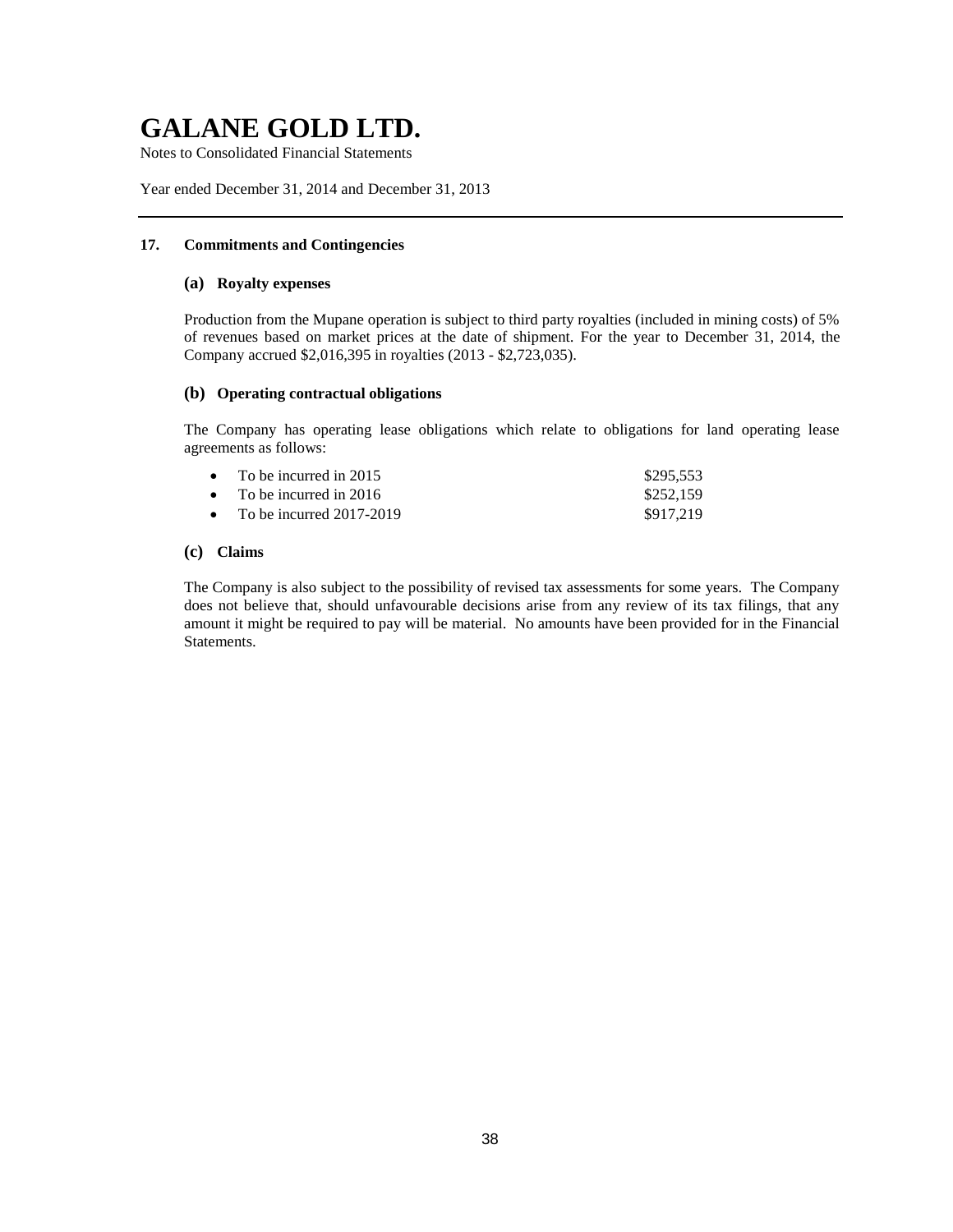Notes to Consolidated Financial Statements

Year ended December 31, 2014 and December 31, 2013

### **18. Related party transactions**

During the year ended December 31, 2014 and 2013, the following related party transactions occurred:

- Charles Byron, a director of the Company:
	- o Mr Byron was issued 660,000 common shares that were payable pursuant to the NLE acquisition (Note 15 (f));
	- o The Company paid rent of \$10,968 for office premises to Great African Services (Pty) Ltd., a company owned by a consortium of individuals that includes Charles Byron (2013 - \$22,854);
- IAMGOLD, a shareholder with significant influence, by holding in excess of 20% of the common shares of the Company:
	- o During the year ended December 31, 2014 the Company paid to IAMGOLD \$2,533,333 in cash representing the final payment on its interest bearing note (2013 -\$1,266,667);
	- o The Company paid \$191,978 to IAMGOLD representing the final interest payable on its interest bearing note (2013 - \$89,127).

The remuneration of directors and other members of key management personnel during the year ended December 31, 2014 is as follows:

|                                         | Year ended<br>December 31,<br>2014 |                          | Year ended<br>December 31,<br>2013 |         |
|-----------------------------------------|------------------------------------|--------------------------|------------------------------------|---------|
| Salaries                                | \$                                 | 1,415,205                | 525,362                            |         |
| Management fees $(1)$                   |                                    | 100,000                  | 909,599                            |         |
| Directors fees                          |                                    | 103,326                  | 216,490                            |         |
| Departure payment                       |                                    | $\overline{\phantom{a}}$ | 649,587                            |         |
| Share-based compensation <sup>(2)</sup> |                                    | 256,903                  |                                    | 103,926 |
|                                         |                                    | 1,875,434                | 2,404,964                          |         |

(1) Management fees represent compensation paid to officers of the Company pursuant to contracts for services.

(2) Share-based compensation is the fair value of options, deferred matching shares and DSUs granted to key management personnel.